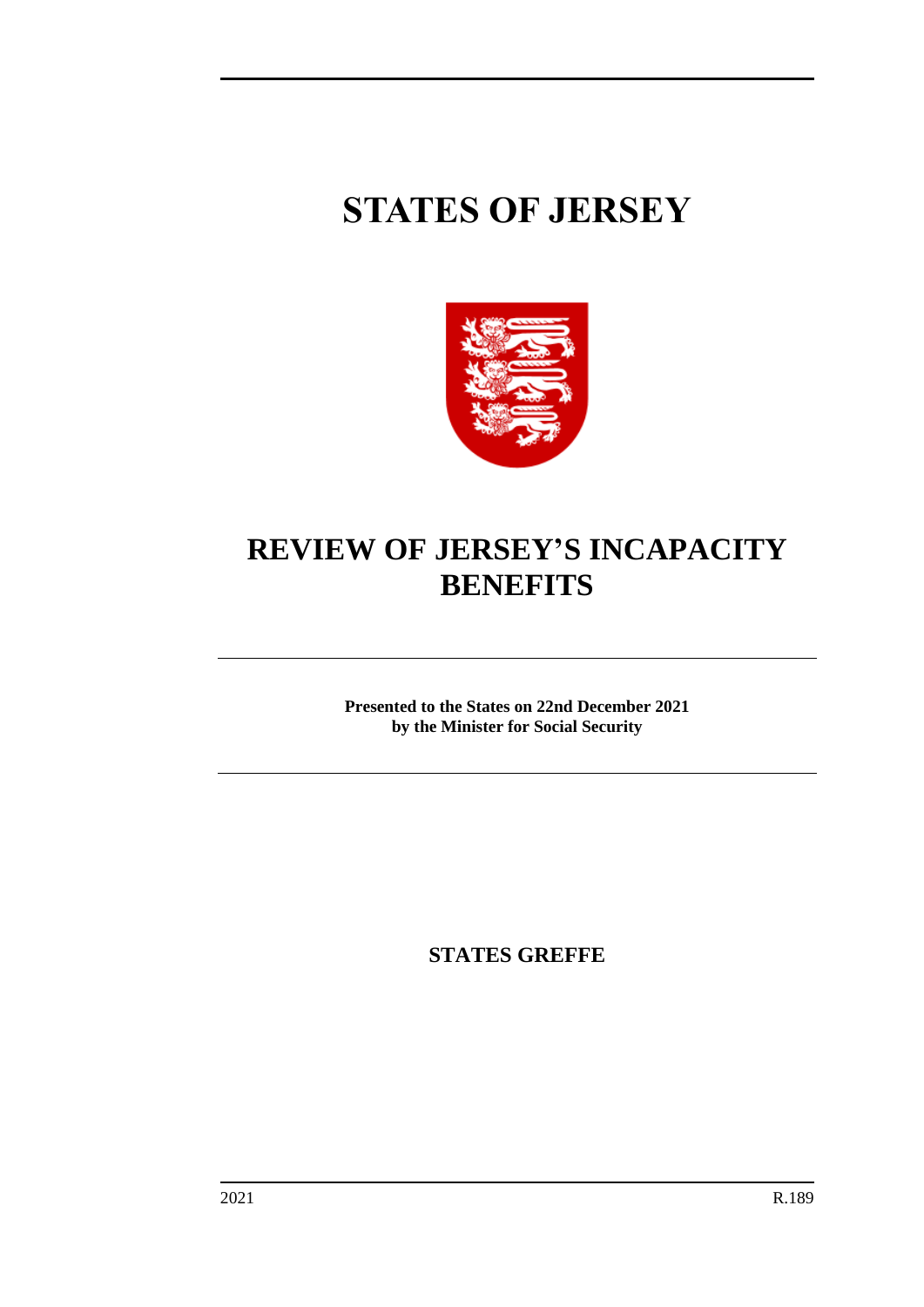#### **REPORT**

### Table of Contents

| 1. |                                                                                                                                                                                                                                                        |                                                                                                                                                                 |  |  |  |
|----|--------------------------------------------------------------------------------------------------------------------------------------------------------------------------------------------------------------------------------------------------------|-----------------------------------------------------------------------------------------------------------------------------------------------------------------|--|--|--|
| 2. |                                                                                                                                                                                                                                                        | The case for action: why we need to change Jersey's system to better support                                                                                    |  |  |  |
|    | 2.1.                                                                                                                                                                                                                                                   |                                                                                                                                                                 |  |  |  |
|    | 2.2.                                                                                                                                                                                                                                                   |                                                                                                                                                                 |  |  |  |
|    | 2.3.                                                                                                                                                                                                                                                   | Why does Jersey need a modern incapacity benefit system?9                                                                                                       |  |  |  |
|    | 2.4.                                                                                                                                                                                                                                                   | The future role of incapacity benefits within Jersey's Social Security                                                                                          |  |  |  |
| 3. |                                                                                                                                                                                                                                                        |                                                                                                                                                                 |  |  |  |
|    | 3.1.                                                                                                                                                                                                                                                   |                                                                                                                                                                 |  |  |  |
|    | 3.2.                                                                                                                                                                                                                                                   |                                                                                                                                                                 |  |  |  |
|    | 3.3.                                                                                                                                                                                                                                                   |                                                                                                                                                                 |  |  |  |
|    | 3.4.                                                                                                                                                                                                                                                   |                                                                                                                                                                 |  |  |  |
|    | 3.5.                                                                                                                                                                                                                                                   | The cost of short-term absences becoming long-term17                                                                                                            |  |  |  |
|    | 3.6.                                                                                                                                                                                                                                                   |                                                                                                                                                                 |  |  |  |
| 4. |                                                                                                                                                                                                                                                        | The case for more support: reducing the length of absences from work and people                                                                                 |  |  |  |
|    | 4.1.                                                                                                                                                                                                                                                   |                                                                                                                                                                 |  |  |  |
|    | 4.2.                                                                                                                                                                                                                                                   |                                                                                                                                                                 |  |  |  |
|    | 4.3.                                                                                                                                                                                                                                                   | Evidence for work-focussed support around mental health22                                                                                                       |  |  |  |
|    | 4.4.                                                                                                                                                                                                                                                   | Evidence for work focussed support for musculoskeletal problems 23                                                                                              |  |  |  |
| 5. |                                                                                                                                                                                                                                                        |                                                                                                                                                                 |  |  |  |
|    | 5.1.                                                                                                                                                                                                                                                   | Recommendation 1: Investigate changes to Short-Term Incapacity                                                                                                  |  |  |  |
|    | 5.2.<br>Recommendation 2: Modernise Long-Term Incapacity Allowance to provide<br>an assessment model based on the impact of the incapacity on the person's life, and                                                                                   |                                                                                                                                                                 |  |  |  |
|    | 5.3.<br>Recommendation 3: Investigate the extension of the use of the Social<br>Security Fund to provide work and health support for working age contributors<br>during a period of incapacity, to better support employees with a health condition to |                                                                                                                                                                 |  |  |  |
|    | 5.4.                                                                                                                                                                                                                                                   | Recommendation 4: Investigate the provision of a framework to help<br>employers support employees with a health condition to remain in or return to work.<br>29 |  |  |  |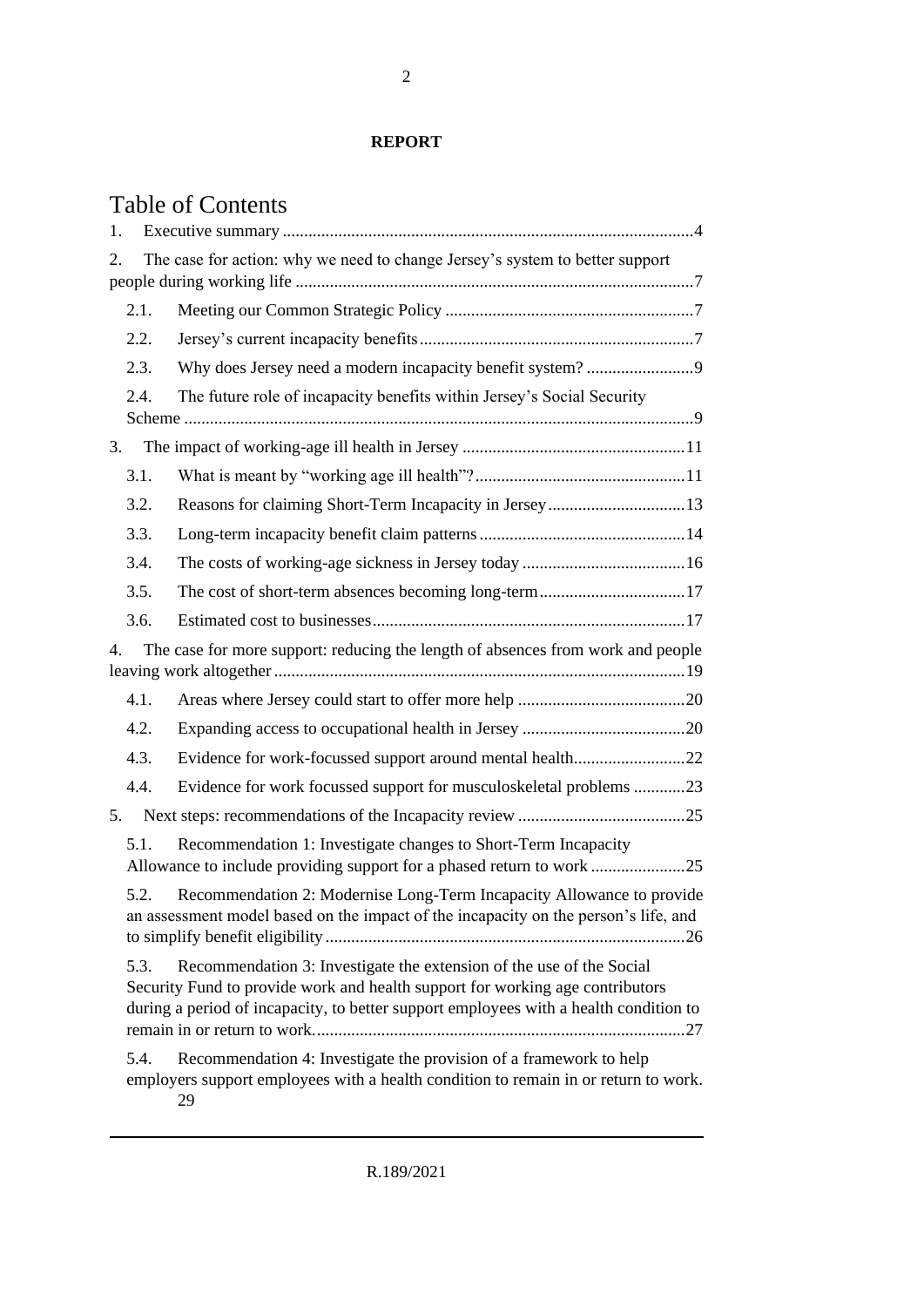| 6. |                                                                                 |  |  |  |  |
|----|---------------------------------------------------------------------------------|--|--|--|--|
| 7. | Appendix 1: Summary of expert work on the incapacity review: designing          |  |  |  |  |
|    | 7.1.                                                                            |  |  |  |  |
|    | 7.2.                                                                            |  |  |  |  |
|    | 7.3.<br>Summary of stakeholder feedback from engagement events  35              |  |  |  |  |
|    |                                                                                 |  |  |  |  |
|    | An increased role for employers in managing the effects of illness and          |  |  |  |  |
|    | The value of occupational health specialism and early, targeted interventions   |  |  |  |  |
|    | The Minister's decision on preferred options for further development 37<br>7.4. |  |  |  |  |
| 8. | Appendix 2: Summary table of core Jersey benefits available for                 |  |  |  |  |
| 9. | Appendix 3: Summary of expert recommendations and Minister's response  41       |  |  |  |  |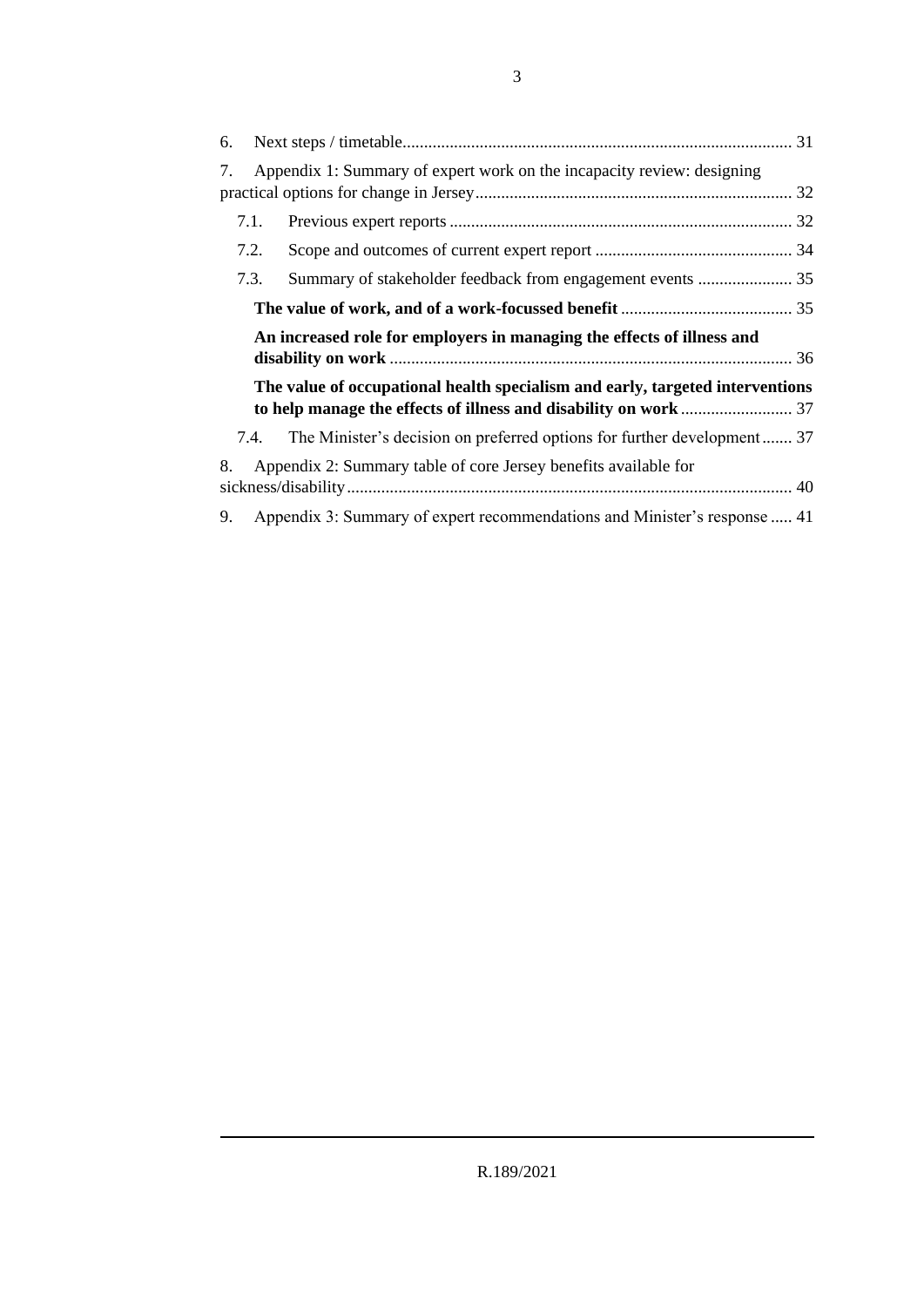### <span id="page-3-0"></span>1. Executive summary

The Minister is pleased to publish this comprehensive review of Jersey's incapacity benefits. These are the benefits that Jersey's Social Security Fund pays to people who are affected by illness or disability during working life. They are an essential part of Jersey's social safety net, but previous work has indicated that they are badly in need of modernisation. This review represents a landmark in that process. It presents a set of recommendations for Jersey to develop a modern system that leads the world in supporting employees, employers and our economy.

The Minister's review builds on work carried out by previous Social Security Ministers, who commissioned experts to provide technical papers that outlined the issues facing Jersey's system. The current Minister revisited the findings from those papers and then engaged specialist consultants to work closely with stakeholders in the Island. They have delivered a series of findings and practical recommendations, contained in a detailed expert report published alongside this review.

The review sets out the issues in Jersey's system and contains the Minister's responses to the expert report. She has made a series of key recommendations for Jersey to act on. This review considers the costs to Jersey of working-age illness and disability, and sets out the potential benefits to the Island of making changes to the way our incapacity benefits support people.

Making changes to Jersey's incapacity benefits will be complex, requiring multiple stages of legislation, and so the Minister has asked officers to continue development of her recommendations with the aim of giving the next Social Security Minister a set of clear, practical options to respond to early on in their term. It will be for the next Minister, and the next States Assembly, to decide how to proceed.

The Minister is confident that her Review and the accompanying expert report provides a strong basis for Jersey to move forwards.

#### **Why review Jersey's incapacity benefits?**

Working age ill health is estimated to cost the UK economy over £100 billion a year.<sup>1</sup> This factors in sickness absence, long-term worklessness and extra costs to the NHS. Including the costs to government of benefits and lost income from tax adds an additional £50 billion to this cost. This exceeds the entire annual budget of the NHS itself, which is approximately £130 billion.<sup>2</sup>

The costs to Jersey are no less significant. The Minister estimates that working age ill health could be costing Jersey's economy up to £230 million a year, and that up to 250 people a year permanently leave work due to ill health. A person who leaves our workforce due to ill health will pay less tax, is likely to claim more benefits and might need to be replaced by a worker from outside the Island. They will generate additional costs for our healthcare and benefits systems, and we also know their health outcome is likely to worsen the longer they remain out of work.

<sup>1</sup> Background information and methodology for the UK's Work, Health and Disability Green Paper. P28-35. [https://assets.publishing.service.gov.uk/government/uploads/system/uploads/attachment\\_data/file/564274/work-health](https://assets.publishing.service.gov.uk/government/uploads/system/uploads/attachment_data/file/564274/work-health-and-disability-green-paper-background-information-and-methodology.pdf)[and-disability-green-paper-background-information-and-methodology.pdf](https://assets.publishing.service.gov.uk/government/uploads/system/uploads/attachment_data/file/564274/work-health-and-disability-green-paper-background-information-and-methodology.pdf)

<sup>&</sup>lt;sup>2</sup> March 2021 figures fro[m https://nhsproviders.org/media/690968/nhs-providers-briefing-march-2021-budget.pdf](https://nhsproviders.org/media/690968/nhs-providers-briefing-march-2021-budget.pdf)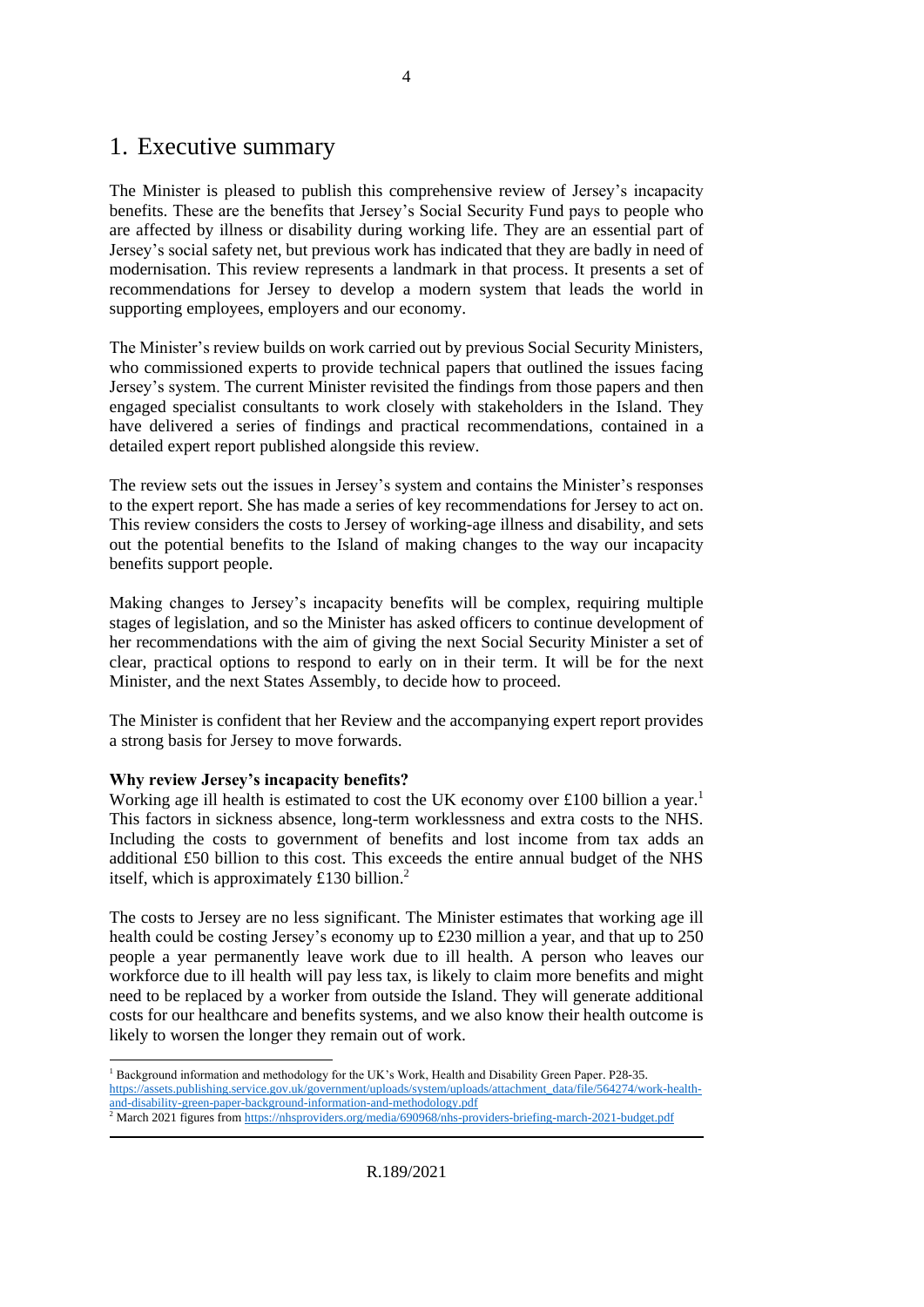Whilst there will always be serious health conditions that are incompatible with work activities, too many people in Jersey are leaving work due to conditions that shouldn't have this kind of impact on their lives. Our current system doesn't help people manage ill health because it doesn't provide the right help at the right time; there is little practical support available to workers or their employers to help a worker stay in or return to work, or to manage the effects of a health condition on work. This can lead to treatable conditions worsening to the point that people leave work, sometimes altogether.

This problem is forecast to get worse. The effects of certain kinds of ailment, such as mental health and musculoskeletal pain, will affect growing numbers of people during their working lives. Jersey will need to address this through multiple policy areas, but our incapacity benefit is often the first government service accessed by somebody with a health condition that affects their ability to work. If we want to support people to stay in work, we must do more to help them early on.

The expert report that accompanies this review provides recommendations that will help Jersey address these issues. If the next Social Security Minister can be presented with a set of mature options to consider early on in their term, Jersey has the opportunity to modernise the way benefits support working-age people.

The Minister believes that the Island should start by addressing areas where the benefits are inflexible and have ceased to meet the needs of a modern workforce. The evidence suggests that Jersey's system doesn't just fail to help workers manage ill health; it can actively encourage them to remain absent from work.

#### **Recommendation 1: Redesign Short-Term Incapacity Allowance to allow partial work whilst in receipt of benefit**

The Minister believes that there is strong evidence to modernise Jersey's short-term sickness benefit to allow people the option of doing some work whilst they get benefit.

Jersey workers can struggle to return to work after an illness because the benefit rules restrict how they can do this. Partial or part-time work is not allowed whilst in receipt of some benefits. The expert report suggests that we explore practical ways to address this, in particular by considering the scope to make short-term incapacity allowance more flexible, in line with other places. Jersey's system could give people the option of doing some work, training or volunteering whilst in receipt of sickness benefits. Changes could permit a gradual return to work after a period of ill health, or for people to consider "light duties" when they aren't fully prevented from working. The evidence is that good work is good for people, but there must be an individual balance between work and recuperation, rather than the current "all or nothing" approach.

#### **Recommendation 2: Redesign Long-Term Incapacity Allowance to offer a modern assessment system**

The Minister has reviewed successive expert reports, which have recommended that we improve Jersey's long-term incapacity benefits. The Island should offer a modern assessment system that reflects current understandings of the effects of health conditions on daily life.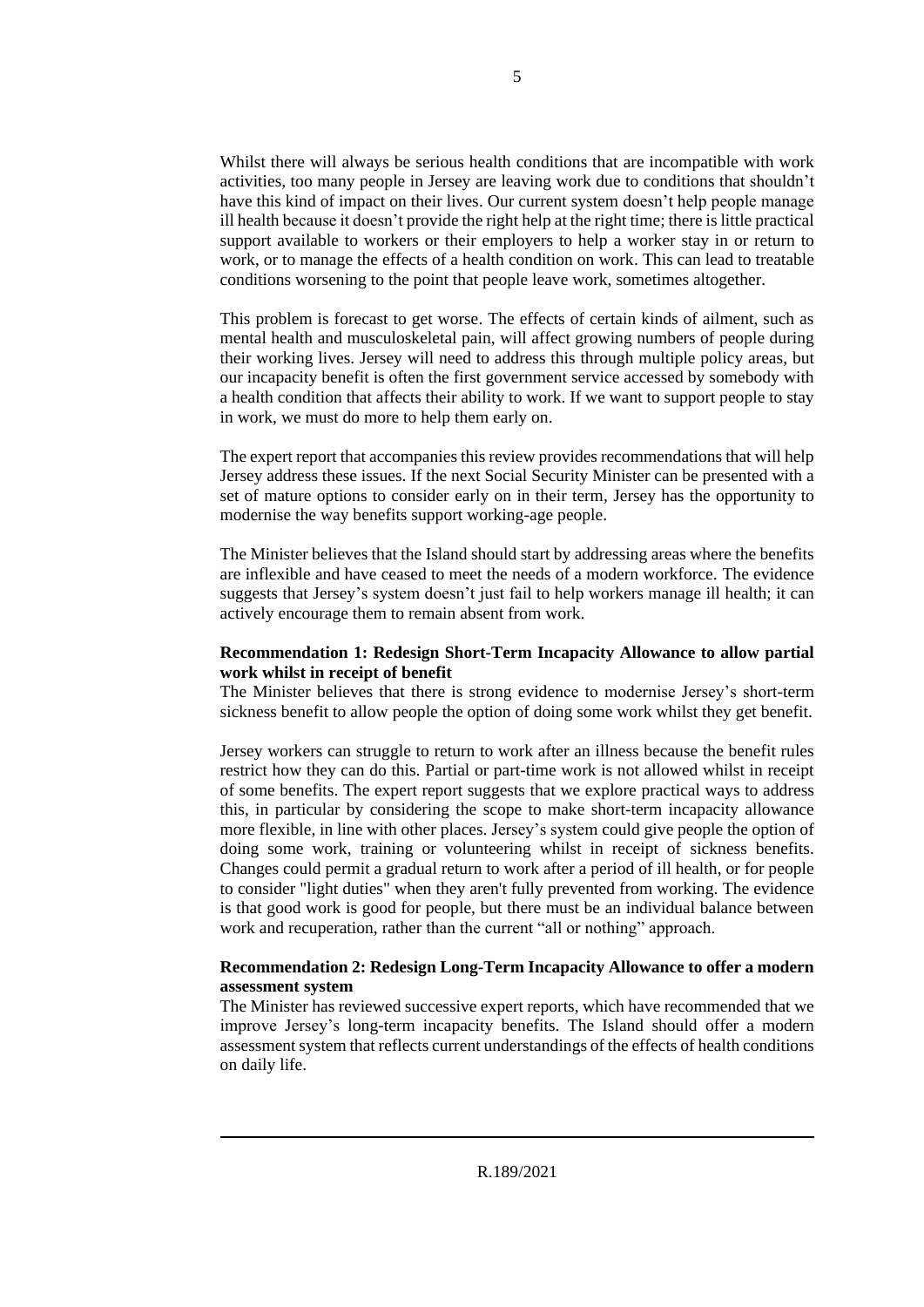The current system is poorly understood by sick and disabled people and is built on outdated concepts of illness or disability. This review recommends that the application and assessment process are modernised, and that more work can be done to ensure that Jersey people can quickly access long-term incapacity support for serious disabilities, or illnesses that are likely to last a long time.

#### **Recommendation 3: Explore ways to offer new support to help Islanders manage the effect of health conditions on work**

The work of the expert consultants has paid particular attention to what support Islanders might need to manage the effects of health conditions on work. This includes disabled people and those with long-term illnesses, but also people who are absent from work for shorter periods, and for recurrent or chronic illnesses. The Minister believes that Jersey should explore new ways to support people through the Social Security system to minimise the effects of illness and disability on their ability to work.

People in Jersey currently get little or no support to manage the effects of health conditions on work. This includes people who need help managing lifelong conditions or disabilities. We know that lengthy absences from work can actually worsen a person's health, as reductions in daily activity can cause or exacerbate health conditions. Improvements to Jersey's existing benefits should be underpinned by exploring how our system could offer more direct support, perhaps by investigating new ways to help people who might be at risk of leaving work for longer periods. The Minister believes that there is good evidence that we should prioritise this approach: this review makes the case that Jersey could deliver economic, health and social benefits by looking at how we could prevent short-term conditions from developing into long-term absences from work.

To progress these recommendations, Government will work together with employers, employees and Jersey's healthcare professionals. The Island needs to respond to the evidence for similar changes currently being proposed in the UK and elsewhere. In particular, an outcome of this review is that the Minister believes we should aim to ensure that all Jersey workers can access some level of practical work and health support, particularly for conditions where we already know that people are most at risk of leaving work.

#### **Recommendation 4: Investigate the provision of a framework to help employers support employees with a health condition to remain in or return to work.**

It is proposed that the next Minister can investigate how employers could benefit from help to promote a healthy workforce and to help support employees who experience sickness or disability. Jersey's benefit system could work more closely with GPs and employers, with our Health Department and with Jersey's voluntary sector.

The Minister is confident that working towards these aims can improve outcomes for people who experience illness and disability during working life. Jersey can improve the overall wellbeing of its population, target income inequality and improve the sustainability of our economy. We have the opportunity not just to improve the current system, but to investigate new ways to reduce the impact of ill health on our working lives and safeguard our workforce and economy for generations to come. This review indicates that these changes could be delivered on a cost-neutral basis, and that addressing the costs of working-age ill health could offer significant long-term savings to both benefit and healthcare expenditure.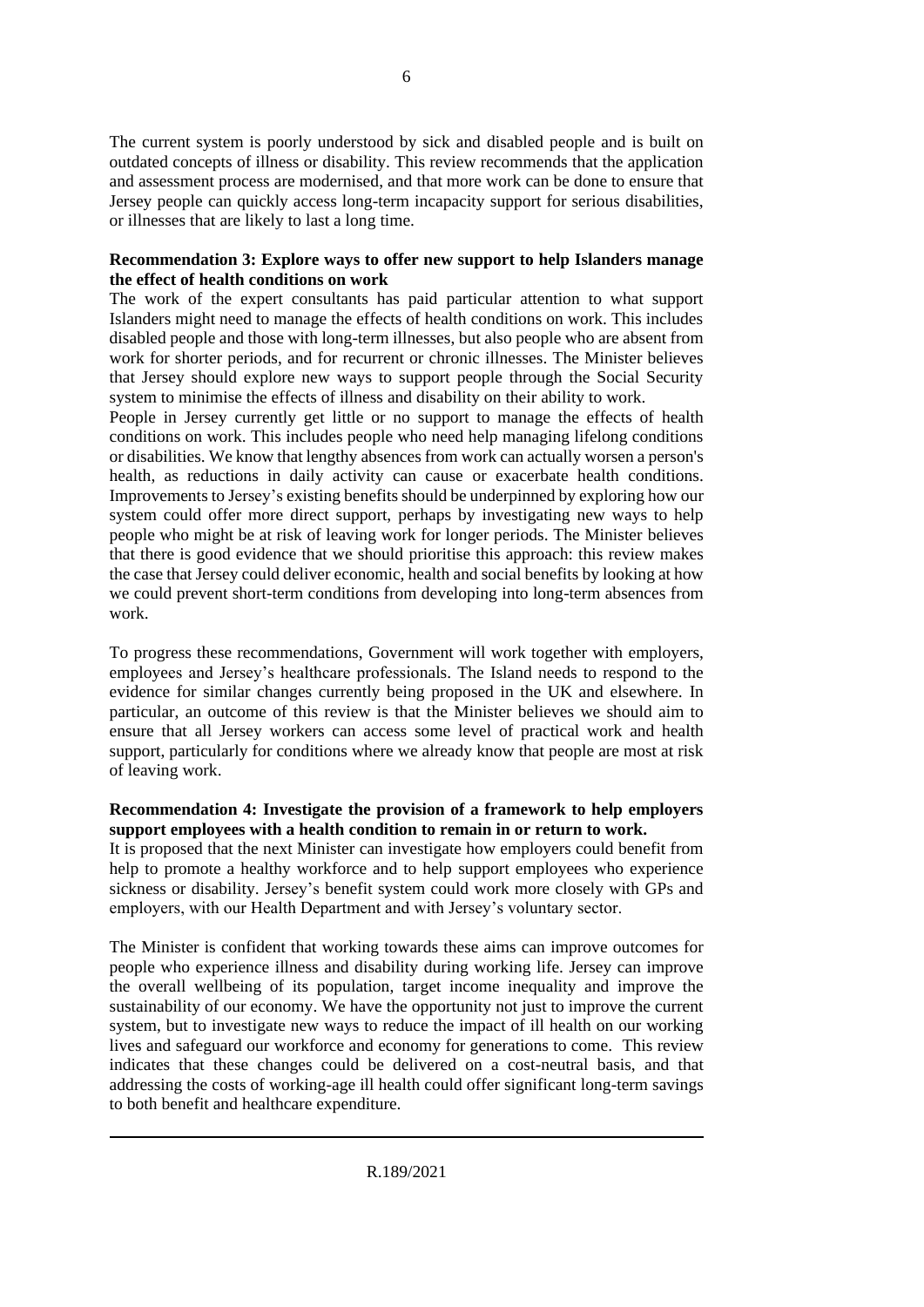### <span id="page-6-0"></span>2. The case for action: why we need to change Jersey's system to better support people during working life

The review of Incapacity benefits is a core Government Plan commitment on behalf of the Minister for Social Security and builds on careful work that stretches back several years. The incapacity review is part of a broader review of the contributory Social Security scheme, which is necessary to ensure the long-term sustainability of the Social Security Fund.

Addressing the effects of ill health on working-age people within the Social Security review will help maintain the balance between those who pay into the Fund as they work, and those who receive the benefits paid out. In the case of incapacity benefits, people who receive benefits are those who are excluded from the workplace because of short-term illness, or who receive long-term support for health conditions acquired during working life.

This review responds to theoretical recommendations made across an earlier series of expert reviews into Jersey's system. These are summarised in Appendix 1 to this report. The current Minister has worked with specialist consultants to revisit the previous recommendations, and has asked them explore the range of practical options Jersey should explore to meet the issues that have been raised in previous work. Their recommendations for practical changes are set out in the attached expert report.

A summary of the expert reports, and the Minister's response to each recommendation from the consultants, can be found in Appendix 3 to this review.

#### <span id="page-6-1"></span>**2.1. Meeting our Common Strategic Policy**

This review of Jersey's incapacity benefits responds directly to three of Government's five strategic priorities, as expressed in the Common Strategic Policy. These are:

**We will improve Islanders' wellbeing and mental and physical health** – this can be achieved by designing a benefit system that provides early support, and by promoting specialist support that targets common conditions

**We will create a sustainable, vibrant economy and skilled local workforce for the future** – this can be achieved by a benefit system that aims to retain workers in our workforce, including people with long-term illnesses and disabilities

**We will reduce income inequality and improve the standard of living** – this can be achieved by helping people remain financially independent by continuing to support themselves through work, and by ensuring that we improve the support we offer for sick and disabled people in the workplace

#### <span id="page-6-2"></span>**2.2. Jersey's current incapacity benefits**

This section summarises Jersey's current incapacity benefits. For many readers it will be useful to understand where they fit in Jersey's broader social "safety net."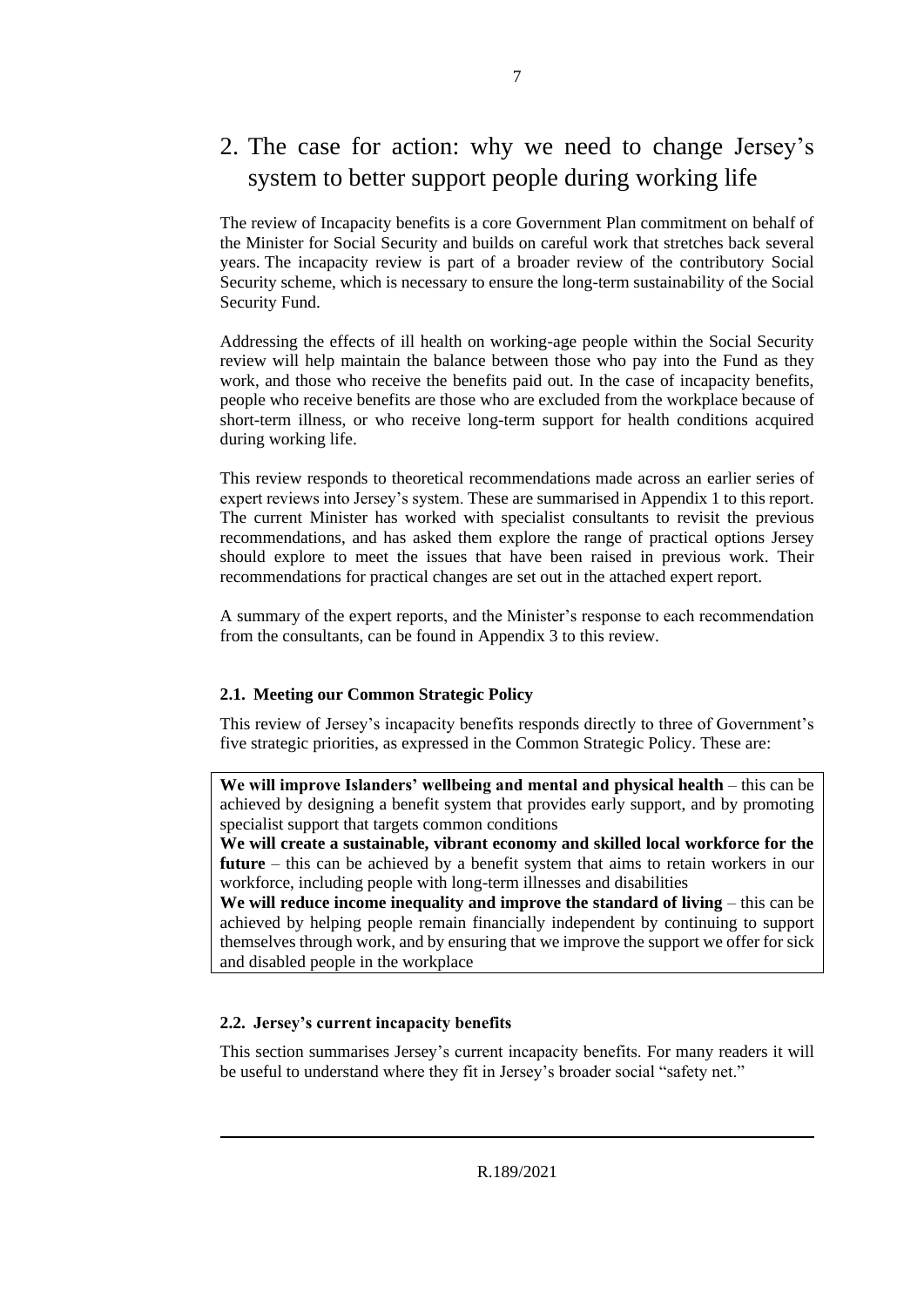Incapacity benefits exist to support people who experience temporary or long-term incapacity due to an illness or disability. They are available to all working-age people with a contribution record and are paid for out of the Social Security Fund. They are separate from the means-tested disability benefit offered by Income Support, although some people get both.

Headline costs of incapacity benefits

**Short Term Incapacity Allowance (STIA)** costs the Social Security Fund approximately £15 million a year in benefit payments, paid out against just over half a million days of absence from work, from 25,600 individual claims

**Long Term Incapacity Allowance (LTIA)** costs approximately £20 million a year in benefit payments, paid out to approximately 4,500 people

**Invalidity benefit** costs approximately £4 million a year, paid out to approximately 350 people

**Incapacity pension** costs less than £0.12 million a year, paid out to fewer than 10 people

*Summary data based on 2019 Social Security expenditure*

#### **Short-Term incapacity Allowance (STIA)**

STIA is only available when a person is certified as being completely unable to work and can be claimed for up to a year. The claim is usually initiated by being "signed off" by a GP or hospital doctor. Work of any form is not allowed. It is paid at the standard rate of benefit, at present £232.47 a week, and requires the person to have a full contribution record for an entire prior quarter to claim the full payment. STIA can be claimed for up to a year.

Some employers will supplement the STIA payment when an employee is off sick (i.e., "sick pay"), although others will not pay employees who are unable to work due to illness. There is no equivalent in Jersey of the UK's statutory requirement for employers to offer sick pay, although STIA pays at a higher level than the UK statutory minimum amount.

#### **Long-term Incapacity Allowance (LTIA)**

A person who has a longer-term illness or disability can claim Long-Term Incapacity Allowance (LTIA). This benefit is awarded based on a percentage of the standard rate of benefit, according to the loss of faculty of the person (i.e., how much the impairment has affected their physical, mental or cognitive faculties). This is decided by a Social Security doctor, and LTIA is available whether or not a person is working. The most common percentage is 20%. Very few claimants are assessed at 100%

Many people start claiming LTIA when their STIA claim ends after the maximum period of 364 days, but a minority make a claim earlier because they want to claim an incapacity benefit and continue to work. The relationship between the two benefits, and with other benefits offered by the Government of Jersey, can be confusing and is generally poorly-understood by the public.

In addition there are smaller number of people who receive other, related benefits.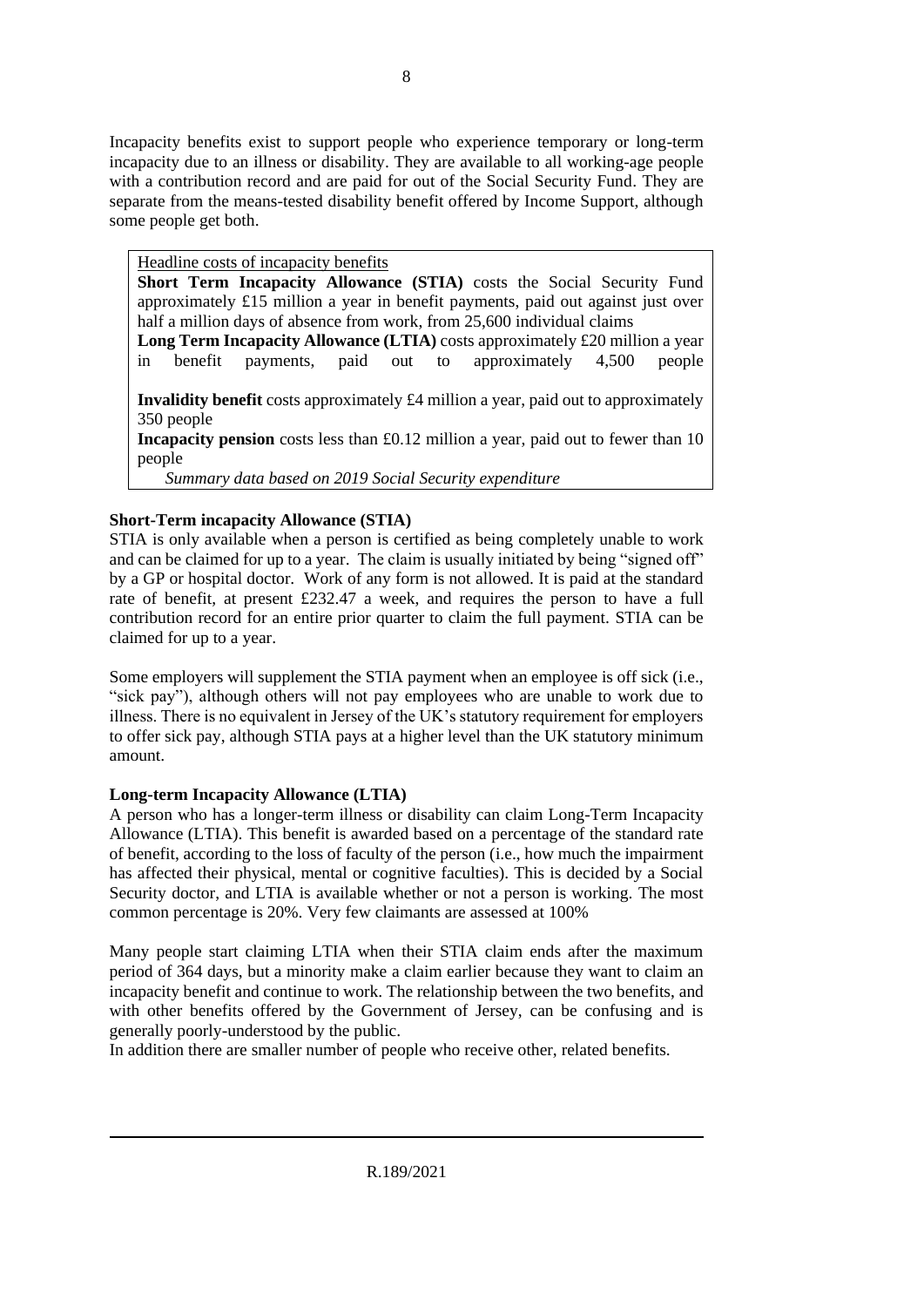- **Incapacity Pension** is paid to a very small number of people who have been assessed as not being able to return to work. The value is calculated in a similar way to an old age pension. No work at all is permitted on this benefit
- **Invalidity Benefit** is a legacy benefit that is still paid to claimants maintaining a claim since at least 2004. Work of any form is not allowed. It is paid at the standard rate of benefit, at present £232.47 a week. This benefit has not been available to new claimants since 2004.

#### <span id="page-8-0"></span>**2.3. Why does Jersey need a modern incapacity benefit system?**

Sickness, disability and incapacity are areas where medical understanding continues to evolve over time. The legislation behind Jersey's current incapacity benefits is oldfashioned; in the time since it was last substantially revised (late 1990s), Jersey has adopted more modern methods of assessing sickness and disability through Income Support and the Long-Term Care benefit. The Jersey Care Model establishes a focus on early intervention for medical conditions that can worsen over time, and care that is delivered outside the traditional hospital setting. The incapacity review also responds to the growing global understanding of the importance of joining health policy and employment policy, already underway and now accelerated by rapid changes during the COVID-19 pandemic.

The Minister believes that Jersey's incapacity system, which supports working age people, should be updated to reflect the realities of working life now and in the future. This review of incapacity benefits has given Jersey the opportunity to consider areas where improved support for working-age illness and disability could have a positive impact on long-term outcomes, particularly on a person's ability to participate in the workforce.

In many places social security models are shifting away from the narrow traditional focus on financial compensation for illness and injury. Countries are actively exploring the benefits of early intervention and prevention. This doesn't just benefit the individual worker but also makes financial sense for governments, as it helps align services and reduces costs across benefits policy, health and safety policy and employment policy. Most importantly, it helps these areas deliver savings against a background of growing healthcare costs and address an ageing population, who live longer but with greater health problems.

On a local level, preventing people from leaving work unnecessarily will also support policies that aim to balance the needs of our economy with migration pressures.

#### <span id="page-8-1"></span>**2.4. The future role of incapacity benefits within Jersey's Social Security Scheme**

The incapacity review has focussed on the essential reason that a contributory Social Security scheme would offer sickness benefits at all, which is that

*Jersey's incapacity benefits are part of a Social Security Scheme: an insurance model that directly responds to the needs of Islanders during working life, and offers support when incapacity has the potential to interrupt the earning capacity of the worker.*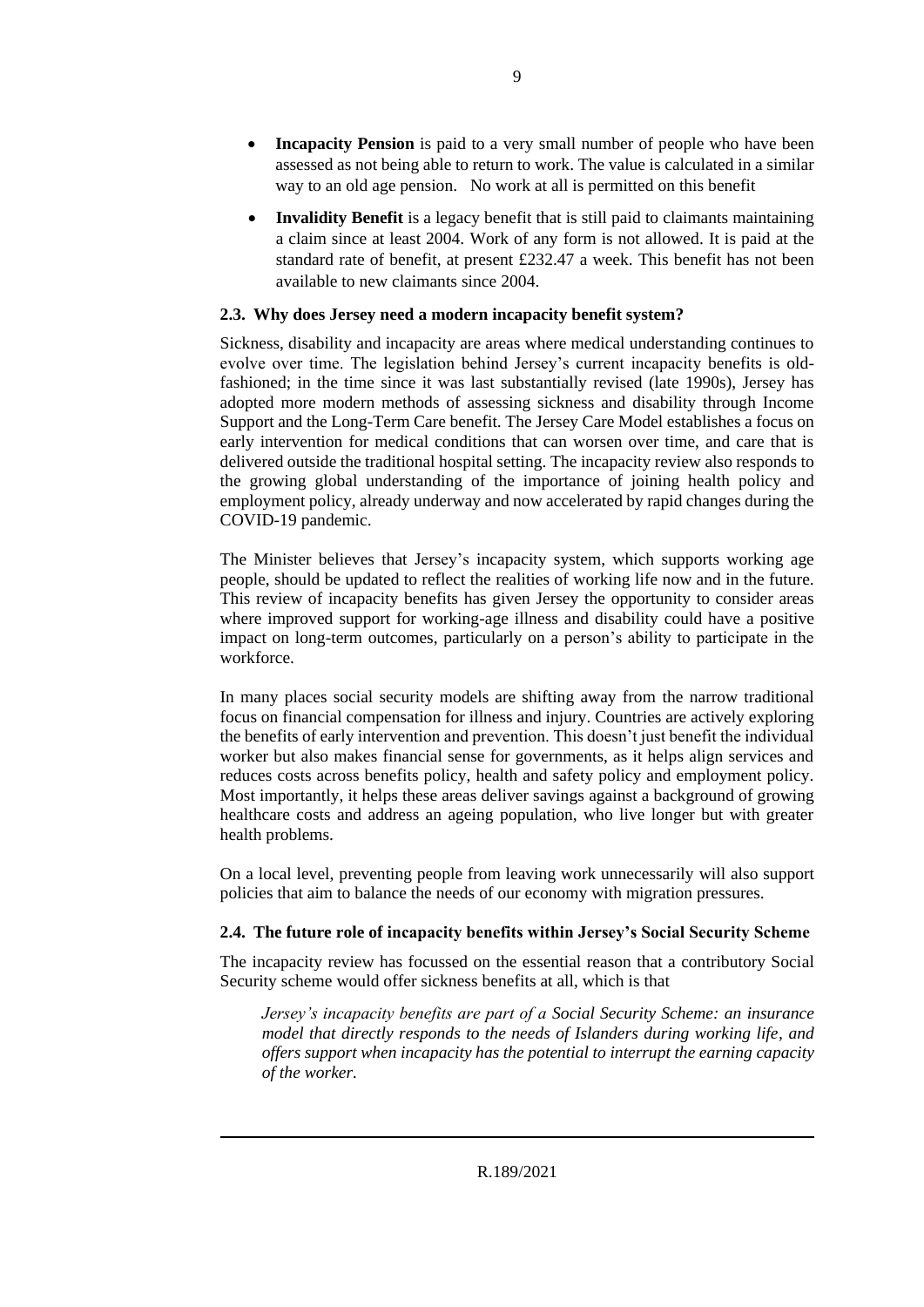By providing incapacity benefits the scheme insures everybody who works and pays into the fund against the chance they experience ill health, whether they are on a low income or are a much higher earner. The Minister's review has considered what Jersey workers should expect in return for paying into the Social Security Fund.

When asked about the Social Security scheme, Islanders tell us that they appreciate this insurance-based model. People tell us that it's good that "you pay in, and get something out when you need it."<sup>3</sup>

However, Jersey's incapacity benefits are not intended to offer a direct wage replacement. This is not a realistic option within Jersey's current Social Security system and would require significant changes to the contribution system which is outside the scope of this review. Islanders who require support because their entire household has a low income receive targeted financial support through the Income Support scheme.

The Minister has carefully considered this issue as part of the review, and does not believe that there is evidence to suggest that Jersey can or should alter this fundamental aspect of how the Island operates its contributory system. Income Support is paid for out of general taxation, whereas reviewing Social Security benefits must always consider the sustainability of a fund that is based on employee and employer contributions and must cover the cost of old age-pensions and other benefits in the long term.

The long-term balance between contributors and claimants for the Social Security fund will respond to a principle that is essential to any modern economy facing the same challenges as Jersey:

*Where a health condition or disability should not prevent a person from choosing to work and be included in working life, we must do all that we can to support them to remain in work.* 

The financial impacts of working-age incapacity are considerable. They are set out in detail in the next section.

R.189/2021

<sup>&</sup>lt;sup>3</sup> Views on the Social Security Scheme are summarised in Appendix 1, which covers the engagement events that were delivered as part of the current incapacity benefit review. They build on a series of previous expert reports into Jersey's system.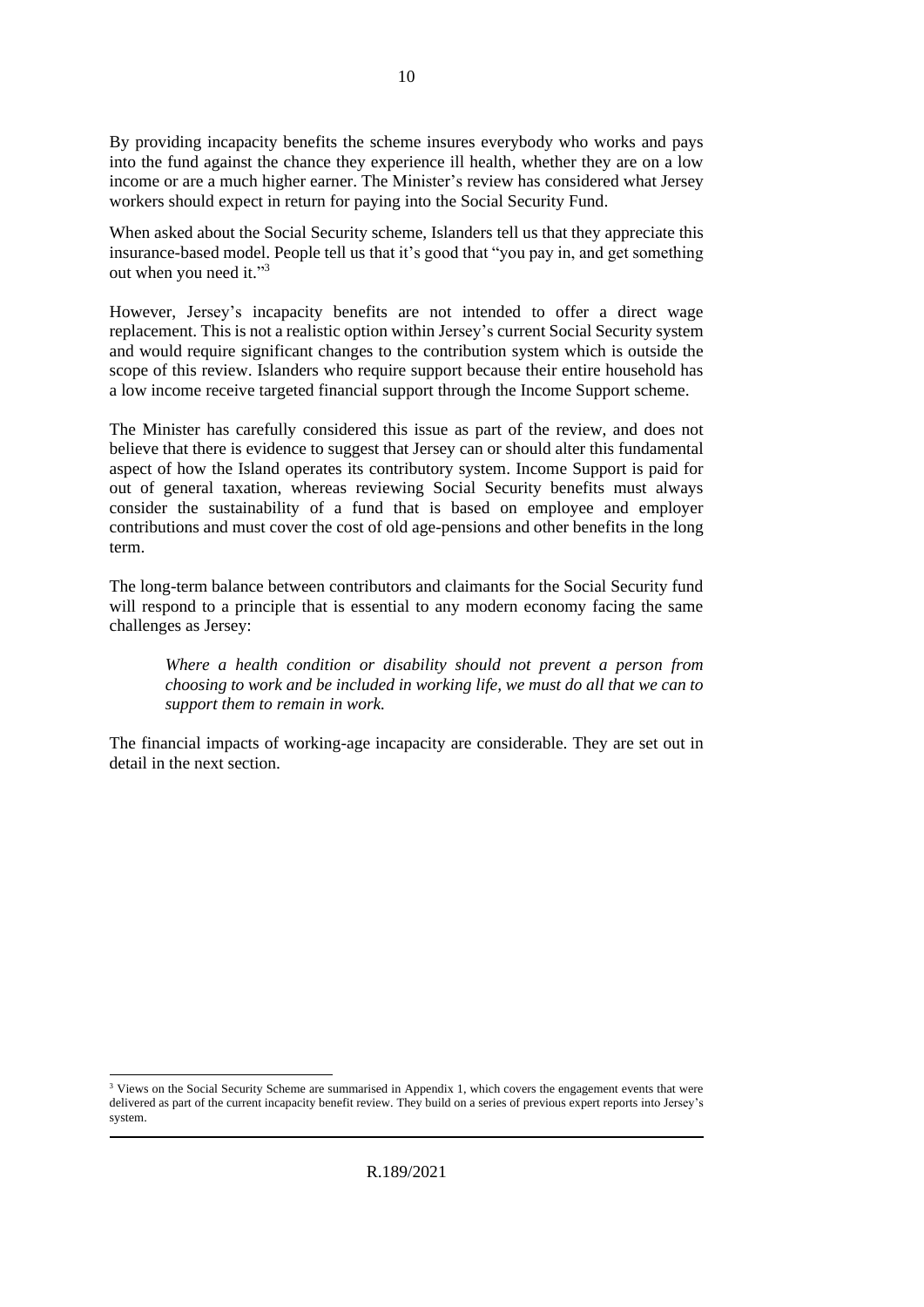### <span id="page-10-0"></span>3. The impact of working-age ill health in Jersey

The impact of working-age ill health is much more than days off work, it also includes the lost opportunity for people to earn, the lost opportunities for employers to do business, and the long-term impacts on the health and finances of people who remain out of work.

By taking steps to minimise the negative impact of ill health, the positive impact on our economy could be significant. The benefit to individuals would be lifelong.

This section explains the financial impact of working-age ill health, and the following section will make a case for some of the different ways that Jersey could help to reduce these impacts.

#### **What is at stake when we talk about working-age ill health in Jersey?**

We estimate lost productivity from working-age ill health at up to £230 million a year (this estimate is explained below). This is slightly more than the entire annual budget for Jersey's healthcare system.

Even a modest reduction of 10% of the costs of working-age ill health could benefit the Island by up to £23 million a year. In changing or improving the ways we support people; the Minister believes that Jersey should aim to exceed this target.

A 10% reduction in the number of days of Short-Term Incapacity Allowance alone would benefit the Island by 50,000 working days a year.

Returning 50,000 working days a year to our economy is the equivalent of over 200 people working full-time.

#### <span id="page-10-1"></span>**3.1. What is meant by "working age ill health"?**

Working age ill health covers all of the reasons that we might take time off work, and all of the health conditions that would affect us throughout working life. Some of these conditions are more predictable in the way they affect our work, such as infectious diseases, whereas some can have less predictable effects on work, such as mental health. This incapacity review makes the case that further work to improve incapacity benefits should focus on increasing support for illnesses that have less predictable effects on our absence from work, and have a higher chance of recurrence. This would address specific illnesses such as mental health and musculoskeletal conditions, as well as long-term and chronic conditions more generally, and support for disabilities. We know that these are areas where Jersey doesn't do as well as it could.

Though life expectancy is improving, the impact of working-age illness and disability is increasing with time. Given the makeup of our population and economy Jersey is predicted to follow trends that see people living longer but also reporting disabilities and long-term health conditions in greater numbers. These will undoubtedly affect the ability of many people to manage their conditions alongside work.

R.189/2021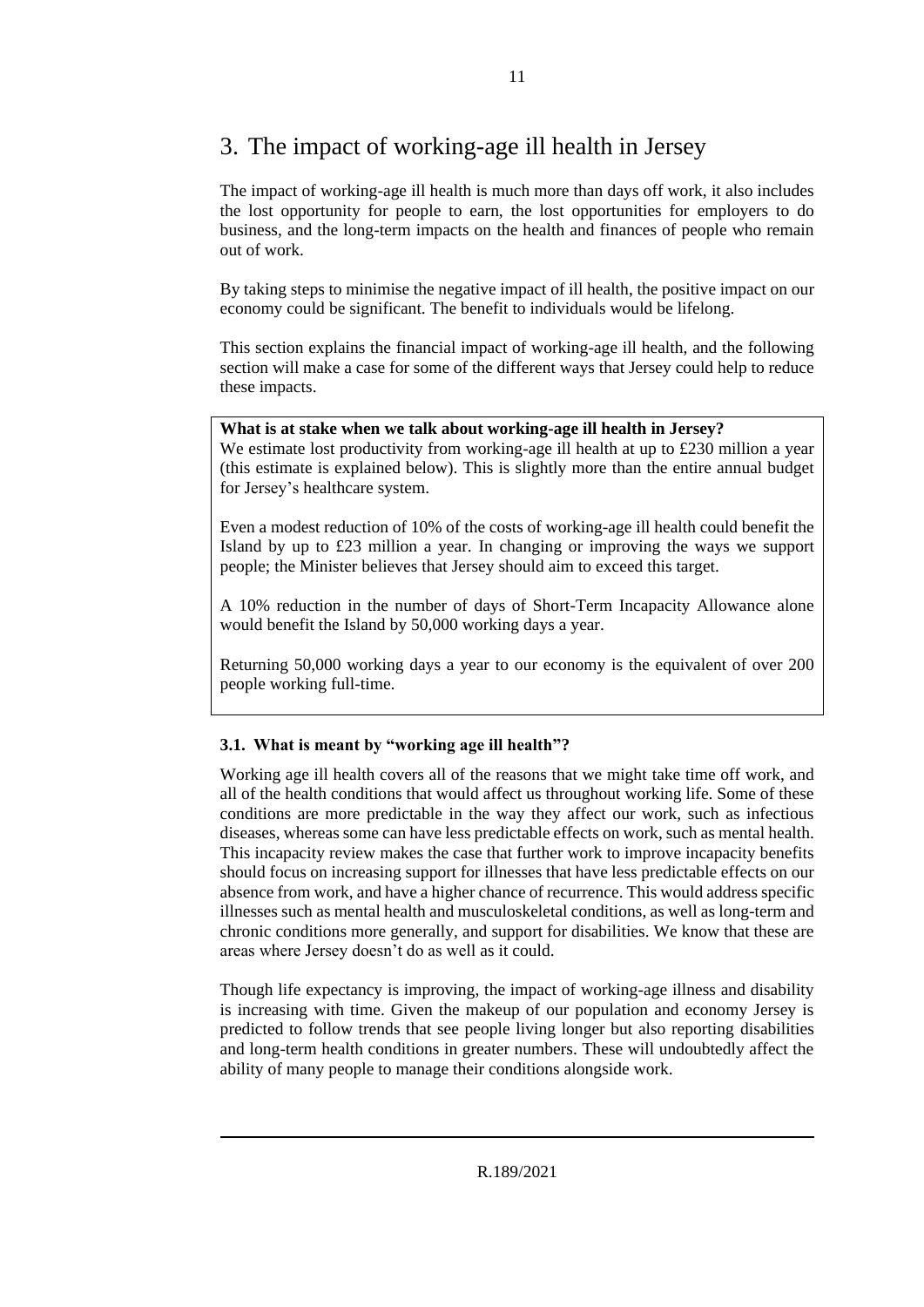The UK government estimates that "currently one in three people aged 16-64 in the UK has a long-term health condition and one in five people aged 16-64 in the UK is disabled. The number of working-age people reporting a disability increased by 20% between 2013 and 2019, and is forecast to continue to grow"<sup>4</sup> This is partly driven by the increasing proportion of older workers caused by trends towards an ageing population and changes to the state pension age; 5 these same trends apply directly to Jersey. In the Island, 14% of people are considered disabled according to the UK Equalities definition<sup>6</sup> and 29% of adults report having a longstanding physical or mental health condition. This has increased from 25% of adults in the period between 2019 and 2020.<sup>7</sup>

Just looking at people in work, one in 4 UK employees reported having a physical health condition, and 1 in 5 of those employees with physical health conditions also reported having a mental health condition. These have a direct correlation with being out of work: people with one health condition have an employment rate of 61%, while those with 5 or more have an employment rate of 23%.<sup>8</sup> In Jersey, 28% of disabled Islanders reported difficulties accessing the kind of work that they want.<sup>9</sup>

Unsurprisingly, the data also shows that people experience more health problems as they become older. Many people approaching the prime of their working lives (middle age) begin to experience the disabling effects of multiple conditions<sup>10</sup>, especially where a mental health condition appears following a long-term physical condition. This graph shows the number of grouped health conditions by age of the patient.  $11$ 

 $4P10$ 

 $5$  Source: 2018-based National population projections, GB Principal projection, ONS – available at

[https://www.thelancet.com/journals/lancet/article/PIIS0140-6736\(12\)60240-2/fulltext](https://www.thelancet.com/journals/lancet/article/PIIS0140-6736(12)60240-2/fulltext)

[https://assets.publishing.service.gov.uk/government/uploads/system/uploads/attachment\\_data/file/1004042/shaping](https://assets.publishing.service.gov.uk/government/uploads/system/uploads/attachment_data/file/1004042/shaping-future-support-the-health-and-disability-green-paper.pdf)[future-support-the-health-and-disability-green-paper.pdf](https://assets.publishing.service.gov.uk/government/uploads/system/uploads/attachment_data/file/1004042/shaping-future-support-the-health-and-disability-green-paper.pdf)

[https://www.ons.gov.uk/peoplepopulationandcommunity/populationandmigration/populationprojections/datasets/2014](https://www.ons.gov.uk/peoplepopulationandcommunity/populationandmigration/populationprojections/datasets/2014basednationalpopulationprojectionstableofcontents) [basednationalpopulationprojectionstableofcontents](https://www.ons.gov.uk/peoplepopulationandcommunity/populationandmigration/populationprojections/datasets/2014basednationalpopulationprojectionstableofcontents)

<sup>6</sup> Disability Strategy for Jersey 2017

[https://www.gov.je/SiteCollectionDocuments/Government%20and%20administration/R%20Disability%20Strategy%2](https://www.gov.je/SiteCollectionDocuments/Government%20and%20administration/R%20Disability%20Strategy%20For%20Jersey%20Standard%20Version%2020170525%20DS.pdf) [0For%20Jersey%20Standard%20Version%2020170525%20DS.pdf](https://www.gov.je/SiteCollectionDocuments/Government%20and%20administration/R%20Disability%20Strategy%20For%20Jersey%20Standard%20Version%2020170525%20DS.pdf)

<sup>7</sup> Jersey Opinions and Lifestyle Survey 2020

[https://www.gov.je/SiteCollectionDocuments/Government%20and%20administration/R%20Opinions%20and%20Life](https://www.gov.je/SiteCollectionDocuments/Government%20and%20administration/R%20Opinions%20and%20Lifestyle%20Survey%202020%20Report%2020200903%20SJ.pdf) [style%20Survey%202020%20Report%2020200903%20SJ.pdf](https://www.gov.je/SiteCollectionDocuments/Government%20and%20administration/R%20Opinions%20and%20Lifestyle%20Survey%202020%20Report%2020200903%20SJ.pdf)

<sup>8</sup> <https://www.gov.uk/government/publications/health-matters-health-and-work/health-matters-health-and-work> <sup>9</sup> Disability Strategy for Jersey 2017

<sup>&</sup>lt;sup>10</sup>Epidemiology of multimorbidity and implications for health care, research, and medical education: a cross-sectional study. Barnett, Mercer, Norbury, Watt, Wyke, Guthrie (2012)

<sup>11</sup>[https://www.ons.gov.uk/peoplepopulationandcommunity/birthsdeathsandmarriages/ageing/articles/livinglongerhowo](https://www.ons.gov.uk/peoplepopulationandcommunity/birthsdeathsandmarriages/ageing/articles/livinglongerhowourpopulationischangingandwhyitmatters/2018-08-13#what-are-the-implications-of-living-longer-for-health-services) [urpopulationischangingandwhyitmatters/2018-08-13#what-are-the-implications-of-living-longer-for-health-services](https://www.ons.gov.uk/peoplepopulationandcommunity/birthsdeathsandmarriages/ageing/articles/livinglongerhowourpopulationischangingandwhyitmatters/2018-08-13#what-are-the-implications-of-living-longer-for-health-services)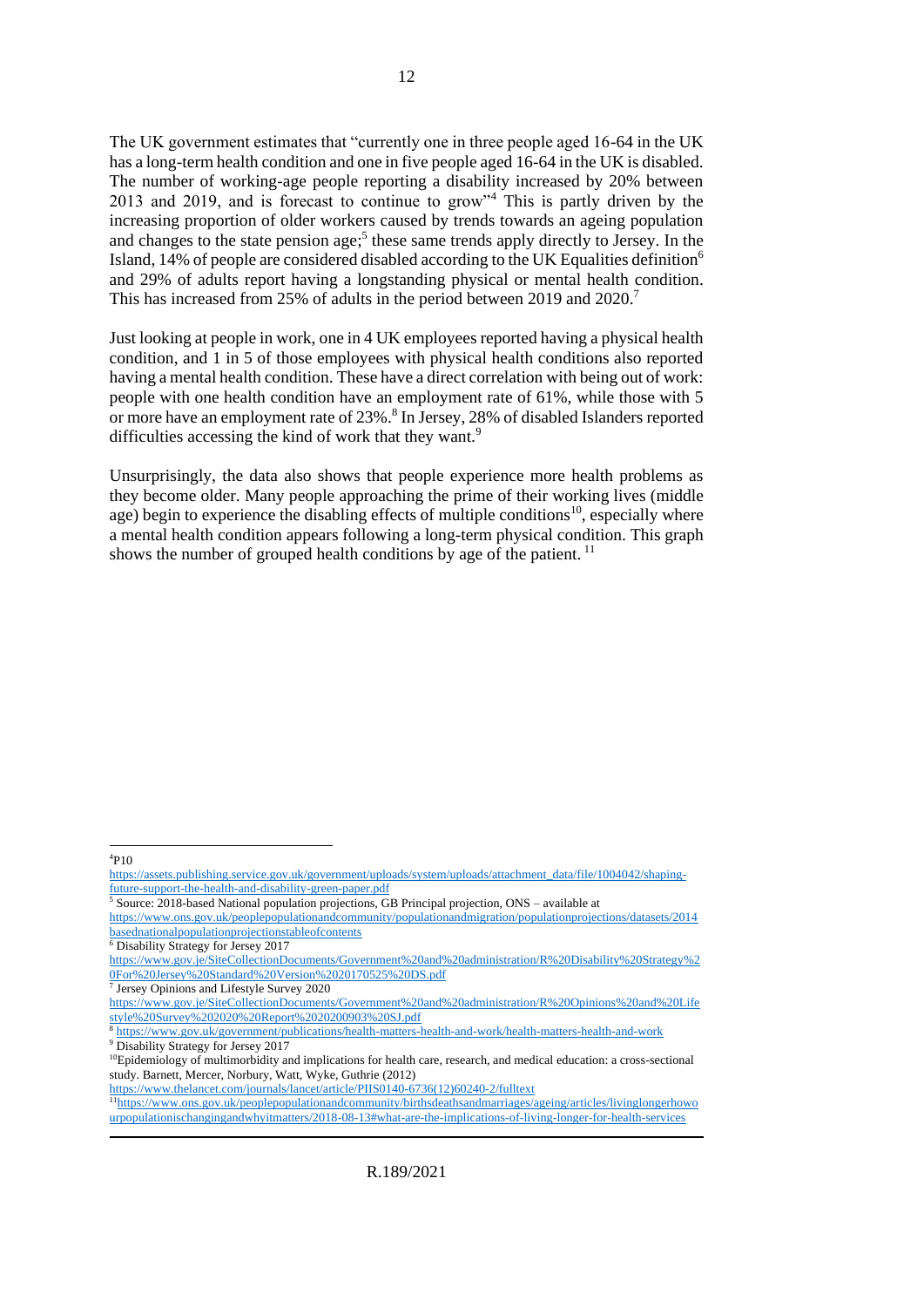

Source: Health Survey for England, NHS Digital

Experiencing multiple health conditions in middle age, even where no one condition is "serious," drives reduced work capability or even early retirement on health grounds. This will be particularly challenging in an economy such as Jersey's, where skilled older workers cannot easily be replaced.

Together, these patterns will mean more days of sickness that will affect our economy, and more people working but at lowered capacity (presenteeism), but will also translate into more people eventually leaving work altogether.

#### <span id="page-12-0"></span>**3.2. Reasons for claiming Short-Term Incapacity in Jersey**

The most common reason that Jersey people need to claim Short-Term Incapacity Allowance is an infection, making up the quarter of all claims. The report by the expert consultants says that Jersey's system functions well for these claims, which only last on average eight days. By contrast, claims categorised under the "depression, stress and anxiety" grouping last much longer, on average 27 days. Across similar economies the most significant reasons for long-term absence from work are musculoskeletal disorders and stress-related ill health.<sup>12</sup> The expert report says that Jersey does less well in these areas. This makes a case for future work to look at targeting support to these specific areas of ill-health.

| <b>Ailment Category</b>           | Number of<br><b>Claims in Year</b> | $%$ of All<br><b>Claims</b> | <b>Number Sick</b><br>Days Paid in<br>Year | Average<br>Length of<br><b>Claim (Days)</b> |
|-----------------------------------|------------------------------------|-----------------------------|--------------------------------------------|---------------------------------------------|
| Infections                        | 6,343                              | 25%                         | 51,730                                     | 8                                           |
| <b>Hospital Treatment</b>         | 3,520                              | 14%                         | 84,666                                     | 24                                          |
| Depression, Stress and<br>Anxiety | 3,281                              | 13%                         | 121,210                                    | 27                                          |
| Back/Neck Pain/Injury             | 2,327                              | 9%                          | 42.211                                     | 18                                          |
| <b>Other Ailments</b>             | 10,132                             | 40%                         | 208,524                                    | 21                                          |

<sup>12</sup> Higgins, O'Halloran, Porter: *Management of Long Term Sickness Absence: A Systematic Realist Review* Journal of Occupational Rehabilitation (2012) 22:322-332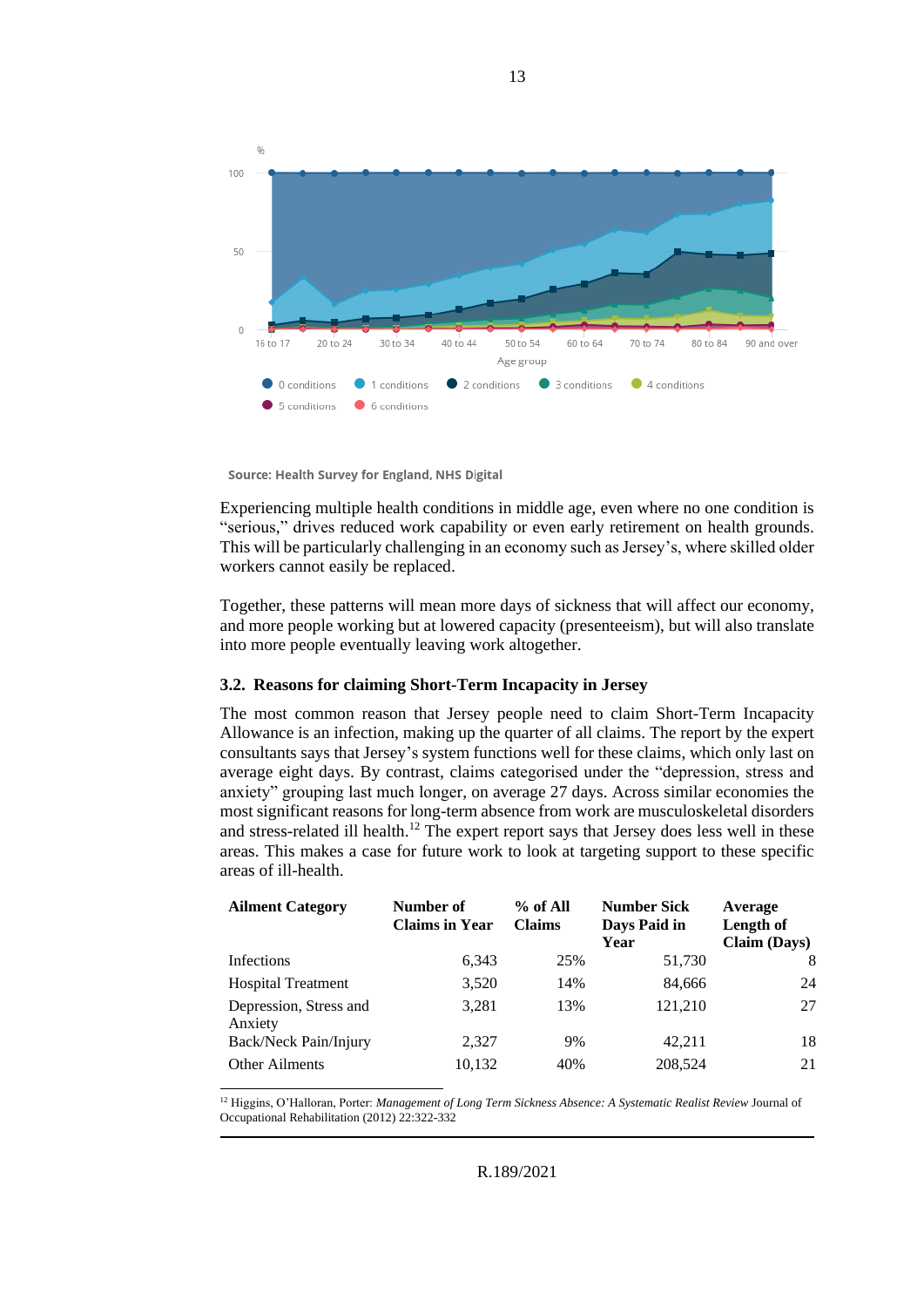Most claims to STIA are short; over half of all claims last seven days or less and almost 90% of claims are closed within a month. However, there are still over 300 claims a year that extend beyond 4 weeks; at this point experts believe there is a sharply increasing risk that the person will experience a permanent absence from work, even for conditions that should not on paper prevent a person from being included in the workplace.<sup>13</sup>

14

| <b>Claim duration</b> | Approx. % of all claims | Approx. number of claims |
|-----------------------|-------------------------|--------------------------|
| Up to 14 days         | 76%                     | 19,550                   |
| Longer than 14 days   | 24%                     | 6050                     |
| Longer than 28 days   | 12%                     | 3050                     |
| Longer than 84 days   | 4%                      | 1000                     |
| Longer than 6 months  | 2%                      | 450                      |
| Longer than 9 months  | 1%                      | 250                      |

*Note: percentages are a proportion of total claims, so "claims longer than 14 days" also includes all "claims longer than 28 days" etc.*

#### **Together, these numbers indicates that there are specific areas (both claim length, and type of ailment) where Jersey should investigate making improvements to its system.**

Worryingly, the amount of ill-health actually caused by or attributed to work in Jersey is significant. The Statistics Jersey Opinions and Lifestyle Survey Report 2016 found that in 2015, one in ten workers had taken time off work for work-related stress, with over half of these taking more than six days off work. Outside stress, the most common type of other work-related ill-health was "problems with muscles, bones or joints" accounting for 82% of other ill-health reported. Overall, around one in eight workers (13%) had taken some time off work in 2015 for either stress, injury or ill-health that was work-related.<sup>14</sup>

#### <span id="page-13-0"></span>**3.3. Long-term incapacity benefit claim patterns**

Long-term benefit claims are more likely to reflect chronic conditions, lifelong conditions, and those where treatment may be oriented towards minimising their effects rather than offering a "cure". They may also involve "curable" conditions that last longer than the typical STIA duration, but have longer periods for treatment or recovery – such as some forms of cancer, or more significant injuries.

Mirroring international trends, claims associated with depression, anxiety and stress, combined with those for back pain and injury, make up over a third of all long-term benefit claims in Jersey. The recorded numbers are likely to be significantly lower than the actual number of people affected, due to limitations in the way Jersey's system records and groups ailment data and also the number of claims in the 'other' category

<sup>&</sup>lt;sup>13</sup> p23 Health at work – an independent review of sickness absence by Dame Carol Black and David Frost CBE [https://assets.publishing.service.gov.uk/government/uploads/system/uploads/attachment\\_data/file/181060/health-at](https://assets.publishing.service.gov.uk/government/uploads/system/uploads/attachment_data/file/181060/health-at-work.pdf)[work.pdf](https://assets.publishing.service.gov.uk/government/uploads/system/uploads/attachment_data/file/181060/health-at-work.pdf)

<sup>&</sup>lt;sup>14</sup>Jersey Opinions and Lifestyle Survey 2016

[https://www.gov.je/sitecollectiondocuments/government%20and%20administration/r%20opinions%20and%20lifestyle](https://www.gov.je/sitecollectiondocuments/government%20and%20administration/r%20opinions%20and%20lifestyle%20survey%202016%20report%2020161129%20su.pdf) [%20survey%202016%20report%2020161129%20su.pdf](https://www.gov.je/sitecollectiondocuments/government%20and%20administration/r%20opinions%20and%20lifestyle%20survey%202016%20report%2020161129%20su.pdf)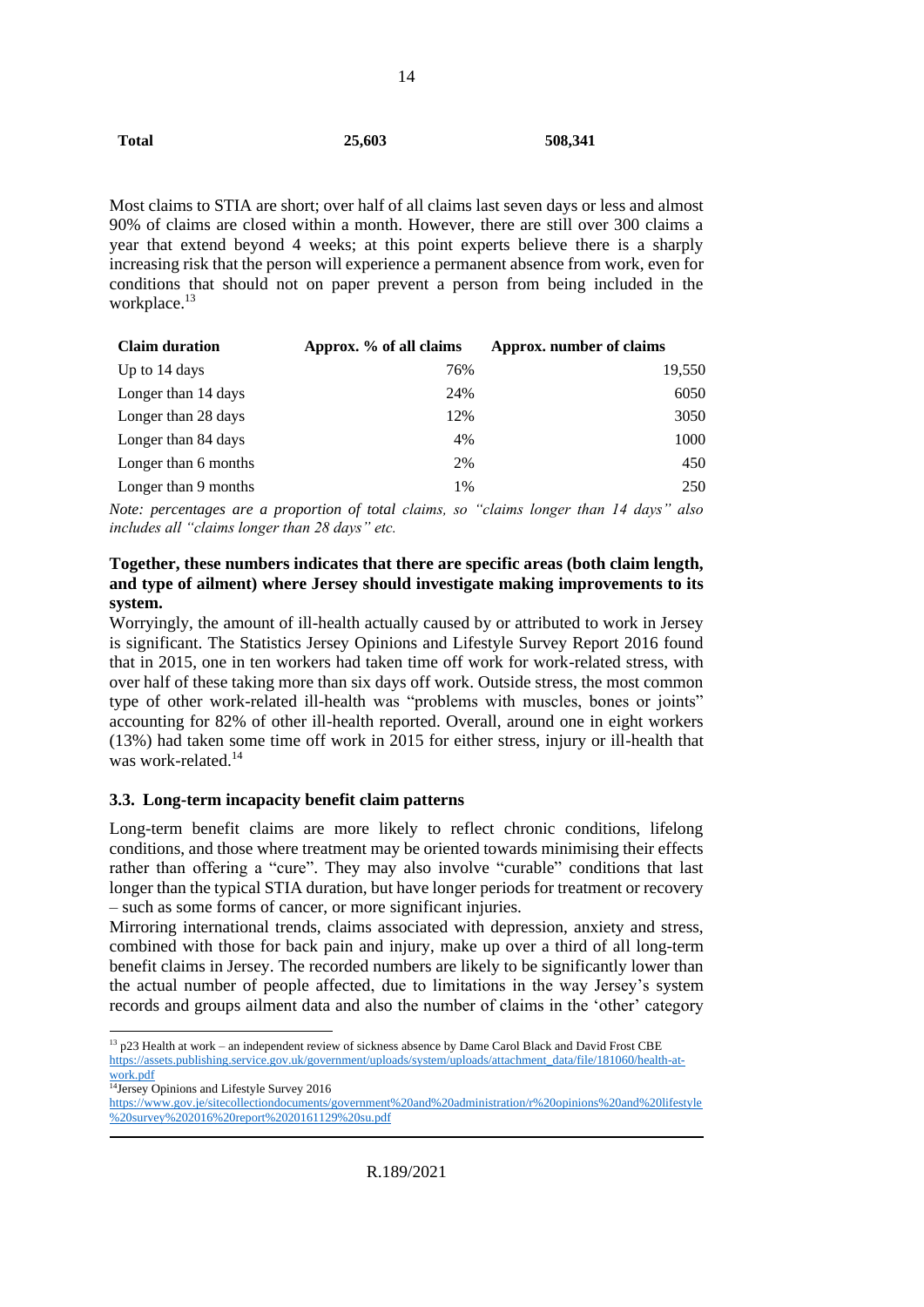where these conditions may often be a secondary factor. There is strong evidence that shows the growth of mental health as a secondary condition amongst sick or disabled people - the number of people in the UK who report a mental health condition as well as a disability has increased from 24% in 2016/17 to 27% in 2018/19.<sup>15</sup>

| <b>Ailment Grouping</b>          | of<br><b>Numbers</b><br>claims $(2019)$ | Proportion of all LTIA<br>claims |
|----------------------------------|-----------------------------------------|----------------------------------|
| Mental Health                    | 934                                     | 21.0%                            |
| Musculoskeletal conditions (MSK) | 545                                     | 12.5%                            |
| Other                            | 2964                                    | 66.71%                           |
| <b>Total</b>                     | 4443                                    | 100.0%                           |

*The grouping 'mental health' includes claims where the claim reason is recorded as depression, stress and anxiety. 'Musculoskeletal conditions' includes back pain/injury, neck pain/injury, arthritis and other muscular and skeletal pain.*

Unlike STIA, LTIA is awarded as a percentage of the standard rate of benefit and is paid on that basis: A 50% LTIA award pays 50% of the standard rate of benefit. Of the 4,443 LTIA claims active at the end of 2019, the split of awards by percentage is as follows.



The number of awards made at lower percentages suggest there are many claimants who have a lower degree of loss of faculty that is likely to result in a lower impact on their daily lives and work capacity. Impact on work is not directly measured under the current assessment system.

Examples of what lower percentage claims might involve include:

15

R.189/2021

<sup>&</sup>lt;sup>15</sup> UK Government Family Resources Survey 2018/19. Available at: [https://assets.publishing.service.gov.uk/government/uploads/system/uploads/attachment\\_data/file/87450 7/family](https://assets.publishing.service.gov.uk/government/uploads/system/uploads/attachment_data/file/87450%207/family-resources-survey-2018-19.pdf)[resources-survey-2018-19.pdf](https://assets.publishing.service.gov.uk/government/uploads/system/uploads/attachment_data/file/87450%207/family-resources-survey-2018-19.pdf)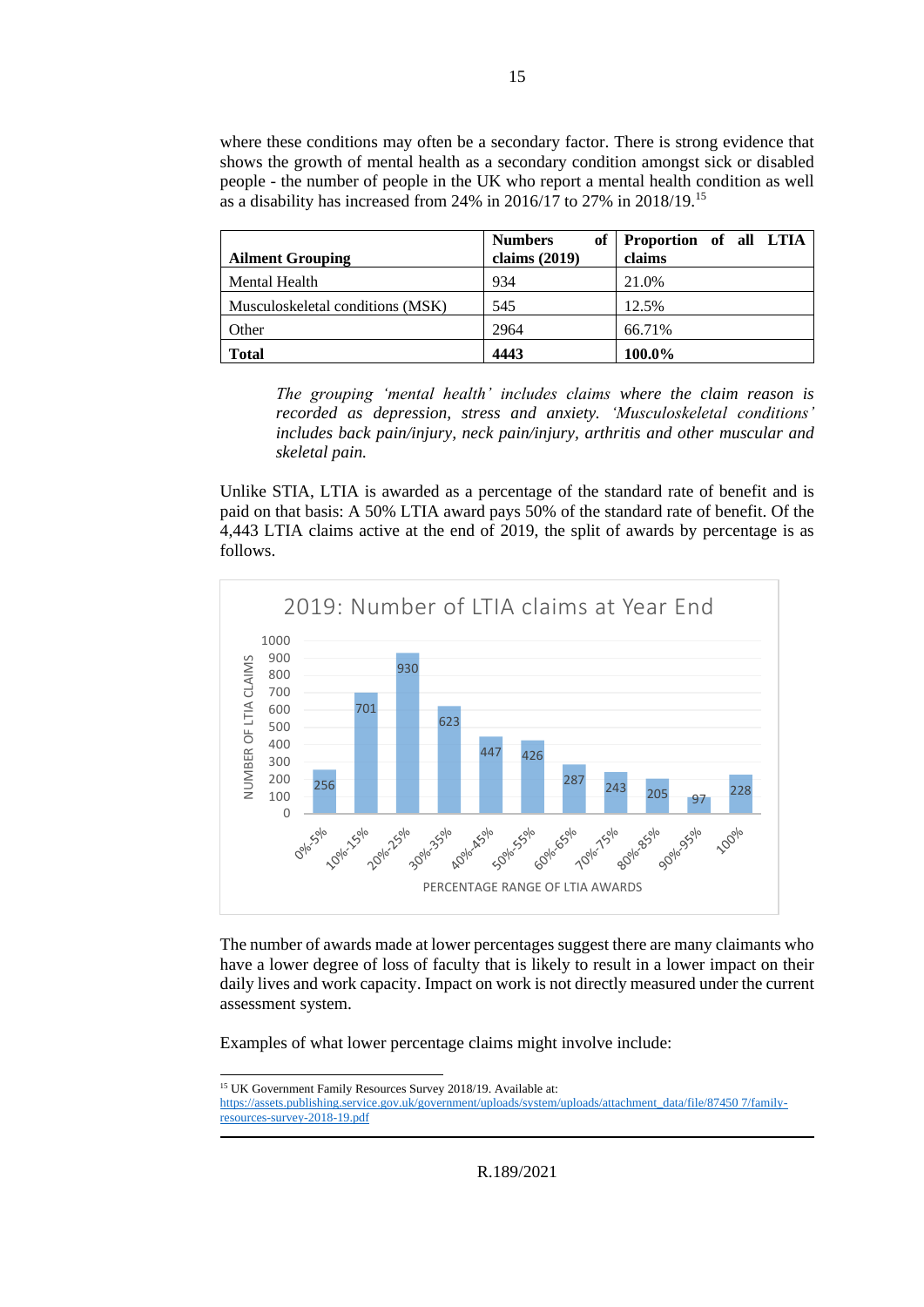- Very mild back pain (described as moderate background local discomfort with some limitation of spinal movements) – equivalent to 5-10% LTIA award
- The loss of a finger is equivalent to 15% award
- Mild depression (described as some loss of interest in leisure activities, sleep and mood disturbance, with concentration problems, anxiety, irritability, tension) will lead to a 20% LTIA award.

#### <span id="page-15-0"></span>**3.4. The costs of working-age sickness in Jersey today**

There are approximately 70,000 working age people in Jersey. According to what our population reported through the  $2011$  Census data<sup>16</sup> we estimate that about:

- 2,000/2,500 Jersey people are unable to work due to sickness or disability (long-term), and
- At any time, a further 500 people are temporarily unable to work due to sickness or disability.
- Each year about 250 more people become unable to work due to sickness or disability for the longer-term. Some people will flow out of this group, as they reach pension age, for example.

As above, the Minister estimates that the cost to Jersey's economy of incapacity is up to £230 million a year in lost output. This is generated by:

£140 million lost output from the 2,000/2,500 people who don't work because they experience long-term sickness or disability; and £90 million from lost earnings and business productivity.

From the Statistics Jersey earnings index, between 2015-2019 the average wage was around £725 per week, or £145 per working day. During the same period there were around 495,700 sick days covered by STIA claims.

The nature of STIA claims means that some of these will cover non-working dates (weekends), albeit some workers do work on those days. Using a figure of 230 working days in a year, this leads to an estimate of 320,000 working days of sickness absence covered by STIA in a year. This gives an estimated loss of earnings of around £45 million.

Not all sickness absence is covered by STIA claims. A similar calculation that uses employer Social Security Contributions data instead, cross-referenced with STIA claim data, gives 360,000 working days of sickness absence. This gives a slightly higher estimated loss of earnings of around £52 million.

#### **These estimates represent the equivalent of 1400 to 1800 people working full-time.**

<sup>16</sup>[https://www.gov.je/SiteCollectionDocuments/Government%20and%20administration/R%20Chapter4Employment%](https://www.gov.je/SiteCollectionDocuments/Government%20and%20administration/R%20Chapter4Employment%2020120808%20SU.pdf) [2020120808%20SU.pdf](https://www.gov.je/SiteCollectionDocuments/Government%20and%20administration/R%20Chapter4Employment%2020120808%20SU.pdf)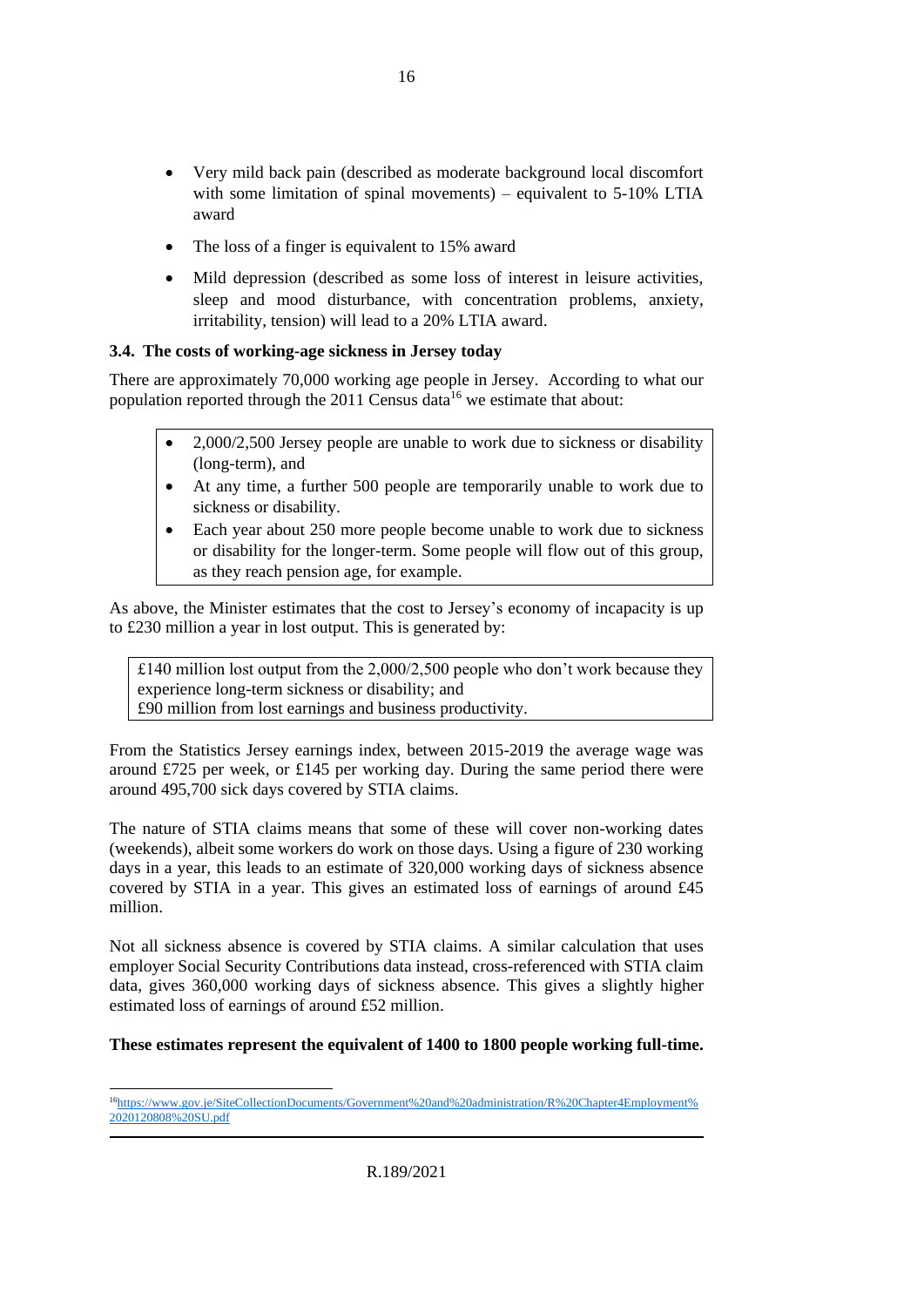Neither estimate includes the costs of healthcare, benefit costs, or the long-term effects of illness or disability on the earnings capacity of somebody who does return to work. These costs will be considerable.

#### <span id="page-16-0"></span>**3.5. The cost of short-term absences becoming long-term**

In an average year, Jersey sees around 1,000 claims to Short-Term Incapacity which last longer than three months. Social Security data shows that around a quarter of people in this position do not return to employment within 5 years, and may never return. Those 250 people alone remaining out of our workforce for five years represents between £65 and £94 million in lost productivity to our economy, but also a potential cost of approximately £4.4 million in STIA/LTIA<sup>17</sup> and £12.5 million in Income Support.<sup>18</sup>

There will also be a significant cost to government in terms of

- Healthcare costs people unable to work for long periods often develop additional health conditions. The Jersey Care Model<sup>19</sup> is designed to respond to the evidence that trends such as ageing populations, and the increasing rates of chronic and complex disease, will cause Jersey's healthcare costs to rise
- Foregone revenue from tax and Social Security contributions

When considering the overall cost, this estimate also does not include the lost output of those sick or disabled people who can't claim STIA (because they don't have a contribution record), or stop claiming after a certain period yet continue to experience the effects of ill health. These "hidden costs of working-age ill health" will have a growing effect on both the Island's economy and the long-term prospects of the individuals themselves.

#### <span id="page-16-1"></span>**3.6. Estimated cost to businesses**

We don't currently know the extent of the costs of ill health to businesses in Jersey. Some businesses offer sick pay, many do not. What all will have in common is that they will face some level of costs from an employee experiencing ill health, either through lost productivity or the costs of replacing staff.

The UK Government is undertaking similar work and has issued its own series of proposals to reduce ill-health related job  $loss^{20}$ . Through the "Health is Everyone's Business" consultation response the UK Government estimates that a package of measures could save employers between £5,000 and £11,000 on average for each employee they prevent from falling out of work. Though the estimate factors in a statutory requirement to offer sick pay that does not exist in Jersey, the bulk of these

<sup>&</sup>lt;sup>17</sup> Scaled estimate based on average value of claims.

<sup>&</sup>lt;sup>18</sup> A "rule of thumb" estimate often used for Income Support is that 100 extra claims is on average an additional £1 million to the annual budget. In reality, household entitlement will vary considerably. Income Support has additional rules beyond incapacity benefit, so not all those who leave work in this manner would qualify for Income Support. Incapacity benefit is also taken off Income Support entitlement on a "pound for pound" basis, so the two figures do not provide a grand total.

<https://statesassembly.gov.je/assemblypropositions/2020/p.114-2020.pdf>

 $20$  See annex, p 53 onwards, of

[https://assets.publishing.service.gov.uk/government/uploads/system/uploads/attachment\\_data/file/1004063/government](https://assets.publishing.service.gov.uk/government/uploads/system/uploads/attachment_data/file/1004063/government-response-health-is-everyones-business.pdf) [-response-health-is-everyones-business.pdf](https://assets.publishing.service.gov.uk/government/uploads/system/uploads/attachment_data/file/1004063/government-response-health-is-everyones-business.pdf)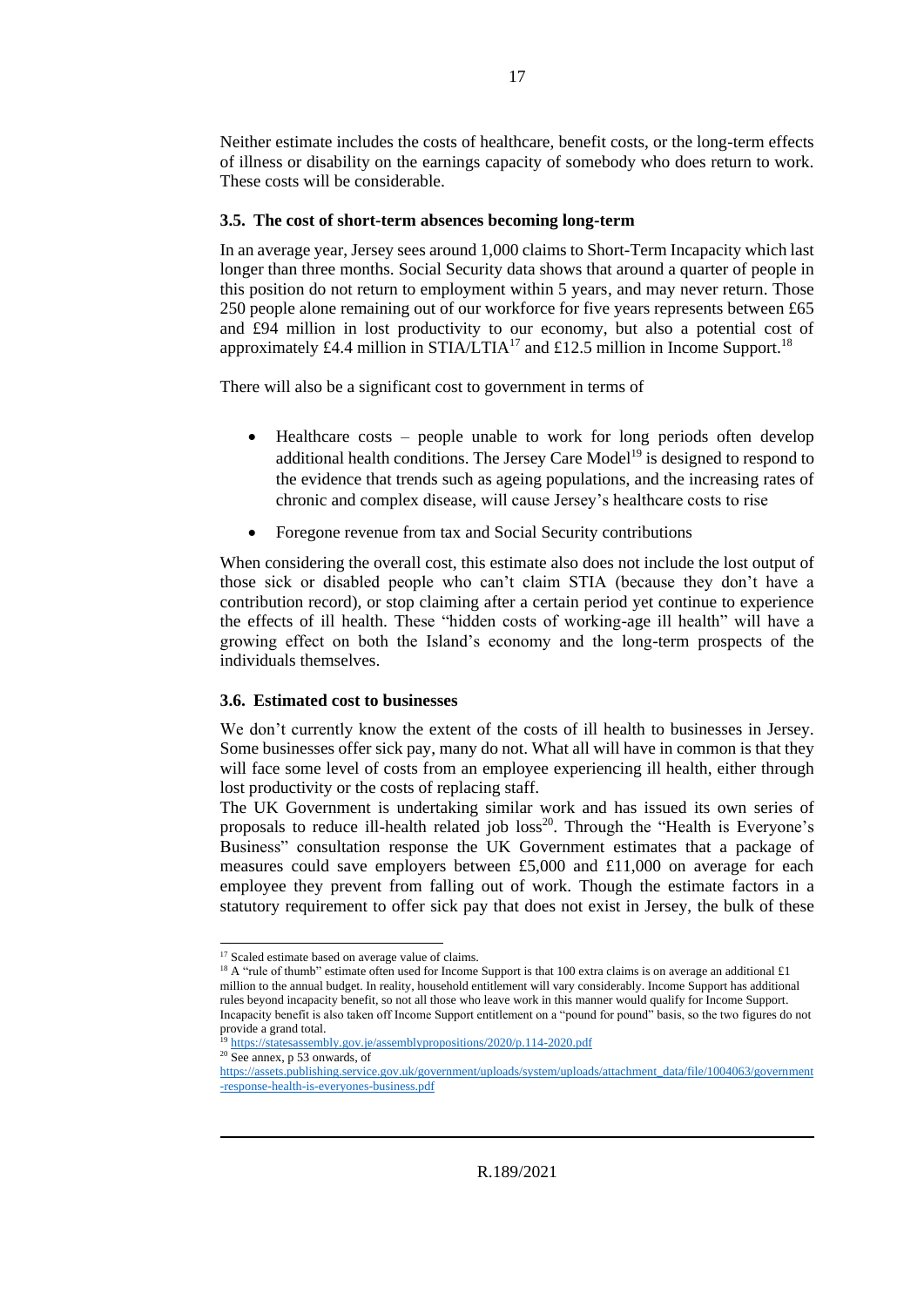savings come from estimating the numbers of weeks of lost productivity and the recruitment costs associated with new hires. In Jersey's economy, where replacing skilled workers has additional challenges, the costs per employee are likely to be the same or even higher than they are in the UK.

The Minister recommends that, as a priority, the next Minister direct policy officers to work with the full range of employers in Jersey to better understand the costs they face from working-age ill health. This should help to shape Government's response to the problem.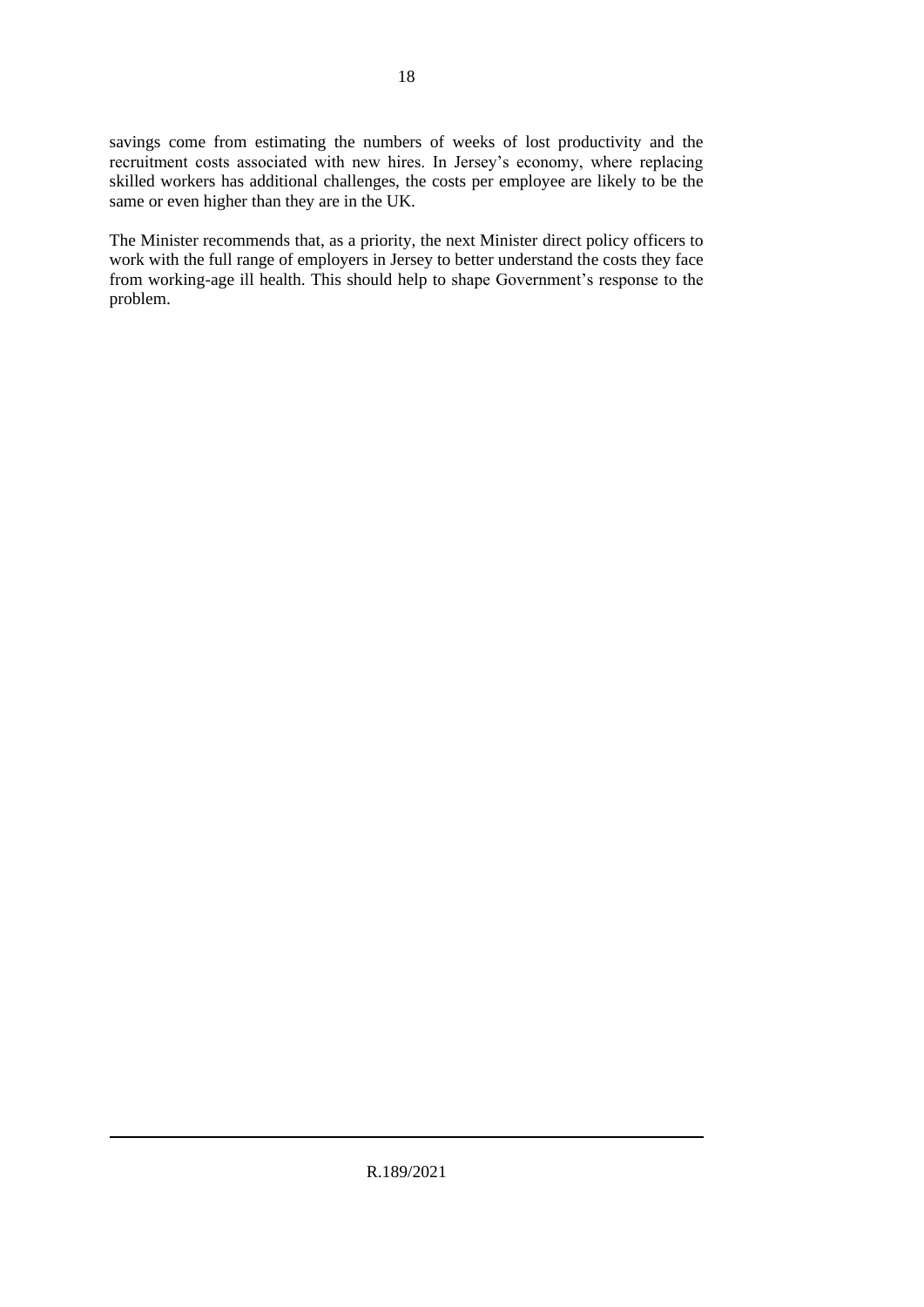### <span id="page-18-0"></span>4. The case for more support: reducing the length of absences from work and people leaving work altogether

The previous sections have set out the impacts of working-age ill health. This section makes a case that Jersey can take practical steps to reduce them.

The Minister believes that Jersey's Government, through modernised Social Security benefits, can do more to make returning to and staying in work something that people recognise as a good health outcome, as well as an economic one. There is growing international evidence to suggest that the state should be much more active in looking for ways to help people in cases where a significant illness or disability could nonetheless be managed alongside work<sup>21</sup>, or prevented from worsening to the point where work is impossible.<sup>22</sup> This is not about forcing people to work when they feel they can't; only a proportion of long-term sick or disabled people will be completely unable to work, and many of them say they would prefer to return to work, if they felt that they could manage work alongside their illness or disability.<sup>23</sup>

The Minister believes that we should explore how Jersey's incapacity system could be expanded to offer practical help. Jersey can aim to reduce the amount of time people spend off work and to minimise the number of people who feel they have to leave work completely. These would be new objectives when compared to our current system. In exploring ways to meet them the Island has a positive opportunity to address wellbeing, income inequality and the sustainability of our economy. Any improvements are likely to be cost-neutral against current expenditure, with the potential of long-term savings. According to the expert report, Jersey could improve its system by exploring opportunities for the Social Security system to offer

- Support that is oriented around the effects of health conditions on a person's ability to work
- Support that is targeted towards key conditions that can cause longer or repeated absences from work
- Support that is delivered earlier than it is now acting earlier to reduce longterm or repeated absence from work

Similar work is being carried out through major initiatives in the UK such as the recent *Health and Disability Green Paper<sup>24</sup>* on future disability support, and related *Health Is Everyone's Business<sup>25</sup>* consultation on reducing ill-health related job loss. The UK government has proposed significant investments in changing the way their own system supports people. Much of this is likely to involve providing new support from government, particularly support that is targeted towards helping employers keep their

<sup>21</sup> Waddell, Gordon, Burton, A. Kim and Kendall, Nicholas A.S. (2008) Vocational rehabilitation – what works, for whom, and when? (Report for the Vocational Rehabilitation Task Group) issued in 2008 by the Department for Work and Pensions

<sup>&</sup>lt;sup>22</sup> Health at Work: an independent Review of Sickness Absence" by Dame Carol Black and David Frost CBE (2011, Department of Work and Pensions)

[https://www.equalityhumanrights.com/sites/default/files/research\\_report\\_77\\_opening\\_up\\_work.pdf](https://www.equalityhumanrights.com/sites/default/files/research_report_77_opening_up_work.pdf) <sup>24</sup>Ibid. Shaping Future Support: the Health and Disability Green Paper

<sup>25</sup>[https://assets.publishing.service.gov.uk/government/uploads/system/uploads/attachment\\_data/file/1004063/governme](https://assets.publishing.service.gov.uk/government/uploads/system/uploads/attachment_data/file/1004063/government-response-health-is-everyones-business.pdf) [nt-response-health-is-everyones-business.pdf](https://assets.publishing.service.gov.uk/government/uploads/system/uploads/attachment_data/file/1004063/government-response-health-is-everyones-business.pdf)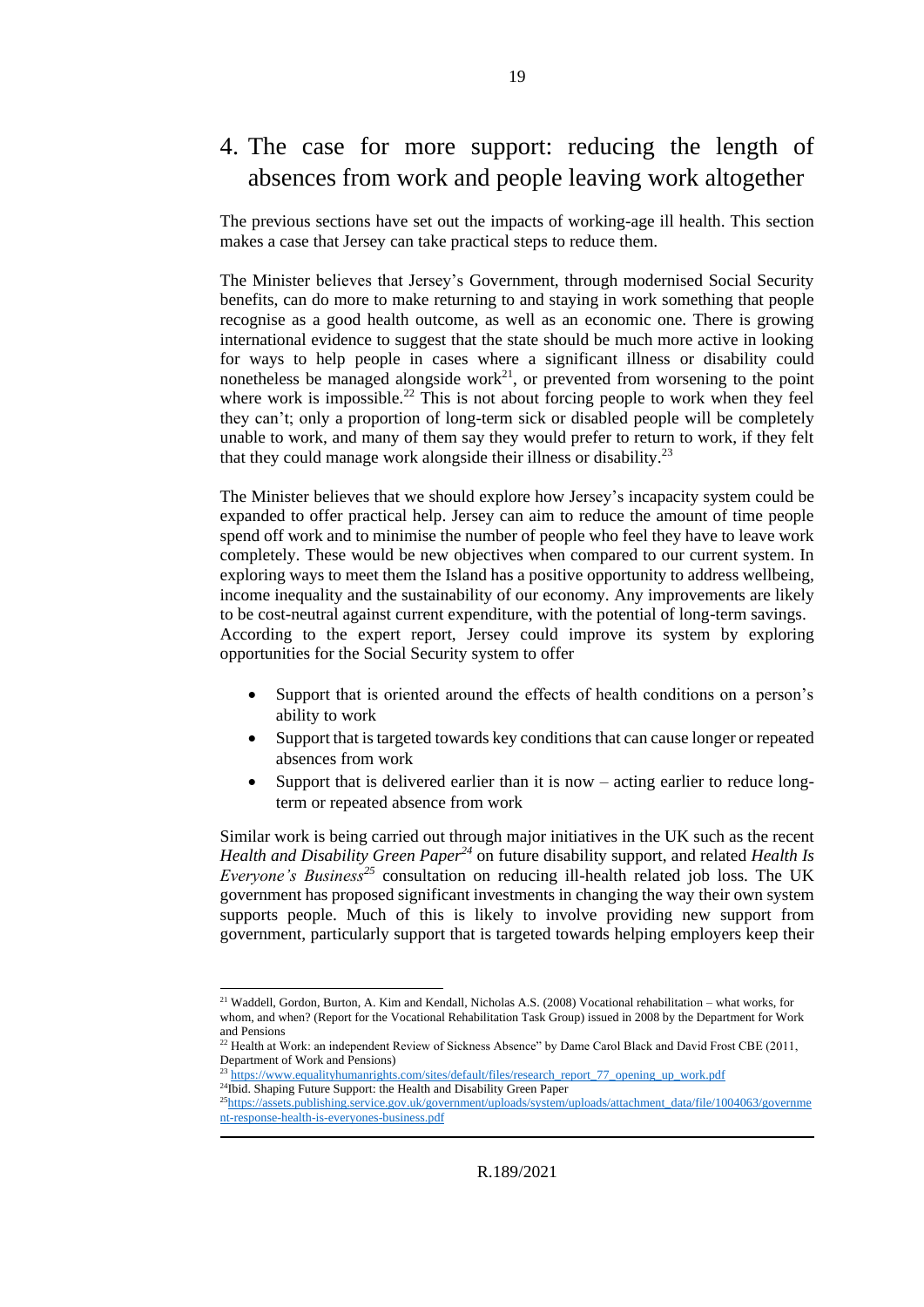employees in work. To remain economically competitive and maintain our high standard of living, Jersey should consider the benefits of taking similar steps.

#### <span id="page-19-0"></span>**4.1. Areas where Jersey could start to offer more help**

We know that longer absences from work lead to increased chances that a person leaves work, and that keeping people in work has health as well as social and economic benefits. Jersey's data shows that a group of specific ailments are more likely to result in longer periods spent off work.

For Short-Term Incapacity Allowance

- 35% of mental health (depression, stress and anxiety claims), last more than 1 month
- 11% of Back/Neck Pain/Injuries last more than 1 month
- 21% of musculoskeletal claims last more than 1 month; whereas
- Only 2% of infections last more than 1 month<sup>26</sup>

Many of these absences will be for conditions where people could be in work, with the right help and support. Having looked at Jersey's situation, and met with a range of stakeholders, the expert consultants are confident that there is a sound financial case for investing to target help for these conditions. Improvements would also benefit the Jersey response to ill-health that is exacerbated or even caused by work itself.

To do this the experts recommend that Jersey's government consider designing a framework under which new forms of support can be delivered, as there are clear limitations about what the market can provide either through employers themselves or through our existing primary care system. The expert report refers to this concept as a "Work and Health" model, which can offer some new services and help tie together existing parts of Jersey's system.

#### <span id="page-19-1"></span>**4.2. Expanding access to occupational health in Jersey**

A key area where Jersey can consider more support is in the possibility for expanding the provision of occupational health, the medical specialism that is designed to look at the interaction between illness/disability and working life. The expert report suggests that there would be significant benefits to ensuring that all Jersey workers have some access to occupational health support. Similar recommendations have been made in the UK. Occupational health support is much more widely provided in healthcare and/or benefit systems in other countries than it is in Jersey or the UK.

In Jersey's case, current provision on-Island is limited and there are practical barriers to the degree of support that can be bought in from UK-based firms to support employees in Jersey's distinct working environment. The evidence from the review indicates that it is not possible simply to scale up existing provision, and that careful work must be done to support and encourage occupational health provision in Jersey.

In Jersey, there are limitations in the market areas that would be used in other jurisdictions to deliver support with the effects of work on health.

<sup>&</sup>lt;sup>26</sup> Analysing all claims to STIA made in 2019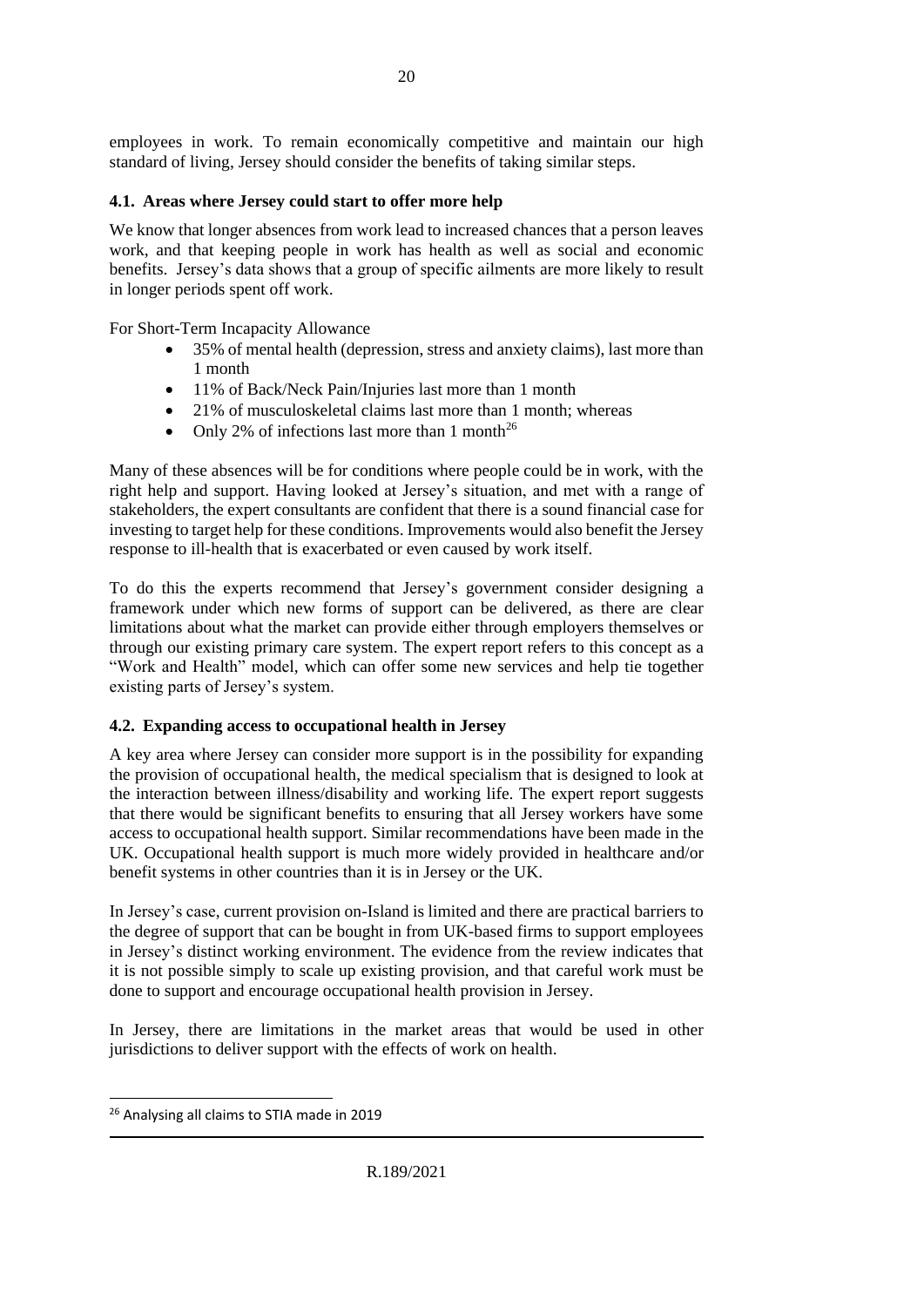- **General Practitioners (GPs)** successive expert reports have shown that, despite strengths in other areas, Jersey's current primary care structure doesn't provide a strong incentive for local GPs to train in occupational health specialism. Patients don't seek treatment relating to work because GP appointments are short and considered to be relatively expensive, and the evidence suggests that occupational health interventions are likely to take longer and require multiple visits. GPs understandably do not view their role as advising on the patient's working life or offering advice on the rules of the benefit system
- **Jersey's healthcare system** Health and Community Services continues to face high demand for the types of services that could offer an early intervention - MSK and mental health referrals currently outstrip the Island's current capacity to deliver specialist help early on in an illness or disability. The Jersey Care Model aims to address this with an increased focus on prevention and selfcare and by integrating mental health and physical health services. There could be considerable practical benefits to healthcare delivery if work-focussed support could be offered earlier on as part of the incapacity process. This could prevent a proportion of mild or moderate cases from requiring clinical treatment through the hospital system
- **Small employers** occupational health support is perceived as expensive, hard to scale for smaller firms, and there is a lack of knowledge and understandable worry about the legal ramifications of getting involved in the employee's health. This can prevent employers from "doing the right thing" even where they want to
- **Many large employers** commercial occupational health may be delivered with the aim of managing absence to minimise costs to the employer, and there is a limit to what is available on-Island. Even where available, resources may be targeted to employees who have already manifested a 'problem' – in the form of sickness absence, as opposed to early intervention<sup>27</sup>. Some employers may use private occupational health to carry out a cost benefit analysis of whether it is preferred to support an employee through longer periods of ill health or let them go, at which point they can become a cost to government through the benefit system.<sup>28</sup>
- **The market to individuals (including self-employed people)** employees will generally not understand the cost benefit of purchasing such services themselves, and low-income people wouldn't be able to afford it

Together these can be seen to represent a market failure for the provision of work and health support in Jersey. Similar problems are observed to exist in the UK's system.<sup>29</sup>

<sup>&</sup>lt;sup>27</sup> Cited on p6 of expert report, which says "focusing only on employment-related outcomes or only on health outcomes can miss the interaction between health, work and wellbeing."

 $28$  Expert report, p14

<sup>&</sup>lt;sup>29</sup> Expert report p 32: "this mixed market, and market failures, means that it is often the case that employees of smalland medium-sized employers have no access to mainstream OH services." This is also why the UK intends to directly invest in OH support targeted towards SMEs.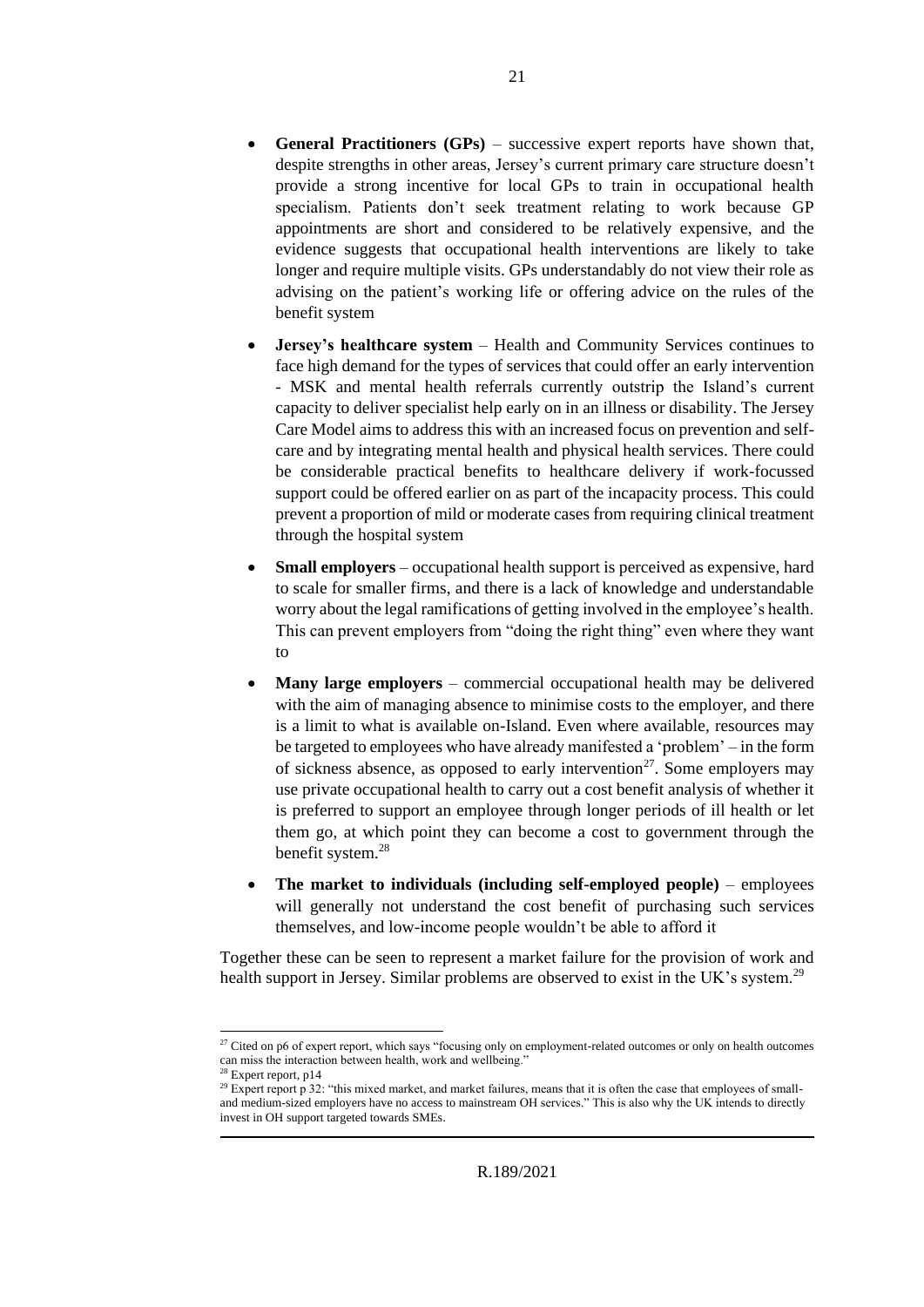The Minister has asked that officers continue work to investigate the costs against benefits for how government can help expand access to occupational health, including by investigating whether there is a case for government to provide elements of this service directly for employees who are unlikely to access it through their employer.

The Minister has asked officers to ensure that the next Minister for Social Security can consider this proposal in detail early on in their term. However, even at this early stage the expert reports and wider evidence suggest that expanding access to work and health support would be a good investment. The UK has done extensive work in estimating the general cost benefits of returning people to employment: Public Health England has developed a model that is used to estimate the "return on investment" of a range of healthcare interventions to move individuals from unemployment into sustainable employment. The model is designed to analyse the range of small-scale and trial interventions focussed on return-to-work support, to make a financial case that the UK government should invest in making such services available nationwide. The model factors in financial gain to the person themselves, the government (in the form of tax and reduced health spending) and the local authority (health costs and benefits). Overall, the model reports that work-focussed interventions return of £1.54 for every £1 spent and each person returned to work benefits society by £23,000.<sup>30</sup>

Investments in mental health investments could prove to be particularly beneficial: a separate study by Deloitte proposes that every  $\pounds$  invested in workplace mental health delivers a £5 return.<sup>31</sup>

#### <span id="page-21-0"></span>**4.3. Evidence for work-focussed support around mental health**

We know that poor mental health will be particularly costly to Jersey's economy. This is one reason that the Jersey Care Model seeks to prioritise early intervention and sets out a commitment to "proactively tackling the wider underlying causes of mental ill health, increasing access to preventative care and support, treating people quickly and effectively." <sup>32</sup>

In the UK it is estimated that poor mental health among employees costs UK employers between £42 billion and £45 billion each year.

This is made up of absence costs of around  $£7$  billion, presenteeism costs ranging from about £27 billion to £29 billion and turnover costs of around £9 billion.<sup>33</sup>

In Jersey, we lose over 120,000 sick days a year to depression, stress and anxiety, with an average length of claim of 27 days. We also know that without intervention this situation will get worse: the Statistics Jersey Disease Projections Report predicts that a

<sup>&</sup>lt;sup>30</sup> Public Health England: Movement Into Employment: Return on Investment Tool Estimation of benefits from moving an individual from unemployment into sustainable employment. P40

[https://assets.publishing.service.gov.uk/government/uploads/system/uploads/attachment\\_data/file/772596/Movement\\_i](https://assets.publishing.service.gov.uk/government/uploads/system/uploads/attachment_data/file/772596/Movement_into_employment_report_v1.2.pdf) [nto\\_employment\\_report\\_v1.2.pdf](https://assets.publishing.service.gov.uk/government/uploads/system/uploads/attachment_data/file/772596/Movement_into_employment_report_v1.2.pdf)

<sup>&</sup>lt;sup>31</sup> [https://www2.deloitte.com/content/dam/Deloitte/uk/Documents/consultancy/deloitte-uk-mental-health-and](https://www2.deloitte.com/content/dam/Deloitte/uk/Documents/consultancy/deloitte-uk-mental-health-and-employers.pdf)[employers.pdf](https://www2.deloitte.com/content/dam/Deloitte/uk/Documents/consultancy/deloitte-uk-mental-health-and-employers.pdf)

<sup>&</sup>lt;sup>32</sup>Jersey Care Model Briefing paper p28-33

[https://www.gov.je/SiteCollectionDocuments/Health%20and%20wellbeing/ID%20Jersey%20Care%20Model%20Brie](https://www.gov.je/SiteCollectionDocuments/Health%20and%20wellbeing/ID%20Jersey%20Care%20Model%20Briefing%20Paper%2020191029%20LJ.pdf) [fing%20Paper%2020191029%20LJ.pdf](https://www.gov.je/SiteCollectionDocuments/Health%20and%20wellbeing/ID%20Jersey%20Care%20Model%20Briefing%20Paper%2020191029%20LJ.pdf)

<sup>&</sup>lt;sup>33</sup> Deloitte (2020) Mental Health and employers. Refreshing the case for investment.

[https://www2.deloitte.com/content/dam/Deloitte/uk/ Documents/consultancy/deloitte-uk-mental-healthand-](https://www2.deloitte.com/content/dam/Deloitte/uk/%20Documents/consultancy/deloitte-uk-mental-healthand-employers.pdf)

[employers.pdf](https://www2.deloitte.com/content/dam/Deloitte/uk/%20Documents/consultancy/deloitte-uk-mental-healthand-employers.pdf)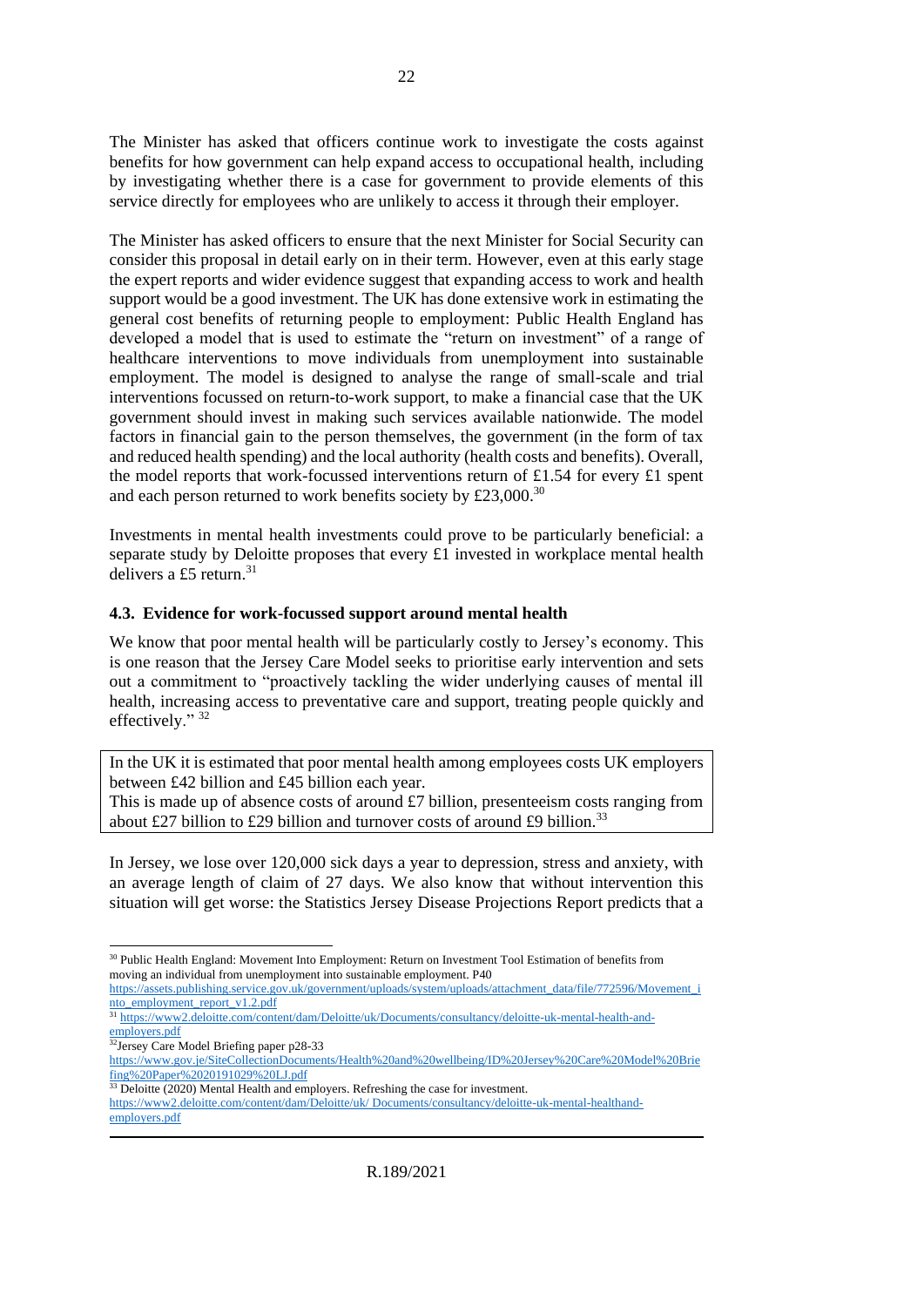'do nothing' approach will result in mental health conditions increasing by 29% by 2036.<sup>34</sup>

Of Jersey people who receive a long-term benefit for mental health problems, about 22% had not returned to paid employment at all within 5 years. Jersey has already responded, through its healthcare system, to studies analysing the benefits of embedding work support within first-line mental health treatment through the UK's Improving Access To Psychological Therapies (IAPT) programme.<sup>35</sup> The Island's response to IAPT established the Jersey Talking Therapies system, but there is newer evidence, from work-focussed trials, that show we could build on this model with earlier mental health interventions that support workers before they need to enter the healthcare system.

Outside government,

- the Royal College of Psychiatrists has made strong arguments for the social and health benefits of supporting employment for people with even the most severe mental health conditions, and points to an economic case for changes in this area across the entire scope of mental health illness.<sup>36</sup>
- The National Institute for Health and Care Excellence makes practical recommendations over the benefits of returning to work for both mental health and musculoskeletal conditions<sup>37</sup> and has strongly encouraged further study to determine which types of intervention are most helpful to the growing numbers of people who experience longer absence from work.<sup>38</sup>
- Evidence from the Journal of Occupational and Environmental Medicine shows that being in work reduces the effects of depression and psychological distress<sup>39</sup>

#### <span id="page-22-0"></span>**4.4. Evidence for work focussed support for musculoskeletal problems**

Alongside mental health, musculoskeletal conditions are those with the largest impact. It is estimated that only 59.4% of people of working age with a persistent MSK condition are in work. Furthermore, a fifth of people with arthritis (the most common chronic MSK condition) also report experiencing depression. <sup>40</sup>

<https://www.ncbi.nlm.nih.gov/pubmed/24556535>

<sup>34</sup>[https://www.gov.je/SiteCollectionDocuments/Government%20and%20administration/R%20DiseaseProjections2016-](https://www.gov.je/SiteCollectionDocuments/Government%20and%20administration/R%20DiseaseProjections2016-2036%20140917%20PH.pdf) [2036%20140917%20PH.pdf](https://www.gov.je/SiteCollectionDocuments/Government%20and%20administration/R%20DiseaseProjections2016-2036%20140917%20PH.pdf)

 $\frac{2036}{\sqrt{201}}$  SSEmployment Advisers in Improving Access to Psychological Therapies Process Evaluation Report

[https://assets.publishing.service.gov.uk/government/uploads/system/uploads/attachment\\_data/file/817628/employment](https://assets.publishing.service.gov.uk/government/uploads/system/uploads/attachment_data/file/817628/employment-advisers-in-improving-access-to-psychological-therapies-process-evaluation-report.pdf) [-advisers-in-improving-access-to-psychological-therapies-process-evaluation-report.pdf](https://assets.publishing.service.gov.uk/government/uploads/system/uploads/attachment_data/file/817628/employment-advisers-in-improving-access-to-psychological-therapies-process-evaluation-report.pdf)

<sup>&</sup>lt;sup>36</sup> Royal College of Psychiatrists: Employment and mental health, Masood Khan and Jed Boardman (February 2017) <https://www.rcpsych.ac.uk/docs/default-source/mental-health/work-and-mental-health-library/op101-final.pdf>

<sup>&</sup>lt;sup>37</sup> [https://www.nice.org.uk/researchrecommendation/interventions-after-recurrent-short-term-sickness-absence-for-](https://www.nice.org.uk/researchrecommendation/interventions-after-recurrent-short-term-sickness-absence-for-mental-health-conditions) $\frac{1}{38 \text{ h} \cdot \text{m}}$  [mental-health-conditions](https://www.nice.org.uk/researchrecommendation/interventions-after-recurrent-short-term-sickness-absence-for-mental-health-conditions) <sup>38</sup> [https://www.nice.org.uk/guidance/ng146/evidence/c-facilitating-the-return-to-work-of-employees-on-longterm-](https://www.nice.org.uk/guidance/ng146/evidence/c-facilitating-the-return-to-work-of-employees-on-longterm-sickness-absence-and-reducing-risk-of-recurrence-pdf-6967146928)

[sickness-absence-and-reducing-risk-of-recurrence-pdf-6967146928](https://www.nice.org.uk/guidance/ng146/evidence/c-facilitating-the-return-to-work-of-employees-on-longterm-sickness-absence-and-reducing-risk-of-recurrence-pdf-6967146928)

<sup>&</sup>lt;sup>39</sup> Van der Noordt M, IJzelenberg H, Droomers M, et al. Health effects of employment: a systematic review of prospective studies. Occup Environ Med 2014 ;71 :730-736. Available at:

<sup>40</sup> <https://www.versusarthritis.org/media/2071/working-with-arthritis-policy-report.pdf>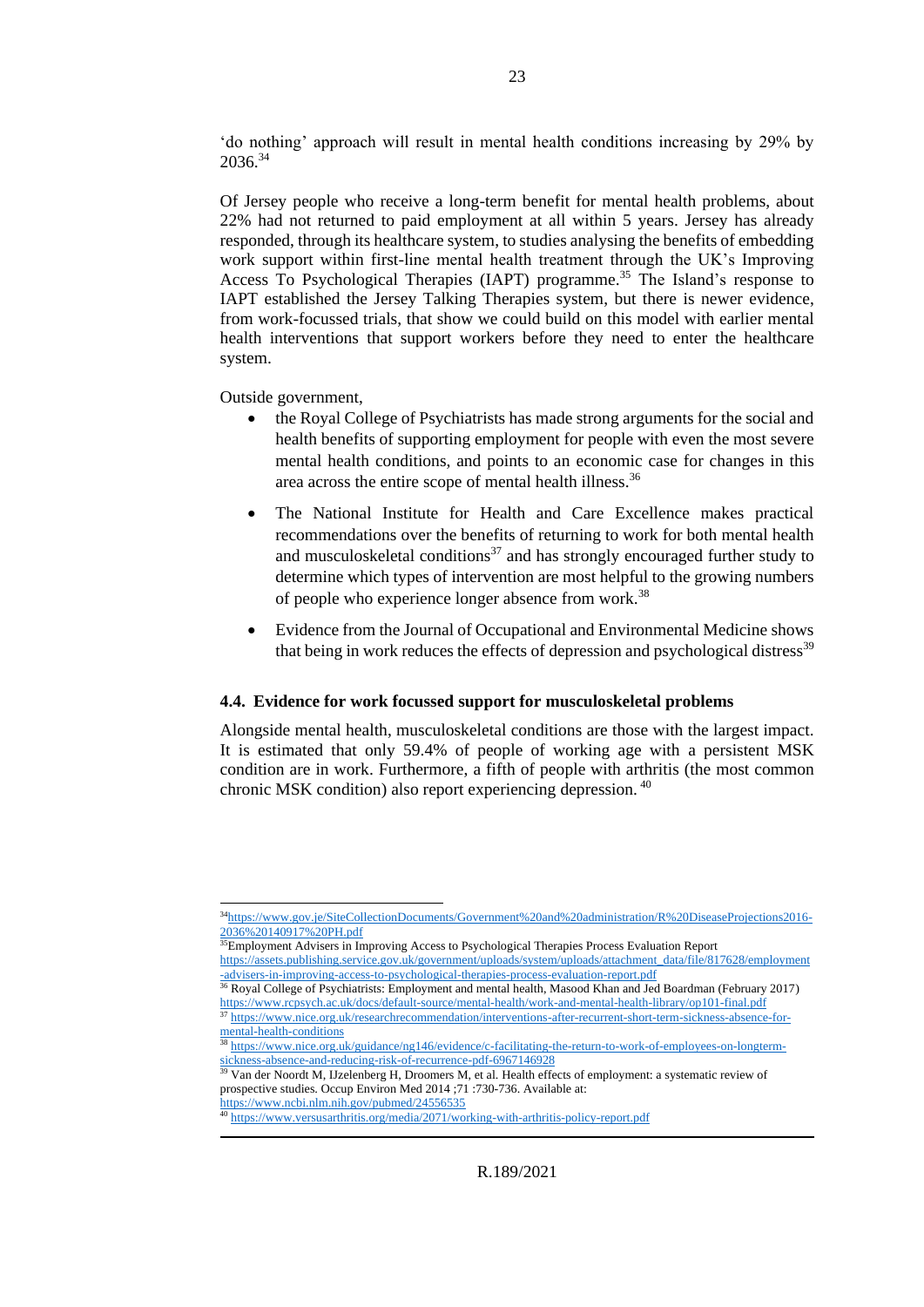The UK estimates that 27.8 million working days a year are a result of MSK conditions; the second-largest cause of sickness absence<sup>41</sup> and that 17% of the (English) population report a long term MSK problem.<sup>42</sup> Of these lost days it is estimated that 6.6 million of them were lost due to MSK conditions actually caused by work or the workplace, with an average of 14 days lost for each case.<sup>43</sup> In Jersey, musculoskeletal conditions total 93,400 sick days per year.

Again, there is good evidence that early intervention can be effective,  $44$  including studies of interventions that reduced the wage costs of certain types of employee absence by up to 39%. 45

Early interventions focused on positive work outcomes for people with chronic illhealth can potentially reduce sick leave and lost work productivity among workers with MSK disorders by more than 50 per cent, reduce healthcare costs by up to two thirds and reduce the risk of permanent work disability and job loss by up to 50 percent. <sup>46</sup>

<http://eprints.hud.ac.uk/id/eprint/5575/1/waddellburtonkendall2008-VR.pdf>

p50. Health at work – an independent review of sickness absence by Dame Carol Black and David Frost CBE [https://assets.publishing.service.gov.uk/government/uploads/system/uploads/attachment\\_data/file/181060/health-at](https://assets.publishing.service.gov.uk/government/uploads/system/uploads/attachment_data/file/181060/health-at-work.pdf)[work.pdf](https://assets.publishing.service.gov.uk/government/uploads/system/uploads/attachment_data/file/181060/health-at-work.pdf)

<sup>41</sup> Office for National Statistics (2018) Sickness absence in the UK labour market Available at: [https://www.ons.gov.uk/employmentandlabourmarket/peopleinwork/employmentandemployeetypes/datasets/sicknessa](https://www.ons.gov.uk/employmentandlabourmarket/peopleinwork/employmentandemployeetypes/datasets/sicknessabsenceinthelabourmarket)

[bsenceinthelabourmarket](https://www.ons.gov.uk/employmentandlabourmarket/peopleinwork/employmentandemployeetypes/datasets/sicknessabsenceinthelabourmarket)

 $42$  Public Health England (2018) Musculoskeletal Diseases Available at:

<https://fingertips.phe.org.uk/profile/msk/data#page/0/gid/1938133186/pat/6/par/E12000004/ati/102/are/E06000015> <sup>43</sup> HSE (2018) Work related musculoskeletal disorders statistics (WRMSDs) in Great Britain, 2018. Available at: [http://www.hse.gov.uk/statistics/causdis/msd .pdf](http://www.hse.gov.uk/statistics/causdis/msd%20.pdf)

<sup>44</sup> Waddell, Gordon, Burton, A. Kim and Kendall, Nicholas A.S. (2008) Vocational rehabilitation – what works, for whom, and when?(Report for the Vocational Rehabilitation Task Group).

<sup>46</sup> Bevan, S. P3. Back to Work: Exploring the benefits of Early Interventions which help people with Chronic Illness remain in work

<https://static1.squarespace.com/static/5b3b875dcef372fc7822d05f/t/5b4ae808f950b741b8af1086/15316357> 21671/F152\_Economics-of-Early-Intervention-FINAL.pdf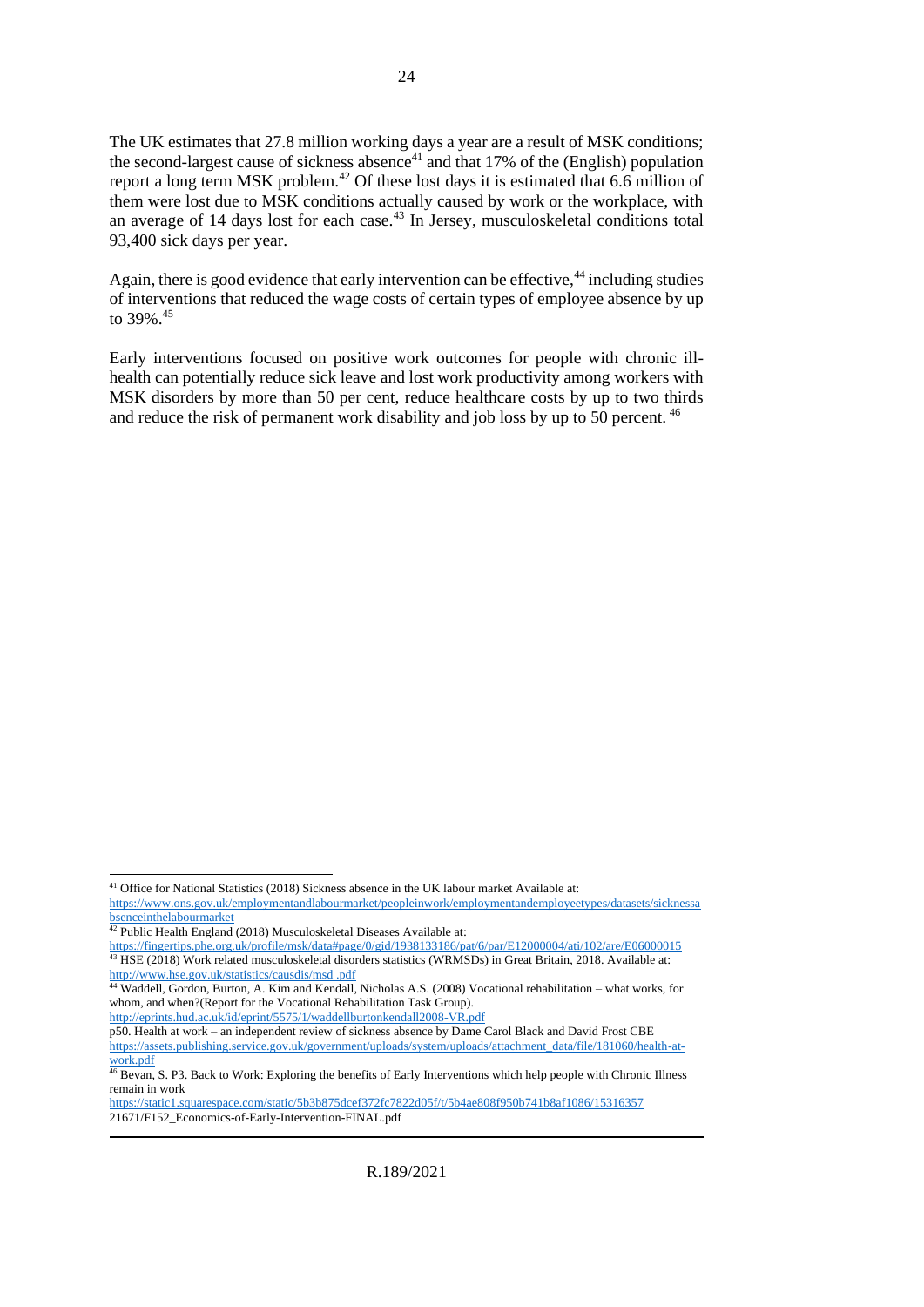### <span id="page-24-0"></span>5. Next steps: recommendations of the Incapacity review

This section of the review expands on the Minister's four key recommendations.

The Minister is confident that this review, and the accompanying set of detailed expert recommendations, make the case for much-needed improvements to our Social Security scheme.

Due to the complexity and time requirements of designing and making any changes to the scheme, it is essential that the next Minister and States Assembly are provided with detailed options that have analysed the range of practical implications for Jersey's system early in the next electoral cycle to allow full discussion to be had so that decisions can be made and acted upon.

The areas covered by the Minister's four recommendations work together to meet the overall aim of modernising Jersey's incapacity system to minimise the impact of ill health on individual workers, employers and Jersey's economy.

Actions to redesign Jersey's incapacity benefit system should be designed to meet the following objectives:

- Jersey should aim to reduce avoidable sickness absence days where somebody is completely unable to work
- Jersey should aim to reduce the long-term costs and impact of working-age illness and disability to
	- o the individual worker
	- o the Social Security Fund
	- o Jersey's healthcare system
	- o to Jersey's economy and its employers

This can be achieved by supporting employees in managing ill health and disability during working life, and by supporting employers in managing the health of their workforce.

These aims are related but won't be accomplished solely by adjusting the systems for short-and long-term financial support. Jersey will need to do more to address the links between short-term incapacity for work and long-term absence from the workforce.

**Therefore, this review concludes that government should be prepared not only to improve the existing benefits, but also investigate new ways that the incapacity system can deliver new, cost-effective support to working people and their employers.**

#### <span id="page-24-1"></span>**5.1. Recommendation 1: Investigate changes to Short-Term Incapacity Allowance to include providing support for a phased return to work**

The Minister recommends that a priority for further work on incapacity benefit reform is to consider:

a) Whether Jersey's STIA should support a gradual return to work; and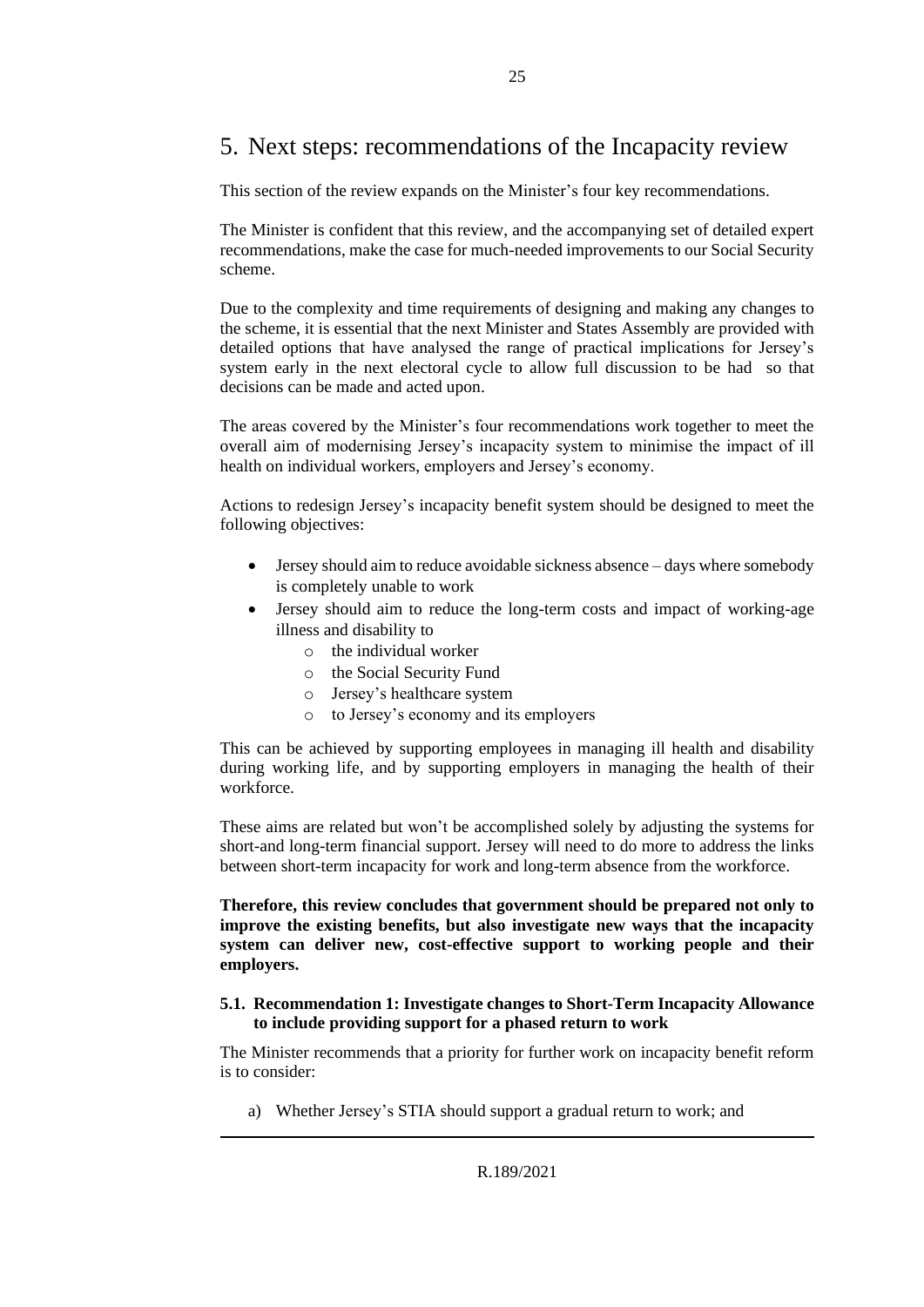b) The benefits of allowing partial work whilst in receipt of STIA

Further work can explore Jersey's options to allow people the options to undertake some work whilst in receipt of STIA. This could be achieved by allowing Jersey's system to recognise the concept of "light duties" or a "Fit Note."

Though some conditions still require total rest, medical opinion is now that many do not. Doctors encourage their patients to maintain a sensible level of activity. Jersey's current benefits actually push people to remain absent from work, by making it impossible to do any work at all whilst in receipt of short-term benefit. This differs from comparable systems in the UK and elsewhere and fails to address situations where people feel they could return part-time, as they are forced to choose between being completely away from work, or working their full working hours despite the effects of an illness, injury or disability. This is especially problematic for people who need to return to work gradually after an illness, but also increases situations where short-term, potentially treatable conditions worsen into long-term conditions through lack of activity.

We should aim to help people manage a return to work that balances health and recovery needs alongside a desire not to lose touch with the workplace. There is good evidence that people will benefit from a phased return to work, and that this particularly effective in supporting individuals with musculoskeletal and mental health conditions. $47$  This would also change the current situation where undertaking voluntary work, work training or educational activities is prohibited whilst claiming STIA.

The Minister also recommends further investigation of the possibility that other healthcare professionals could write the "Fit Note" - such as physiotherapists, mental health professionals or occupational therapists. Linked proposals for better work and health support will help people understand their options for gradual return to work.

The expert recommendations do not propose any changes that would oblige people to return to work part-time if there are no health benefits to doing so; any change should be designed with the rights of employees first. However, increased flexibility will be a development that is likely to be welcomed by employers. Many employers could, and some already do, support a gradual return to work. It will also be necessary to recognise the range of employment situations that exist in Jersey, and acknowledge that for some businesses it may not be possible to support a limited return to work.

#### <span id="page-25-0"></span>**5.2. Recommendation 2: Modernise Long-Term Incapacity Allowance to provide an assessment model based on the impact of the incapacity on the person's life, and to simplify benefit eligibility**

The Minister recommends that consideration is also given to Jersey's scope for

- a) Modernising the assessment model for Long-Term Incapacity Allowance
- b) Updating the eligibility criteria and payment model for this benefit

<sup>&</sup>lt;sup>47</sup> Studies cited in footnote 43 and 44 in The UK Government's response to the Health is Everyone's Business consultation see: [https://www.gov.uk/government/consultations/health-is-everyones-business-proposals-to-reduce-ill](https://www.gov.uk/government/consultations/health-is-everyones-business-proposals-to-reduce-ill-health-related-job-loss/outcome/government-response-health-is-everyones-business)[health-related-job-loss/outcome/government-response-health-is-everyones-business](https://www.gov.uk/government/consultations/health-is-everyones-business-proposals-to-reduce-ill-health-related-job-loss/outcome/government-response-health-is-everyones-business)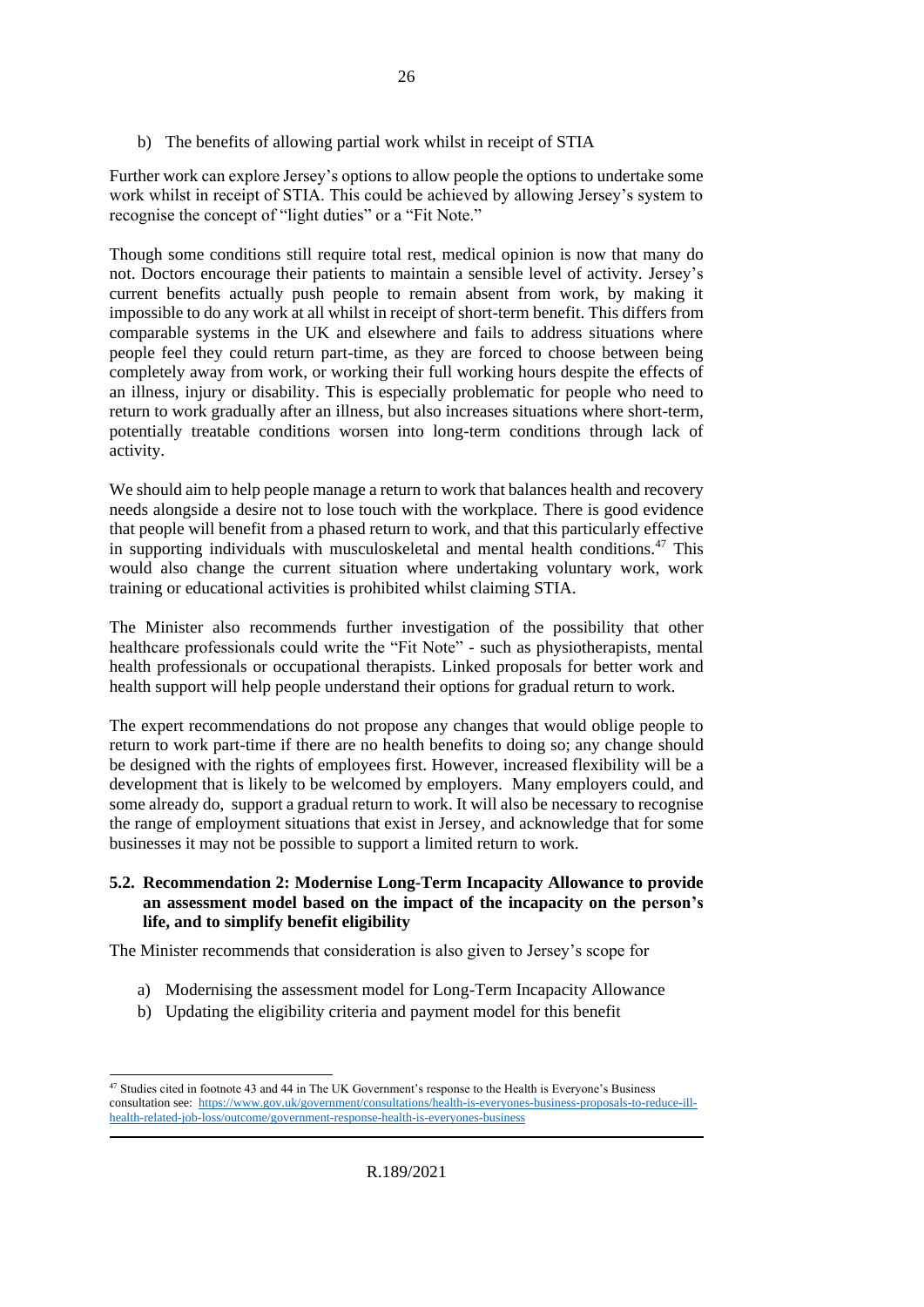Expert reviews have been clear that Jersey's current methods for assessing Long-Term Incapacity are not fit for purpose. Local stakeholders, including doctors, charities and disabled people, endorse this view. The Minister recommends that the next stage of work should improve the way Jersey delivers long-term support for working-age people with an ongoing health condition or disability.

The expert consultants have highlighted newer assessment models that could be considered. Changes to long-term support will always be complex to deliver and must be designed carefully; this means that detailed further development will be necessary to deliver a high-quality, modern assessment method that reflects current understandings of illness and disability. The Minister recommends work to deliver options for an assessment model that looks at how an illness or disability affects a person in their dayto-day life.

The existing English and Scottish system have some similarities to Jersey, and are currently under review with similar aims to modernise and improve their assessments. Jersey's own review is in a good position to benefit from the extensive consultation that has been carried out in both places, and their differing proposed approaches. In particular Jersey can in learn from the way these redesigns recognise the views of disabled people and those affected by long-term health conditions.

As with incapacity legislation, there are also similarities between the disability criteria in Income Support and parts of the UK's system. The next stage of the work can reference the assessment principles used in Income Support, and whether there are any benefits to some common assessment principles being developed across both benefits in order to make it easier for those people who are potentially eligible for support under either of these benefits.

The next stage of development will also need to put forward detailed proposals for transferring existing benefit claimants to any new system, for careful consideration by the new States Assembly. They will also consider linked recommendations to simplify the calculation of benefit payable.

#### <span id="page-26-0"></span>**5.3. Recommendation 3: Investigate the extension of the use of the Social Security Fund to provide work and health support for working age contributors during a period of incapacity, to better support employees with a health condition to remain in or return to work.**

The Minister also recommends further work to investigate whether the Social Security Fund can provide new support to support employees with a health condition remain in or return to work.

Based on the results of the expert report, the Minister is confident of a strong case for Jersey to investigate new support to help people remain in or return to work, when they experience ill health or disability during working life. Taken alone, any improvements to STIA and LTIA are unlikely to do enough to address trends that will see more and more Jersey people leaving the workforce unnecessarily. There is an opportunity to reduce the number of days that Jersey workers spend off sick, and to reduce the numbers of people who leave work for good after a longer illness.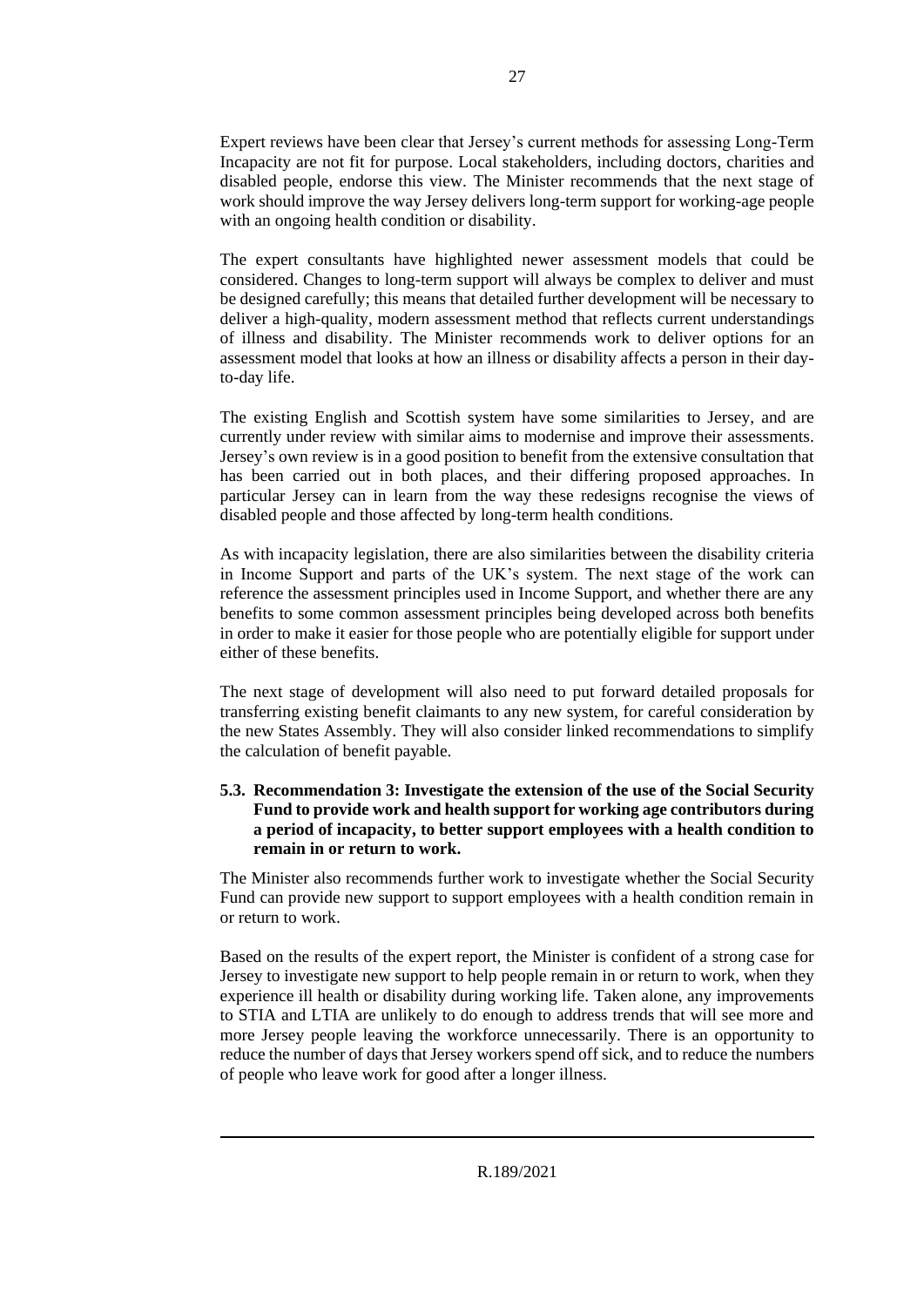This would represent the boldest change to the current system. The experts are clear in saying that Jersey should consider the possibility of a new provision of practical support for Jersey workers, alongside continuing financial payments. The consultants refer to this as a "Work and Health" model. It would be a wholly new concept for Jersey, so will require careful exploration to understand how it could operate in our economy, and work to complement rather than duplicate our health system.

The Minister is pleased to have received detailed and extensive suggestions from the consultants; and has asked officers to develop a range of options that explore how Jersey can practically meet them. These will estimate the costs vs benefits of doing so. Support is presently so limited in the Island that many people who are currently likely to experience long absences from work, or repeated smaller absences, could receive workfocussed support for the first time. This would offer particular benefit to smaller employers and employment sectors where there is limited or no support now. Based on trials cited in the expert report, across the UK, and internationally, even a limited trial service can be expected to offer measurable benefits to a good proportion of those who engage.

A service in Jersey must offer measurable economic/financial benefits. As a baseline it should deliver

- Early non-medical advice, signposting to other areas of help, and return to work assistance
- Measurable positive impact on key conditions (MSK and mental health)
- Increased earnings to the individual through reducing length of absence from work
- Reduction in people who become unemployed as a result of sickness absence
- Savings to the Social Security Fund through reducing the length of a proportion of STIA claims (as described earlier in this review)
- Increased support to GPs, other healthcare professionals and the voluntary sector in understanding work and health issues

As well as working with primary care practitioners and Health and Community Services Department, options for the new service will be developed with input from representatives from the voluntary and private sector who will work most closely with customers who might benefit from any new service – for example disability and mental health organisations, private occupational health providers, unions and employment support organisations. All of these groups have been well-represented in the consultation stage and the Minister would hope that they continue to be involved in further development. This work would also support Jersey's GPs directly by coordinating the consultants' recommendations to improve awareness and training around occupational health.

The Minister has asked policy officers to look carefully at whether Jersey should respond to developments in England, Scotland and internationally where governments support some form of occupational health support.

R.189/2021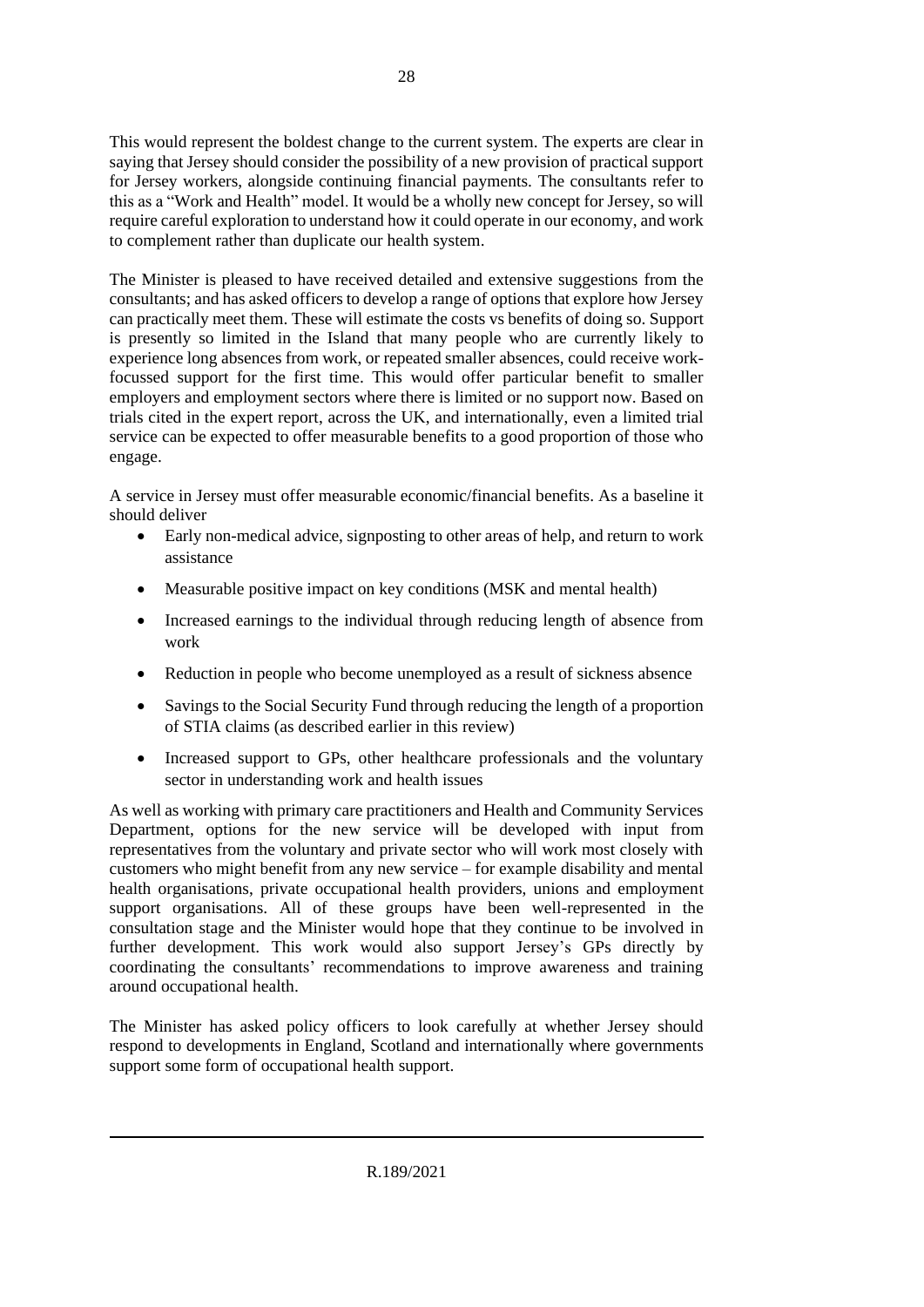#### <span id="page-28-0"></span>**5.4. Recommendation 4: Investigate the provision of a framework to help employers support employees with a health condition to remain in or return to work.**

The Minister also recommends that further work is carried out to investigate the benefits of offering direct support to employers, including

- a) the scope for a new "Work and Health" service to provide support to employers, focussed at first on the key conditions referred to in this review
- b) Consider an advice service to help those employers who don't have a dedicated function to liaise with any employee with a health condition
- c) Investigate how to help employers offer Return to Work plans, where appropriate
- d) Consider better support with healthy workplaces and mitigating the effects of ill-health and disability inside the workplace
- e) Promote the effective use of private occupational health support

It is essential that any expansion of support offers help tailored to the specific needs of employers. Employers in Jersey currently get little or no support with managing the health conditions of their employees.

Whilst Jersey already offers the right under its employment and disability legislation for people to request certain reasonable adaptations to their working conditions, the incapacity benefit system can work directly against both employees and employers who want to manage these challenges early on. There are barriers to employers who would be prepared to offer a flexible return to work, but do not so as their employees would lose their STIA payments as soon as they returned to work in any capacity. Under the proposed changes to STIA these barriers could be removed. However, even if this were the case employers are still likely to require assistance to fully support workers with a health condition.

The Minister has asked officers to investigate the scope for any new "Work and Health" system to offer some or all of the following support to employers

- Help design return to work plans in "quick win" cases where the employer and employee both agree on the desirable return to work
- Offer advice on healthy workplaces, to be delivered alongside an increased role for Jersey's Health & Safety Inspectorate
- Offer general practical advice on absence management, with reference to Jersey's employment legislation
- Advice should also include specific support on supporting employees with mental health and MSK problems, and how to reduce the impact of these conditions in the workplace

Some larger employers do provide health-related support to their employees through company occupational health services. These firms already recognise the financial and cultural benefits of supporting their staff through illness or disability. This must be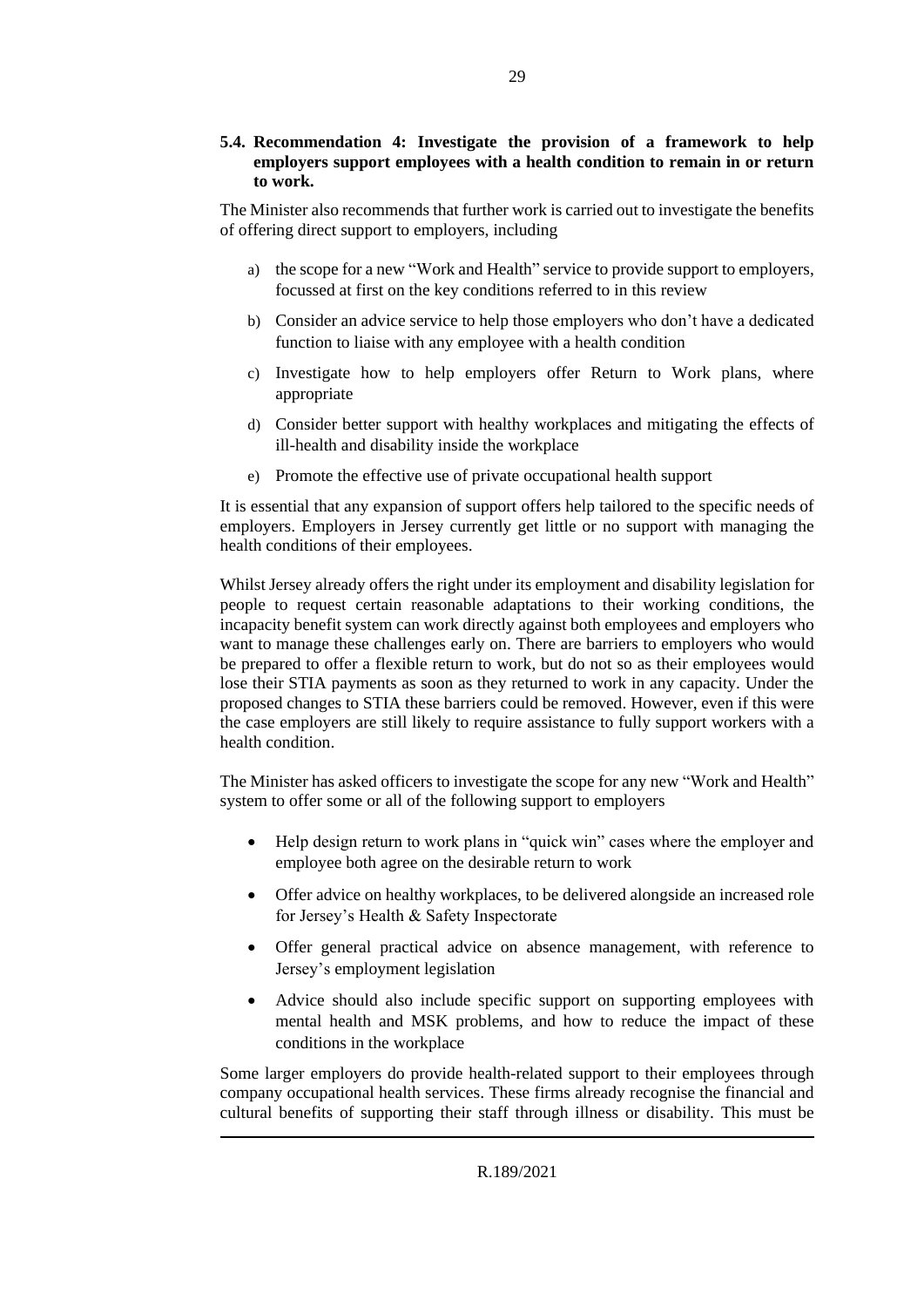balanced against the observation that private occupational health services may have different objectives to a healthcare or benefit system. It is essential for Jersey's economy to avoid situations where people with treatable long-term illnesses or disability become the responsibility of government, when support could have been provided to keep them in employment.

Smaller employers will require particular support, as many of them do not have the capacity to invest in occupational health support. Any new framework should be designed as a voluntary service that all employers can access, regardless of size.

Embedding the aims of inclusion and employment support in Jersey will also provide more opportunities for those living with significant long-term disability, particularly where it empowers employers to be "disability confident" and to consider the benefits of reasonable workplace adaptations, flexible and/or remote working.

Given the current barriers and low level of support available, it is anticipated that most employers would welcome the offer of specialist help and support.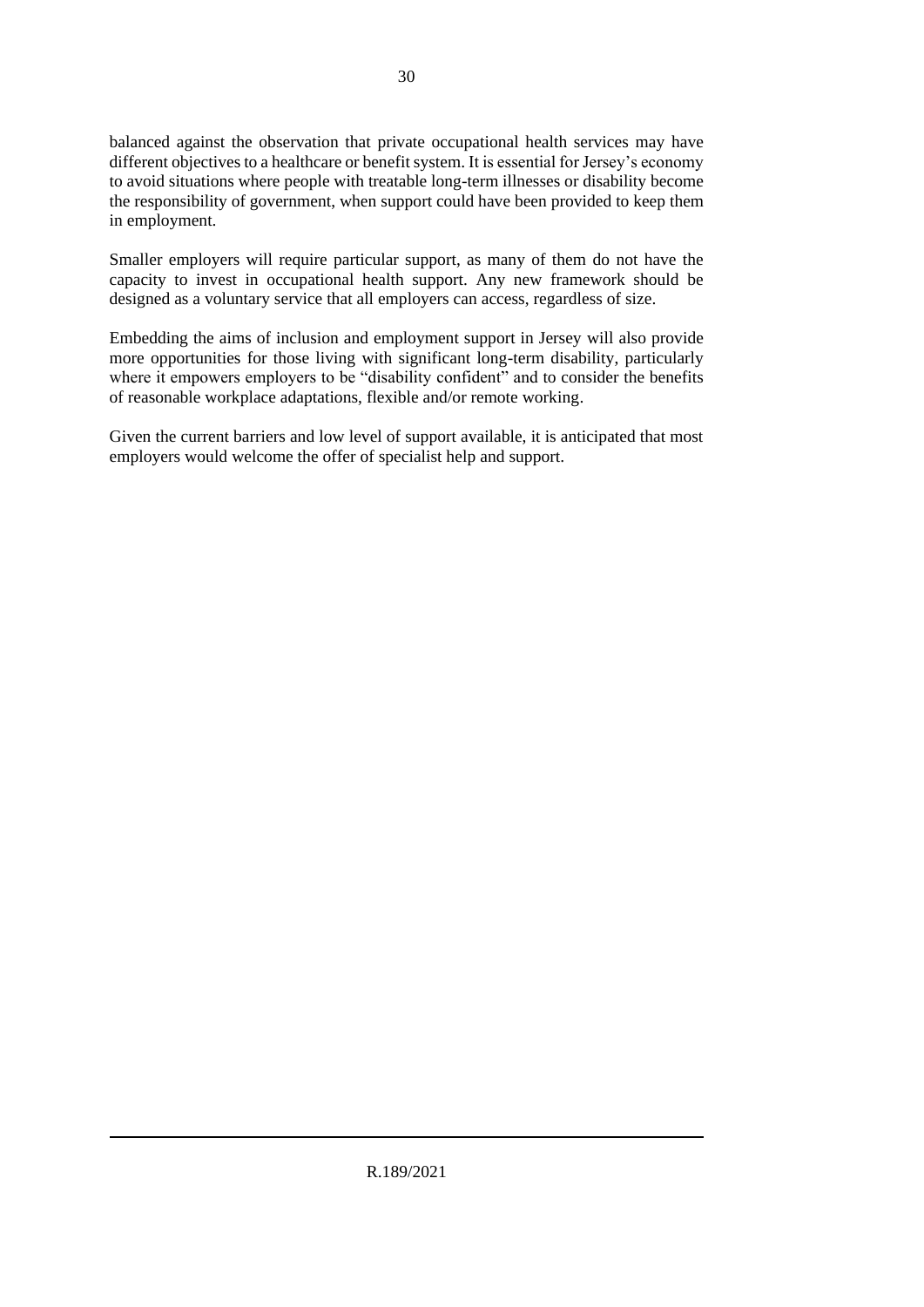### <span id="page-30-0"></span>6. Next steps / timetable

The Minister has directed policy officers to begin further development of the key ideas.

Detailed proposals will be available early on in the next Ministerial term. This will allow the next Minister to consider costings and any legislative changes.

The Minister recommends that future work should encompass the following high-level objectives

- Consider a redesign of Short-Term Incapacity Allowance legislation to allow some partial work whilst in receipt of benefit
- Consider recommendations to design and implement a new assessment model for Long-Term Incapacity Allowance
- Investigate the range of options for the provision of new "Work & Health" support in Jersey
- Investigate the provision of a framework to help employers support employees with a health condition to remain in or return to work
- Work with local primary and secondary healthcare practitioners, voluntary organisations and employer and employee groups to develop a range of options for the next Minister to consider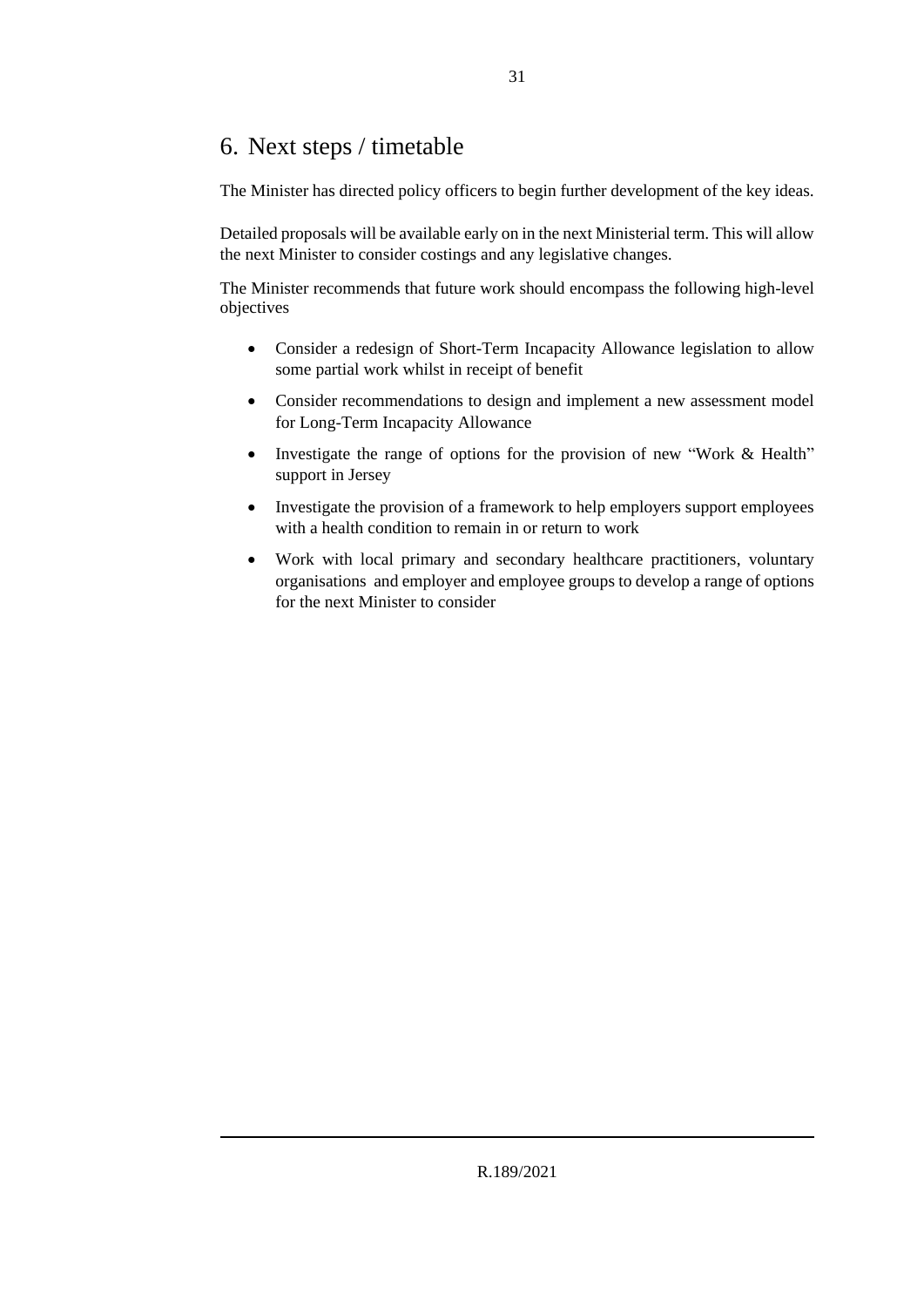### <span id="page-31-0"></span>7. Appendix 1: Summary of expert work on the incapacity review: designing practical options for change in Jersey

This appendix summarises the previous expert reviews of incapacity, and the process of the current review. This has produced an expert report, which is provided as a supporting document to this proposition.

The review of incapacity benefits is part of the wider scope of the Social Security Review programme. It is designed to ensure the long-term financial and social sustainability of the Social Security Fund and its activities. The programme helps the government to meet strategic objectives, such as:

- Help people in Jersey achieve and maintain financial independence and safeguard the most vulnerable in our community
- Promote health and social wellbeing for the whole community, providing prompt services for all and protecting the interests of the frail and the vulnerable
- Increase the performance of the local economy, encourage economic diversification and improve job opportunities for local people

The incapacity review fits within this, addressing the role of these benefits within the wider sustainability of the Fund. This does mean that the scope of incapacity review is not intended to offer a review of general benefit levels provided by the Fund, which can only be considered in terms of assessing the long-term financial stability of the fund in relation to all of the benefits it provides.

Similarly, the incapacity review is not designed to review Income Support, which also provides payments targeted towards the costs of illness and disability, through a calculation of the financial needs and resources of an entire household. Reviewing income Support is out of scope because the Income Support benefit has a separate budget provided through general taxation, and is based on a complex assessment of household need. It has strict residency conditions prior to being able to make a claim.

However, the review has considered areas where the provision of incapacity benefits and Income Support disability components might overlap, particularly where the same person might be subject to medical assessment for both benefits. It will naturally consider the effects of working-age illness on disability on the broader concepts of working life in Jersey, including such factors as early retirement and caring for children.

#### <span id="page-31-1"></span>**7.1. Previous expert reports**

As part of the Social Security Review the previous Minister commissioned a set of expert reports on incapacity benefits, looking at both long- and short-term incapacity and considering the development of Income Support in the time since incapacity benefits were last substantially revised. These were then subject to a peer review of their contents and findings, undertaken by a specialist occupational health doctor.

The previous reports can be found at these links. There are two reports by expert academics, and a summary by a specialist occupational health doctor who visited the Island to interview a range of stakeholders in Jersey's system in response to the two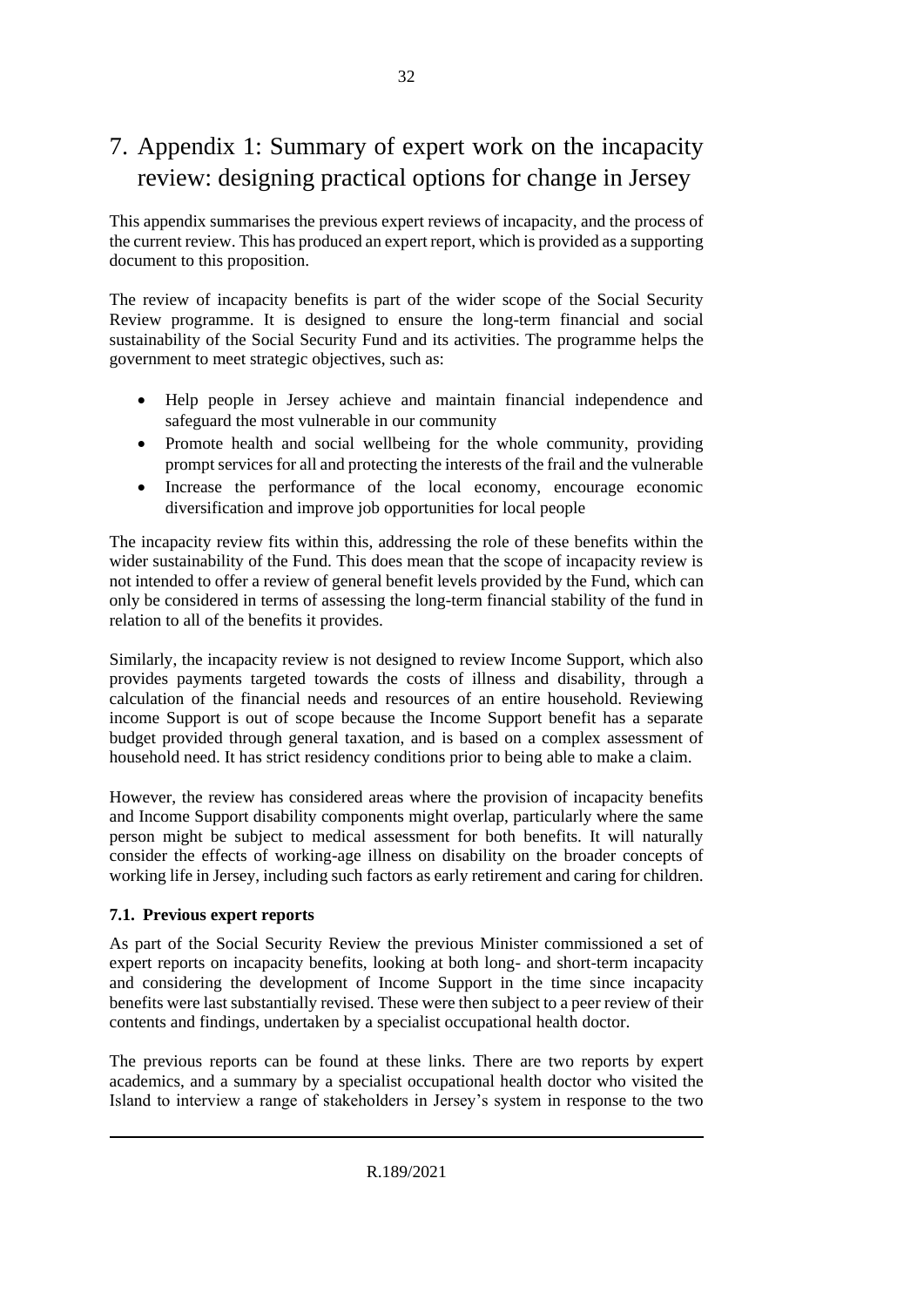academic reports. Taken together, they provided a set of clear recommendations for the current Minister to consider:

[https://statesassembly.gov.je/assemblyreports/2018/r.50-2018.pdf -](https://statesassembly.gov.je/assemblyreports/2018/r.50-2018.pdf) Report by [Professor Bruce Stafford](https://statesassembly.gov.je/assemblyreports/2018/r.50-2018.pdf) [https://statesassembly.gov.je/assemblyreports/2018/r.48-2018.pdf -](https://statesassembly.gov.je/assemblyreports/2018/r.48-2018.pdf) Report by Dr Ben [Baumberg-Geiger](https://statesassembly.gov.je/assemblyreports/2018/r.48-2018.pdf) [https://statesassembly.gov.je/assemblyreports/2018/r.49-2018.pdf -](https://statesassembly.gov.je/assemblyreports/2018/r.49-2018.pdf) Report by Dr Les [Smith](https://statesassembly.gov.je/assemblyreports/2018/r.49-2018.pdf)

Summarised from the expert reviews, as well as subsequent feedback from stakeholders, doctors, customer-facing government officers, and benefit claimants, the following limitations of the Short-Term Incapacity Allowance were highlighted:

- A person receiving STIA is completely prevented from working, an "all or nothing" approach that doesn't allow the type of gradual return to work that is often recommended by occupational health experts
- The STIA benefit provides no incentive for the recipient to engage with their employer – the claimant may be left alone without support. This may create unnecessary anxiety/delay over return to work
- Compared to some other countries, STIA has an unusually long certification period – the GP can sign a person off for periods in excess of a month without review. Expert advice indicates this is not best practice
- The process behind the award of STIA benefit, including the certification process and the role of the Government, is often unclear to employers
- The STIA benefit certification is only available from GP or the general hospital – it isn't possible to be signed off by any other medical professional, even if they are the main provider of treatment
- There is a low level of understanding in the general public as to the financial purpose of this benefit, or its relationship to Social Security contributions

In addition, the following limitations are applicable to the Long-Term Incapacity Allowance (LTIA)

- LTIA has no clear relationship to STIA
- LTIA does not assess barriers to work, or specific costs, associated with the person's incapacity
- The benefit uses outdated assessment criteria that have been phased out in other countries. They don't reflect modern understandings of illness and disability
- The design of LTIA means that it is poorly suited to support certain kinds of illness, particularly mental illness or intermittent illnesses
- Depending on a person's social or economic position prior to claiming, LTIA can offer a poor long-term outlook in terms of return to work and general health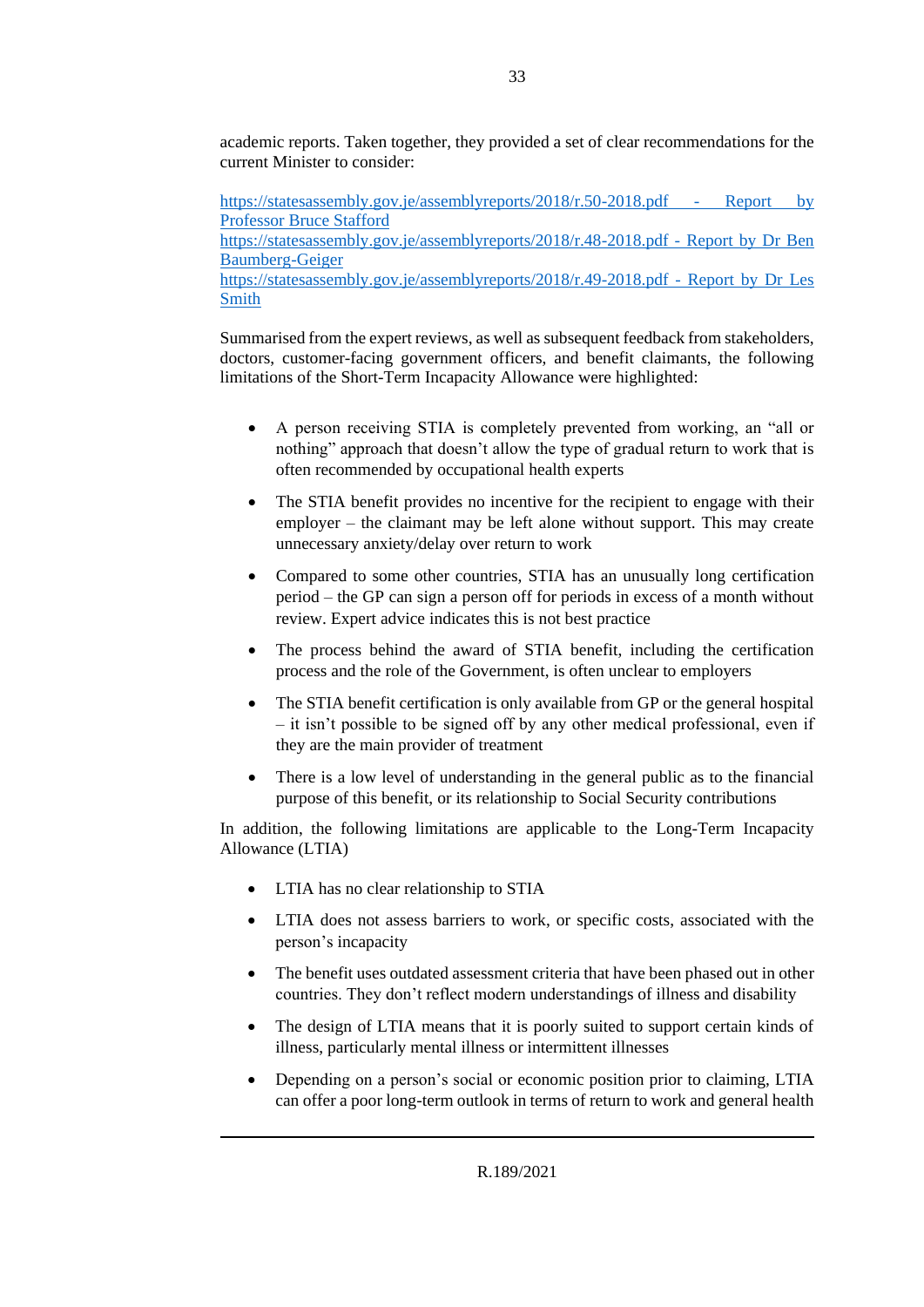- The financial purpose of LTIA is unclear when compared to long-term help with the costs of illness and disability from Income Support.
- The jump from a payment of 100% of STIA to an LTIA award often at a much lower percentage can be difficult for the claimant to understand when the benefit relates to the same condition
- Although LTIA is an in-work benefit, it doesn't offer any incentives to return to work on the part of the employee, or any incentives for the employer to modify work or the workplace

#### <span id="page-33-0"></span>**7.2. Scope and outcomes of current expert report**

In the latest phase of the work, conducted between October 2020 and August 2021, the current Minister engaged specialist consultants from Ferret Information Systems and The Institute of Employment Studies to help develop firm proposals that responded to the previous expert recommendations, taking into account best practice internationally and the distinct features of Jersey's employment and healthcare environments.

Within this context the consultants were asked to build on the recommendations made by the previous expert reports. In designing a framework in which to produce their recommendations, the consultants agreed early on with the Minister and officers that there are four key objectives for an effective incapacity benefit system. These exist within the overall objectives for the Social Security Scheme and the ongoing review.

These are

- 1. Support people to manage ill-health and injury
- 2. Support effective returns to work for those able to do so
- 3. Provide financial assistance while not working
- 4. Be fiscally sustainable

Taking these into account, and with reference to previous expert reports, this produced six key design principles that would be considered for any revision to the existing benefits. These were supplied to stakeholder participants in the engagement events that led up to the development of the expert report.

- 1. The level and nature of financial assistance in particular the extent to which benefits should reflect contributions, the generosity of benefits, and whether and how extra costs of disability should be reflected;
- 2. Supporting effective returns to work including the role of employment- and health-related support, early intervention and placing conditions on benefit receipt;
- 3. Reducing inflows to benefit so whether and how the system should seek to intervene earlier or design the claims process so as to reduce the number making new claims;
- 4. Assessing entitlement the purpose of the assessment process, what is assessed, and how this varies across different benefits
- 5. Support for those with the most significant impairments including the role or nature of additional financial support, and/ or special employment measures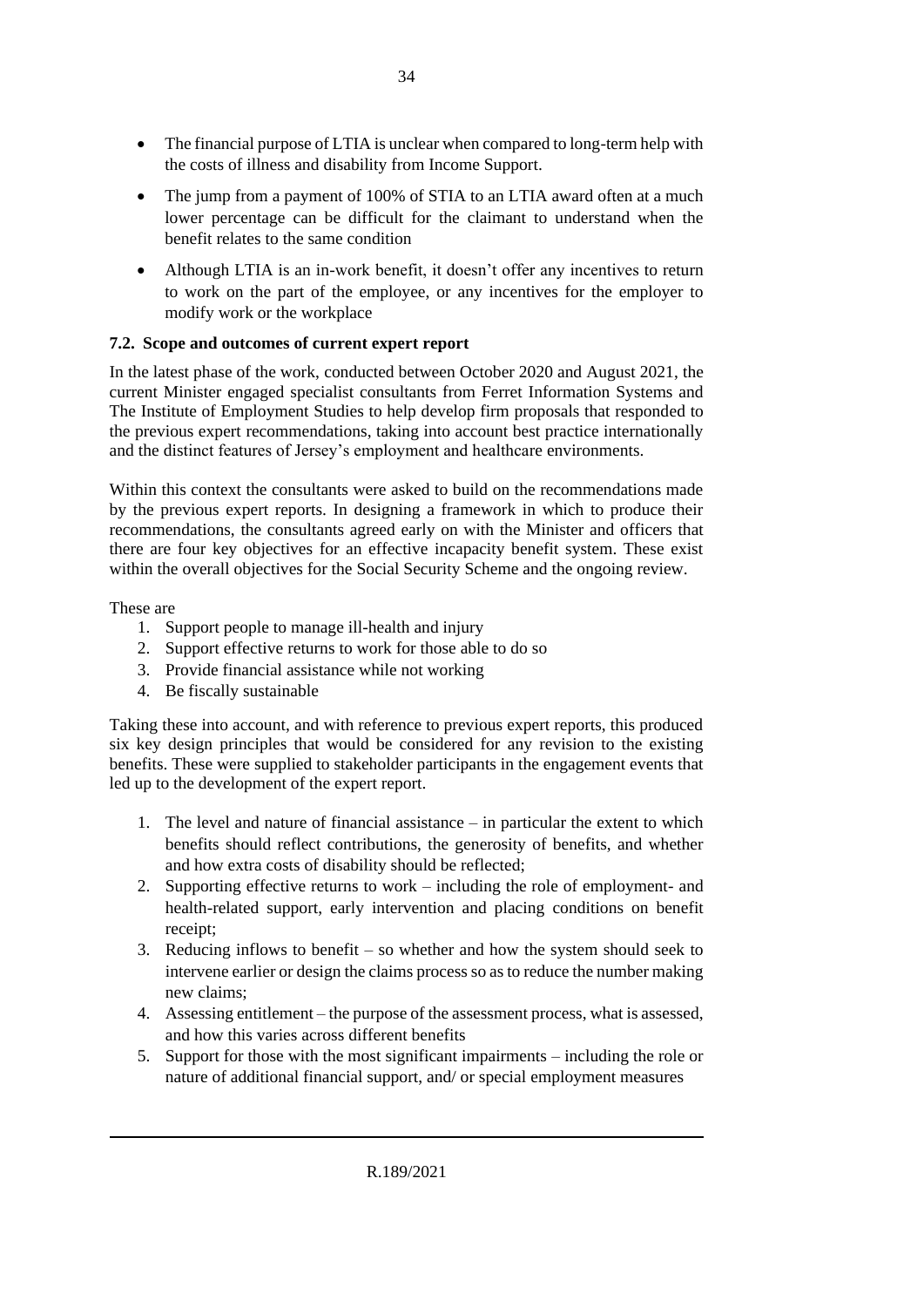6. The role of the public, private and voluntary sector – so the relative benefits and role of different organisations that could deliver employment and health related support

The events were designed to engage local stakeholders with real working knowledge of Jersey's system. They were delivered under the oversight of the Social Security Minister, with support from the Assistant Minister for Health. Due to Covid restrictions, this was achieved by a set of intensive engagement events delivered by the expert consultants for small groups of stakeholder representatives from across Jersey's community, using remote meeting technology.

Participants included

- Ministers
- Jersey GPs
- Secondary care practitioners, including mental health specialists
- Voluntary and community sector representatives
- Employers and members of the business community
- Unions and employee representatives
- Human resources and wellbeing specialists
- Policy specialists in disability and inclusion
- Specialists in supported employment and retraining
- Customer and Local Services operational staff

The events were designed to respond to the previous expert recommendations and to narrow down towards realistic options for improving Jersey's current system. Professional facilitators were employed to ensure that people understood the possibilities as well as potential trade-offs in delivering a new system. In many areas a strong consensus was reached about desirable outcomes, although with some expected differences of opinion as to how this would be achieved.

However, in reference to the agreed scope of the incapacity benefits review a core principle was that participants understood that any new system should be paid for within the existing envelope of benefit expenditure, with an aim to delivering value to the Island's economy in the long-term.

#### <span id="page-34-0"></span>**7.3. Summary of stakeholder feedback from engagement events**

Discussion was detailed and wide-ranging and produced the following summary of themes:

#### <span id="page-34-1"></span>**The value of work, and of a work-focussed benefit**

Across all groups, participants agreed that work is beneficial to maintaining good health throughout life, and that Jersey's incapacity benefits should maintain a strong relationship to work and working life. Participants broadly agreed that incapacity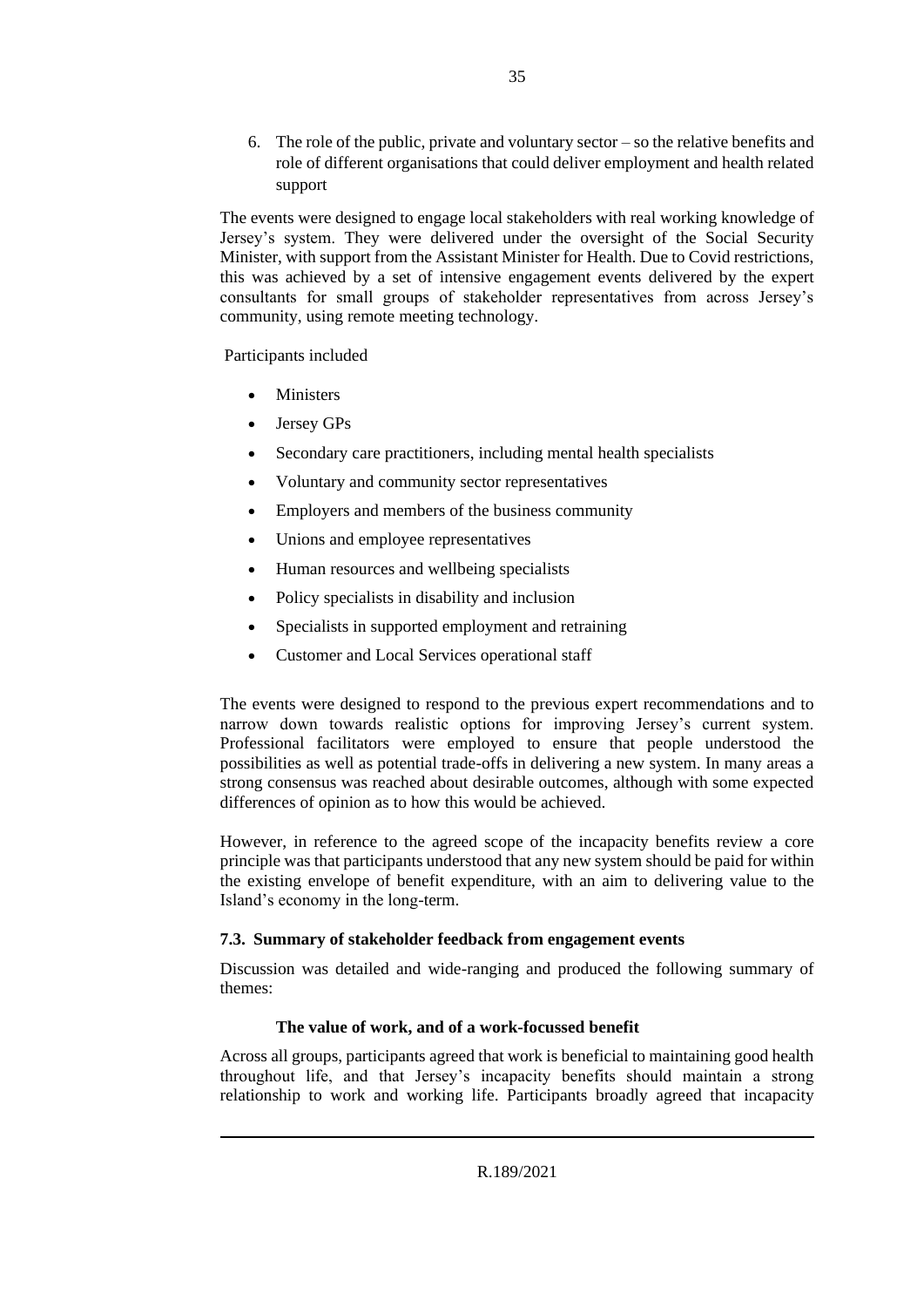benefits should facilitate an appropriate return to work after any period of illness and should positively support the abilities of ill and/or disabled people to maintain and pursue appropriate work.

There was consistent agreement that a Short-Term Incapacity benefit should allow some work or volunteering whilst claiming. Participants identified that many health issues began at the earliest stages of the process and felt that STIA did not help people by allowing long claim durations and an assessment process that did not consider the effects of illness and disability on the ability to work.

Whilst most participants supported the concept of partial return-to-work, including the concept of "light duties", it was felt that this would need to be carefully designed so that people did not attempt (or feel pressured to resume) inappropriate levels of work. Even discounting the restrictions of STIA it was felt that at present the concept of partial return to work is difficult for employers to understand, especially where they do not have access to occupational health advice, and that employers would benefit from support in this area.

There was consistent agreement that the assessment model and support provided through the current Long-Term Incapacity benefit were inappropriate and in need of redesign.

There was support for maintaining some kind of cash benefit, although differing opinions as to how this would fit with long-term support, particularly when considering the existence of disability payments through Income Support. Participants agreed that people with the highest levels of impairments will require distinct help.

#### <span id="page-35-0"></span>**An increased role for employers in managing the effects of illness and disability on work**

Groups agreed that employers could have a greater role in managing the effects of illness and disability through work. It was acknowledged that this was a complex issue that would require careful further work. It could involve changes to Jersey's workplace culture, but it was thought that these would prove to be positive and cost-saving for the Island, employers and employees.

Participants noted the number of small to medium-sized employers in Jersey, and that these employers would need support if any obligations were placed on them. Additional support would be needed in disclosing health information to employers, potentially through a neutral third party that could perform a mediation/conciliation role between employer and employee.

It was generally agreed that enhanced occupational health advice/support should be seen as a positive offering to employers, as opposed to a regulatory burden. The employer should benefit from advice in helping individual employees manage health conditions, but also in general terms from advice towards ensuring a healthy workplace and workplace culture.

It was suggested that employers in Jersey would benefit from being able to share good practice around workplace health, and it was thought that a government funded or

R.189/2021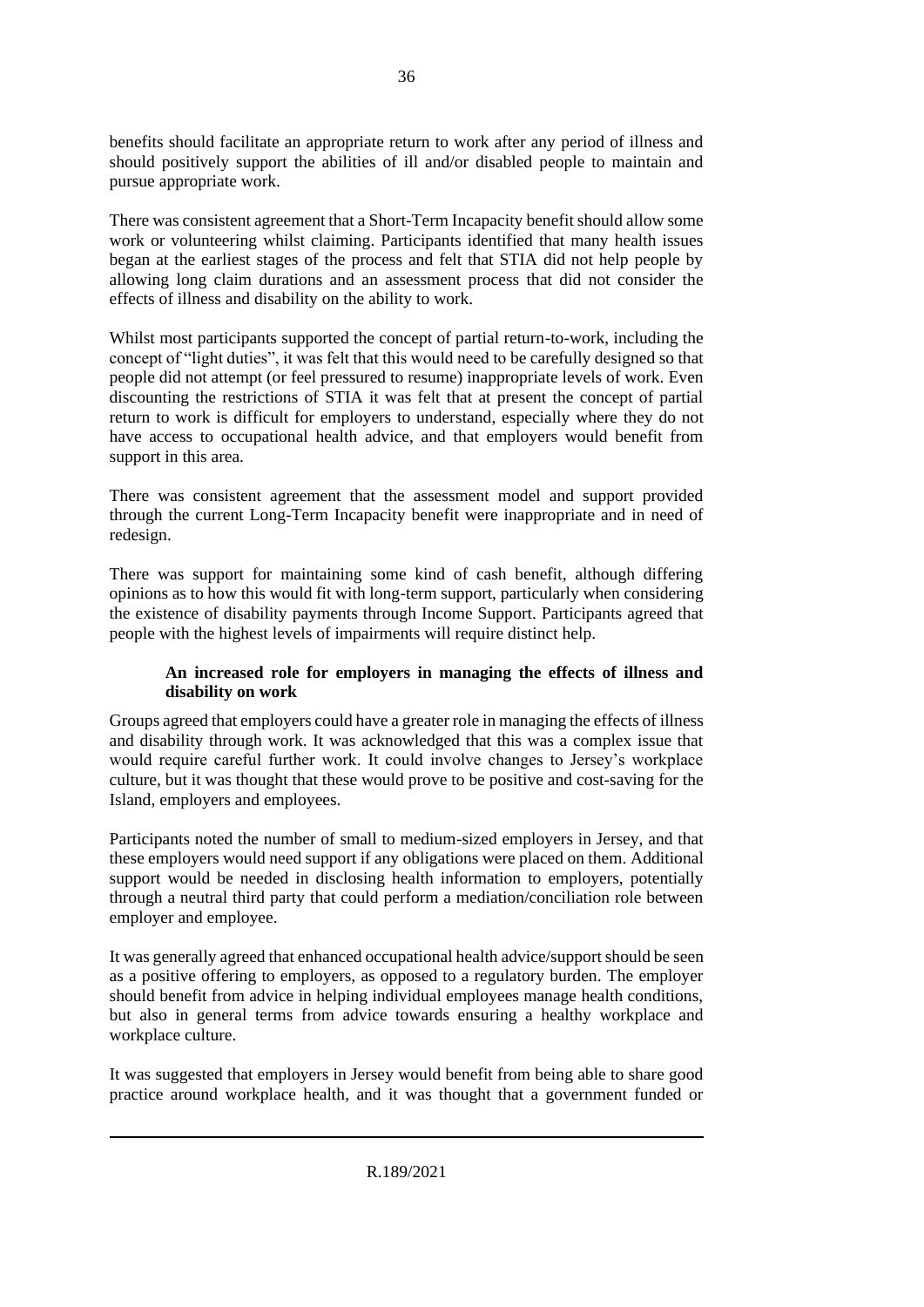supported Occupational Health model could help facilitate this type of knowledge exchange in Jersey.

#### <span id="page-36-0"></span>**The value of occupational health specialism and early, targeted interventions to help manage the effects of illness and disability on work**

Many participants supported the idea that support could be provided through a central occupational health and/or human resources type service. This could provide, or refer into, early specialist intervention for conditions that might cause a longer-term difficulty with work. Examples were given of comparable systems elsewhere and where these types of intervention are already being delivered on a cost-effective basis in Jersey.

It was agreed that employers and employees in Jersey would both benefit from formal support in designing a return-to-work (RTW) plan, where appropriate.

A range of opinions were expressed as to whether this service could be provided by Government, privately or by the voluntary sector – but groups did consistently agree on the need for better joint working and information sharing between these sectors. Many participants supported a caseworker model to support people in managing the effects of their health on longer-term ability to work.

Most participants felt that GPs in Jersey were not comfortable being seen as a gateway to cash benefit. The GP was seen, positively, as being a strong advocate for the patient, but also would not always understand the effect of a specific illness on work, and therefore would in many cases not be suited towards an increased liaison with the employer. Taking these observations together, it was widely agreed that the current role of the GP would be acknowledged and supported by the existence of a new service that some patients could be appropriately referred into for specific support on work and health.

#### <span id="page-36-1"></span>**7.4. The Minister's decision on preferred options for further development**

The Minister reviewed the outputs of the engagement events, in conjunction with the expert consultants and Government of Jersey policy staff. The Minister then requested that the consultants carry out further development of certain preferred options.

The Minister made the following framework decisions.

#### **The Minister decided that the review would not focus on requiring Jersey employers to offer statutory sick pay, or to put additional costs on employers at this stage of the review**

The Minister carefully considered the degree to which it was appropriate to place more of the responsibility for addressing work absence on the person's employer, for example in whether the employer could be responsible for the initial period of sick pay in the same way that the UK's system required. It was also considered whether the employer could be responsible for some level of occupational health support.

Although participants in the engagement events agreed that employers could have a greater role in managing the effects of illness and disability through work, it was acknowledged that this was a complex issue that would require careful further work. It

R.189/2021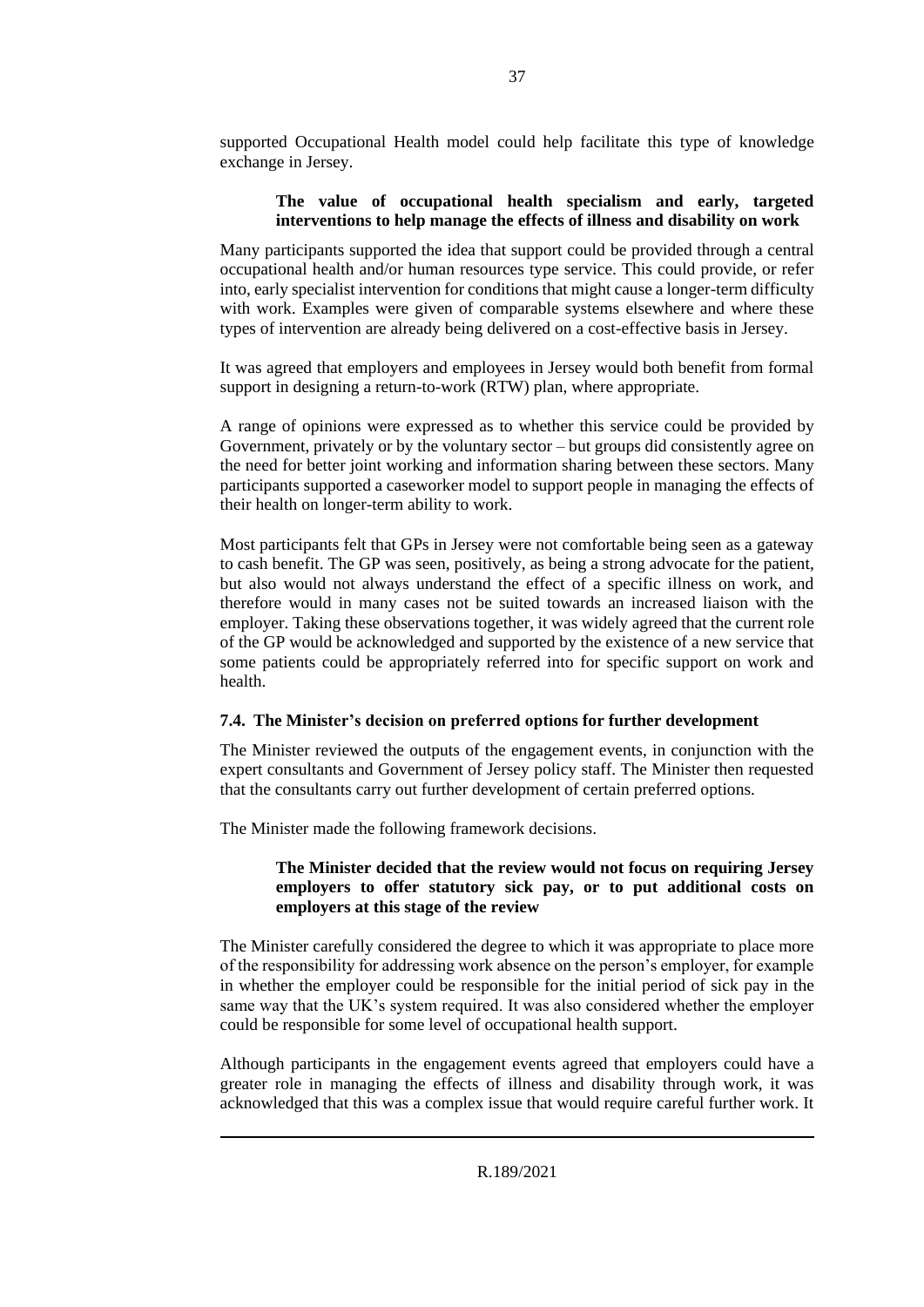was agreed that this could involve changes to Jersey's workplace culture, but it was thought that these would prove to be positive and cost-saving for the Island, employers and employees. However, this was balanced against a broad recognition that increasing the financial responsibility of Jersey employers would be difficult at the present time.

The Minister has carefully considered the number of small-to-medium sized employers (SMEs) in Jersey, and the existing challenges to some sectors of the economy by external factors such as Brexit and the COVID-19 pandemic. When considering the ability of the employer to buy in services, the expert report also identified considerable limitations to the extent to which private occupational health support is or could be available in Jersey, even where smaller employers had the means to buy in the required expertise.

In balance, considering stakeholder feedback and advice from the expert consultants, the Minister felt that making employers responsible for sick pay was not an area which was appropriate in Jersey at the present time. Where new services are considered, the Minister recommends that further detailed modelling is completed to provide options over who would be financially responsible for them.

#### **The Minister decided that Jersey's incapacity benefits should continue to offer some form of cash payment and that this payment should not be means-tested**

The Minister agreed early on that any changes to incapacity should be delivered within the current envelope for expenditure of the benefit. In particular, this precluded any extensive discussion of raising the relative generosity of incapacity allowance in comparison to the value of the other contributory benefits. Given the high average wage in Jersey it was agreed that raising the value of the incapacity allowance to reflect the average wage (in effect creating a Government-funded "sick pay" system) would be unsustainable for the Fund.

Participants in the engagement events broadly supported the existence of some form of cash benefit as part of Jersey's contribution-based system. There was consistent feedback to say that one of the fundamental principles of the contributory scheme were that "if you have paid something in, you should expect something out", and that this was distinct from Income Support and its understandable focus on supporting lowerincome households. This feedback is consistent with previous public comment on the Social Security Fund.

The Minister agreed with the principle that support from the incapacity benefit should not be means-tested, particularly as it is then available to people in a household with another working adult, and to recent arrivals who immediately begin contributing into the Social Security Fund in a way that they do not always do for tax-funded Income Support.

**The Minister requested that further work be undertaken to investigate whether the incapacity benefit system could offer services in addition to cash benefits**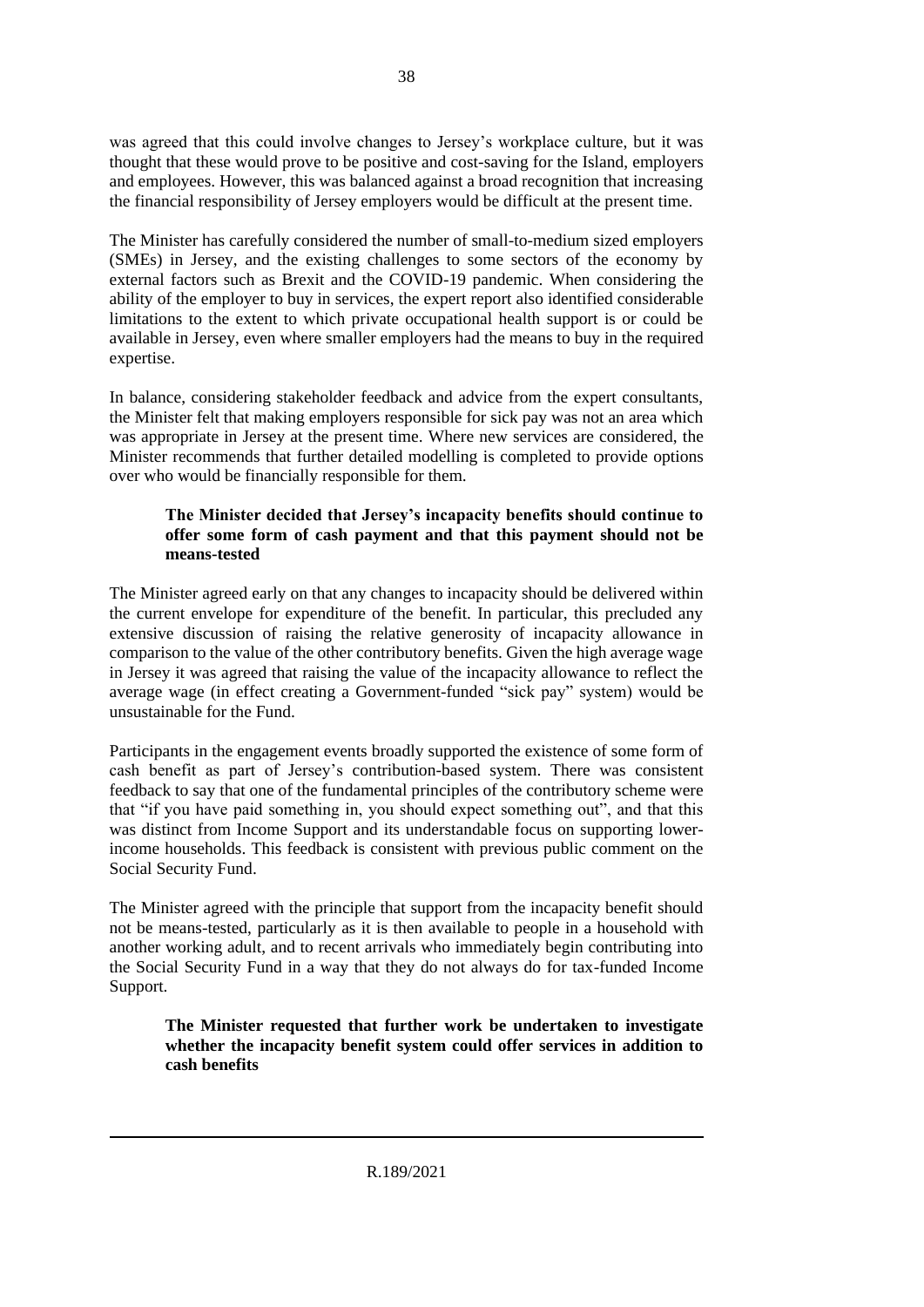Whilst the Minister decided that the incapacity benefit should continue to offer some form of cash payment, it became clear that there was the broader opportunity to promote, develop or subsidise services designed to help people stay in work.

As a key theme of this review, and a key recommendation from the expert report, the Minister has directed officers to investigate the scope for new "Work and Health" support in Jersey, and whether it would be cost-effective to offer some of this support directly through the Social Security system.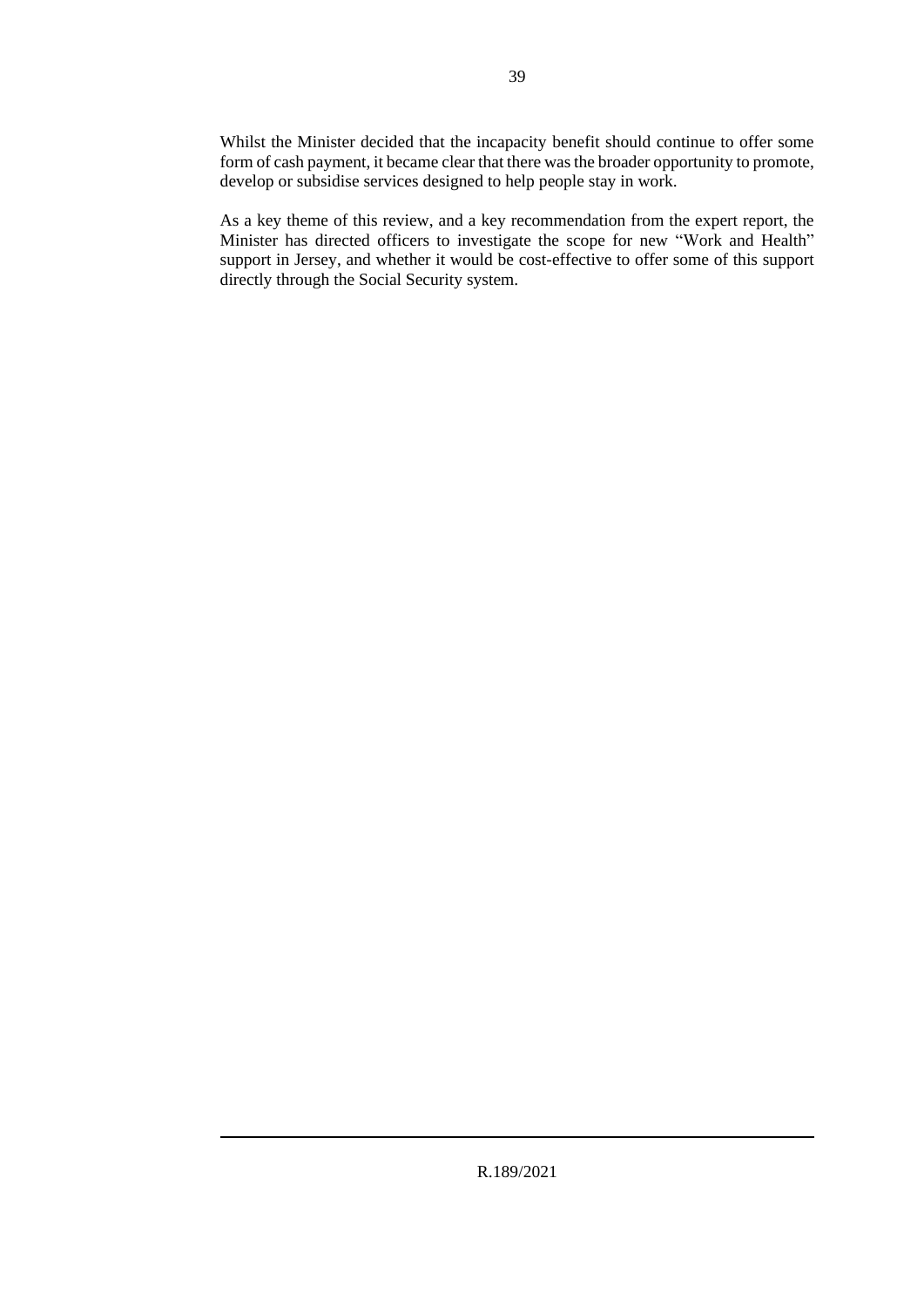### <span id="page-39-0"></span>8. Appendix 2: Summary table of core Jersey benefits available for sickness/disability

The following table summarises the financial benefits available to working age adults with a health condition in Jersey.

|                                                           | <b>Value</b>                              | How is it<br>assessed?                            | Are<br>you<br>allowed<br>to<br>work?                         | Means-<br>tested? | <b>Designed</b><br>to meet<br>full<br>household<br>costs                                                                           | <b>Available to</b><br>recent<br>arrivals?                      | How is it<br>funded?                            |
|-----------------------------------------------------------|-------------------------------------------|---------------------------------------------------|--------------------------------------------------------------|-------------------|------------------------------------------------------------------------------------------------------------------------------------|-----------------------------------------------------------------|-------------------------------------------------|
| Part of this<br>review                                    |                                           |                                                   |                                                              |                   |                                                                                                                                    |                                                                 |                                                 |
| Short-Term<br><b>Incapacity</b><br><b>Allowance</b>       | £232.47<br>weekly                         | <b>GP</b><br>certifies<br>inability to<br>work    | N <sub>o</sub><br>work is<br>allowed<br>under<br><b>STIA</b> | N <sub>o</sub>    | N <sub>o</sub>                                                                                                                     | Yes, with a<br>contribution<br>record in<br>relevant<br>quarter | Social<br><b>Security Fund</b><br>contributions |
| <b>Long-Term</b><br><b>Incapacity</b><br><b>Allowance</b> | From<br>£11.62<br>to<br>£232.47<br>weekly | <b>CLS</b><br>medical<br>boarding<br>doctor       | Yes                                                          | No                | N <sub>o</sub>                                                                                                                     | Yes, with a<br>contribution<br>record in<br>relevant<br>quarter | Social<br>Security Fund<br>contributions        |
| <b>Invalidity</b><br><b>Benefit</b>                       | £232.47<br>weekly                         | <b>Not</b><br>available<br>to new<br>claimants    | N <sub>o</sub><br>work is<br>allowed                         | N <sub>o</sub>    | No                                                                                                                                 | <b>Not</b><br>available to<br>new<br>claimants                  | Social<br><b>Security Fund</b><br>contributions |
| <b>Incapacity</b><br><b>Pension</b>                       | From<br>£11.62<br>to<br>£232.47<br>weekly | <b>CLS</b><br>medical<br>boarding<br>doctor       | N <sub>o</sub><br>work is<br>allowed                         | N <sub>0</sub>    | N <sub>o</sub>                                                                                                                     | Yes, with a<br>contribution<br>record in<br>relevant<br>quarter | Social<br><b>Security Fund</b><br>contributions |
| Not part of this review                                   |                                           |                                                   |                                                              |                   |                                                                                                                                    |                                                                 |                                                 |
| <b>Long Term</b><br>Care                                  | variable                                  | <b>HCS</b><br>social<br>worker                    | Yes                                                          | Some<br>elements  | N <sub>o</sub>                                                                                                                     | No, 10 years<br>residency                                       | LTC Fund                                        |
| <b>Income</b><br><b>Support</b><br>health<br>components   | variable                                  | <b>CLS</b><br>officer<br>using<br>medical<br>info | Yes                                                          | Yes               | Income<br>Support<br>meets<br>household<br>costs with<br>health<br>component<br>available as<br>part of that<br>overall<br>package | No, 5 years<br>residency                                        | General<br>taxation                             |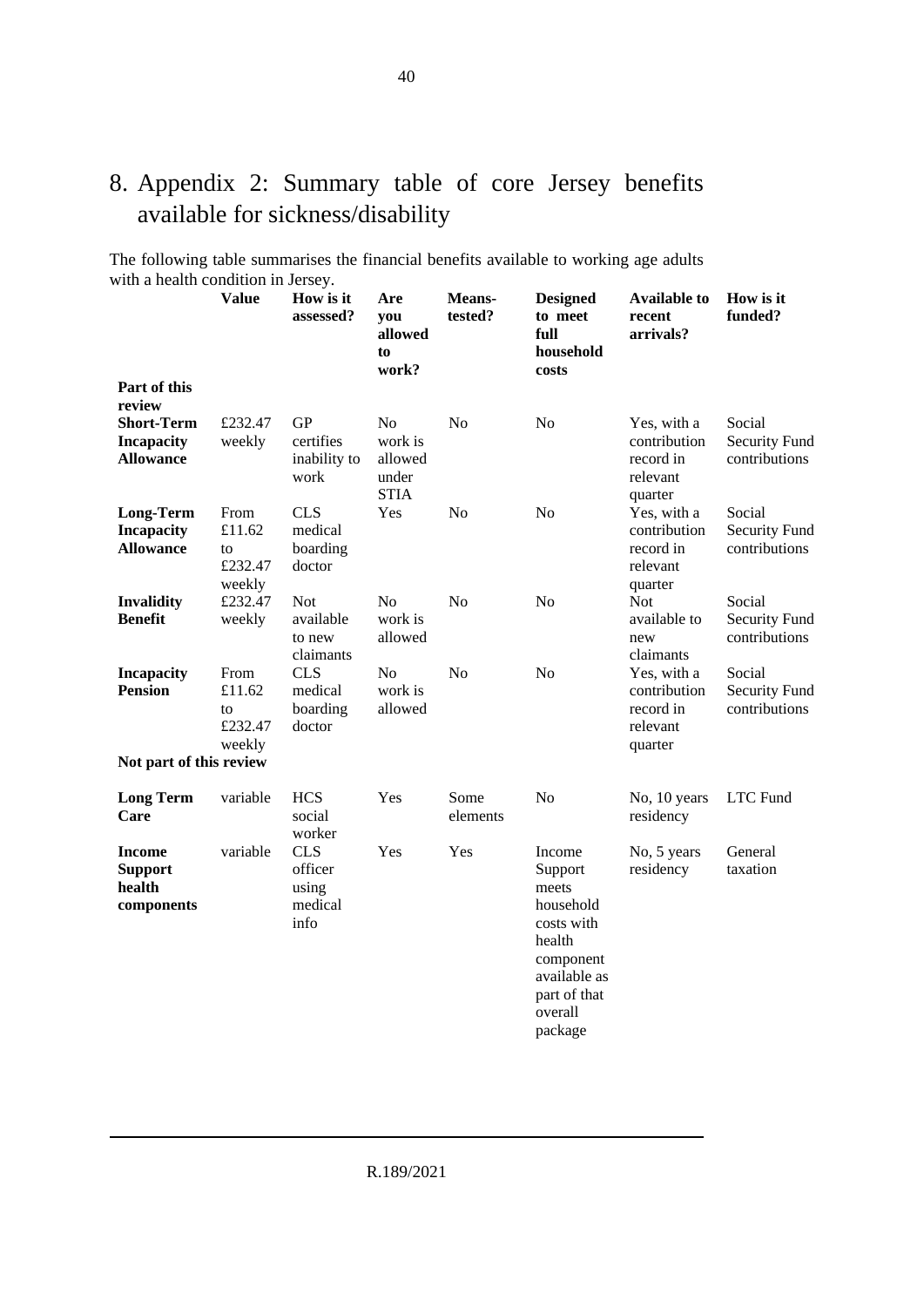### <span id="page-40-0"></span>9. Appendix 3: Summary of expert recommendations and Minister's response

Consultants Ferret Information Systems and the Institute of Employment Studies were asked to respond to previous expert reports, the outputs from the series of stakeholder events, and contemporary best practice in the area of work and health.

Their expert report and recommendations are included in full as a supporting document to this Review. It divides recommendations for Jersey into four main categories

- 1. Managing short-term absence from work
- 2. Financial support for longer-term absence
- 3. Occupational health and rehabilitation support
- 4. Supporting healthy work

The Minister is pleased to have received a series of strong, practical recommendations that reflect Jersey's unique situation. The Minister has asked that officers begin the design of a range of options for the next Social Security Minister to consider.

The following table summarises the individual recommendations from the expert report, and the Minister's response to them. The Minister's response has led directly to the development of the headline recommendations for change in Jersey, which are explained in more detail in section 5.

#### **Recommendation Ministerial response**

engagement with the proposed reforms and new

services.

1. A programme of awareness raising and training for GPs, including key principles of OH assessment, return to work planning, work adaptation and onward referral; and to raise awareness and encourage **Accept.** The Minister noted that the system overall does not currently help GPs to signpost to appropriate occupational health support as part of their remit. To help address this, policy officers will begin a process of consultation with GP and healthcare professional representatives to see what support from government is necessary. This will build on the evidence gathered by previous expert reports and draw from best practice in the UK and other comparable employment-markets, whilst recognising what makes Jersey unique. The Minister is keen that this support for GPs be aligned

with the development of the Jersey Care Model.

2. Development of a 'Fit Note' approach to certification – to **Accept subject to further investigation.** A 'Fit Note' is the modern replacement to the old-fashioned system of sickness certification used in Jersey. As opposed to

R.189/2021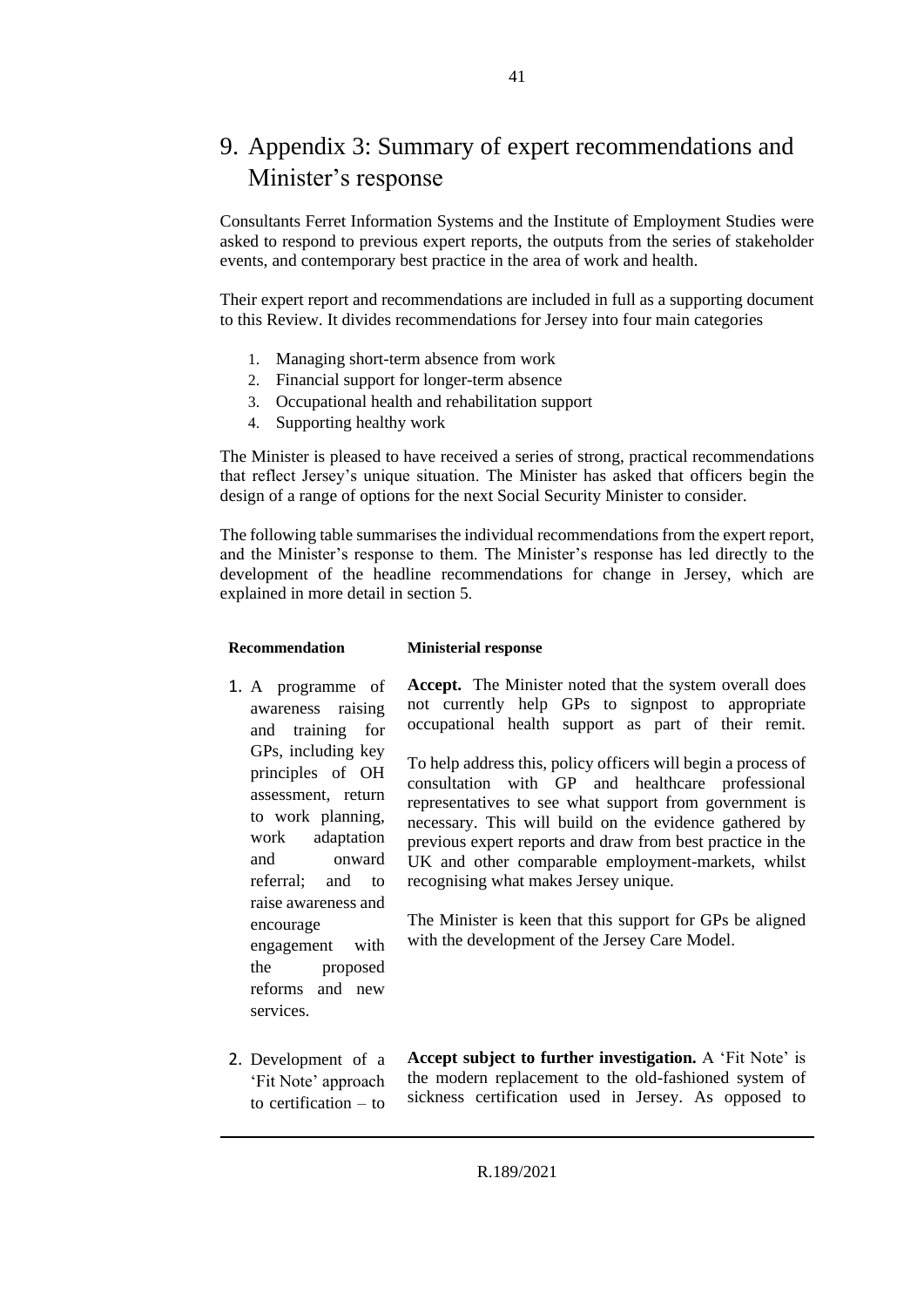allow GPs (and, potentially, allied health

professionals working in the new early intervention service) to set out what work people may be able to do, and advice for patients and employers on how to support effective returns to work;

wider Work and Health Centre declaring a person totally unfit for work, it contains scope for the certifier to suggest appropriate work activities that may be possible during recovery from illness.

The Minister agrees that it is essential to create the option for Jersey's short-term sickness benefit to allow a partial or phased return to work, although only where this is supported by healthcare professionals, the patient and their employer. This certification process could be further supported by any new "Work and Health" service designed as part of the next stage of the work.

However, further work is necessary to assess the suitability of this model to Jersey.

Policy officers will be asked to develop a set of options for the next Minister that adapts from the successes of similar systems in other places, whilst creating a model appropriate to Jersey.

3. A shortening of the maximum duration of STIA to six months. **Accept subject to further investigation.** At present, STIA is available for up to 1 year. This only affects a small minority of claims, many of whom transfer directly to LTIA when their STIA reaches that limit.

> The Minister believes further investigation is necessary to determine the benefits to Jersey of bringing our system in line with other places. Although only a small proportion of claims even exceed one month, many of the smaller numbers of claims that currently exceed six months are likely to benefit from earlier intervention to help the person return to partial work.

> To balance this, special attention would need to be paid to the support needs of people who have serious conditions where the prognosis will regularly exceed six months of total inability to work (for example some forms of cancer, terminal illness). These people are likely to require special support, and the Minister is clear that people should not be financially disadvantaged when they are genuinely unable to do any work at all.

4. Co-design and then commissioning of a specialist early intervention service, as part of a **Accept subject to further investigation.** This is a key recommendation. The Minister agrees that earlier support with the effects of ill-health on work is essential to meet the needs of Jersey's workforce, as well as its healthcare and benefit systems.

> Policy officers will be asked to investigate potential models for the provision of new "Work and Health"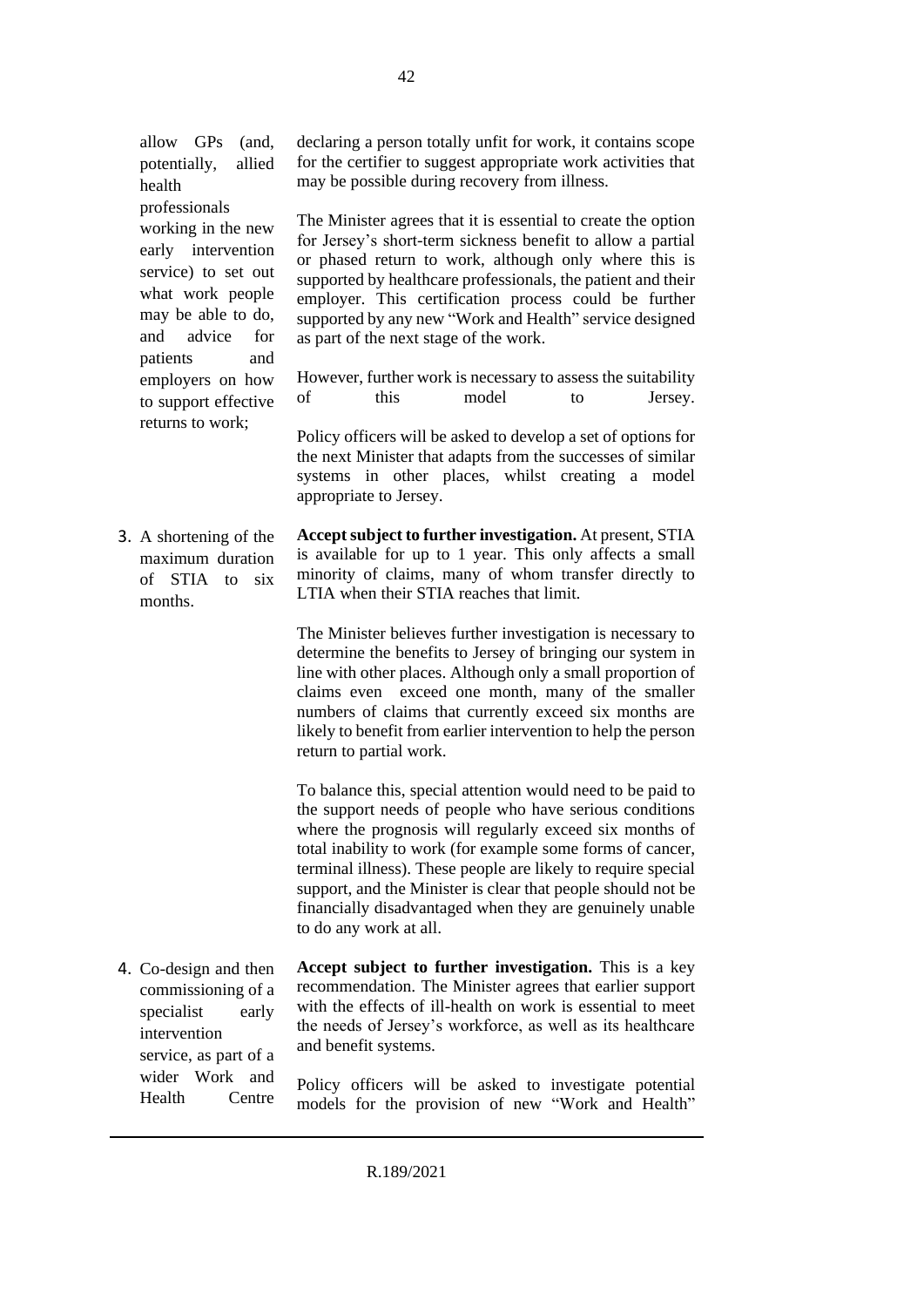model described in Chapter 4, but with the early intervention model accessed via primary care and providing return to work assessment, advice and support to those out of work for around four weeks;

- 5. Extension of STIA to support phased returns to work, where this is agreed/ recommended by the new early intervention service and time limited for up to two months. The level of payment should be reviewed annually in order to minimise any risks of unintended consequences.
- 6. Move from the current loss of faculty assessment for long term support to a system of functional assessment based on the practical effects of illness or disability.

support with input from relevant local stakeholders, taking account of successful models that have been delivered elsewhere and trials of the type of model that might be most appropriate to Jersey. It will be considered whether GPs and other healthcare professionals could refer into any such service; and whether it can provide support directly to employers where requested.

Policy officers will be asked to develop a set of options for the next Minister that considers the models that might be appropriate to Jersey.

**Accept subject to further investigation.** As per recommendation 2, the Minister agrees that it is essential to create the option for Jersey's short-term sickness benefit to allow a partial or phased return to work, where this course of action is supported by healthcare professionals, the patient and their employer.

Policy officers will be asked to develop a set of options for the next Minister that adapts from the successes of this system in other places, whilst creating a model appropriate to Jersey.

**Accept subject to further investigation.** The Minister agrees with the results of the expert reports, which suggest that the current method for assessment of LTIA is an inappropriate and old-fashioned method of assessing longterm health needs.

This could be replaced with a modern model designed to offer a better way of determining conditions which will most affect a person's everyday life, including employment. For example, Jersey can consider a loss of function model, which is used in comparable benefit systems elsewhere, and a version is already used locally in Income Support. There are considerable advantages and customer-service improvements in establishing consistent, modern assessment principles across both of Jersey's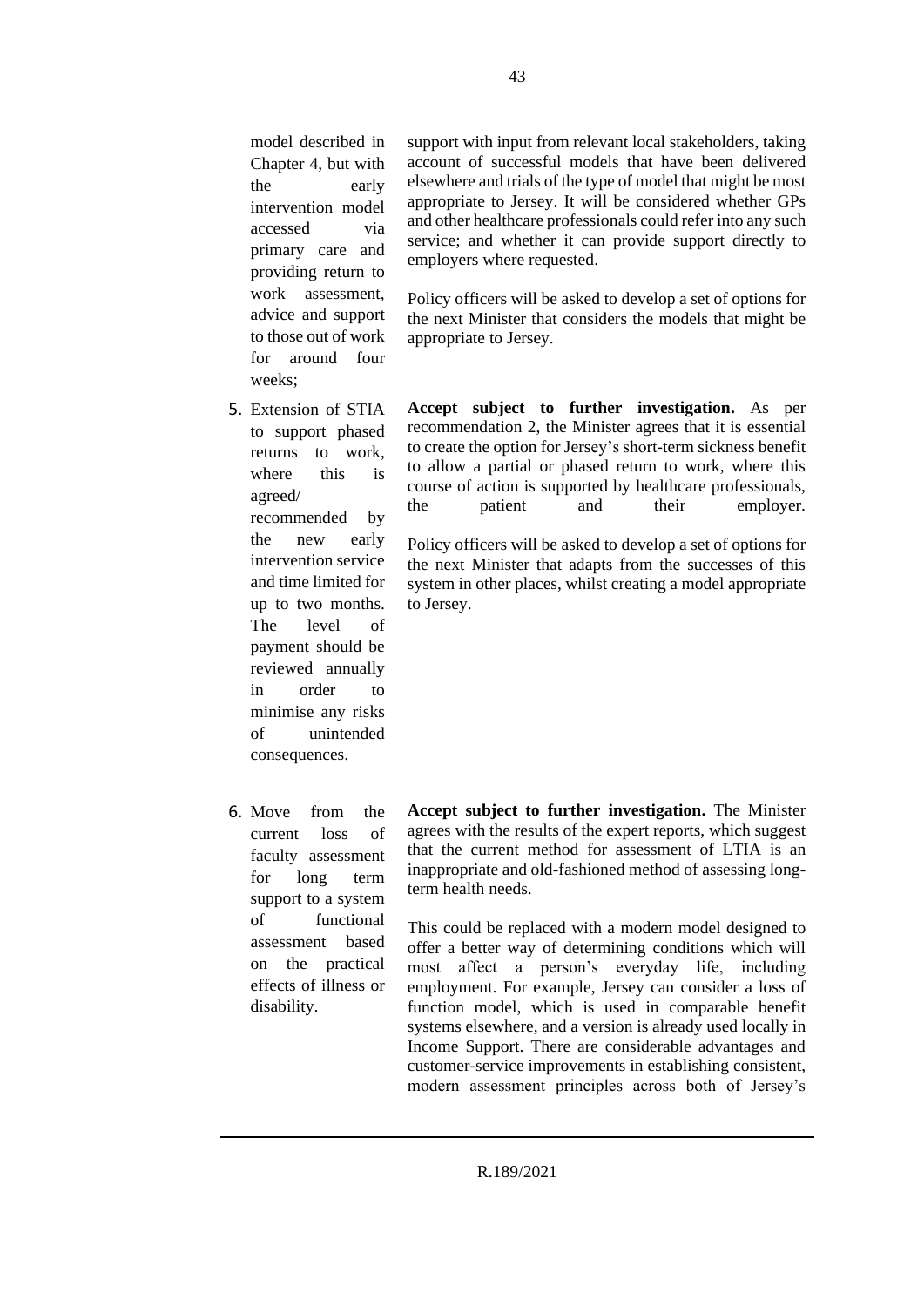disability/sickness focussed benefits, that resemble those systems used in other jurisdictions.

In order to consider the costs and benefits of this technical change (a redesign of the assessment process), the Minister will request that policy officers commence the process to recruit an appropriate specialist resource to help design detailed options for a modern assessment process.

This new resource will be asked to respond to detailed suggestions put forward in the expert report, and to present these as a range of options to the next Social Security Minister.

7. Consider the potential for closer alignment with the assessment system in use in Income **Accept.** Although not within scope of the Incapacity benefits review, the Income Support benefit assesses disabilities with a more modern 'loss of function' assessment that is likely to have some overlap with the type of model proposed by the consultants for a new incapacity system.

> The Minister agrees that there are benefits to having a consistent and modern assessment methodology across all of Jersey's disability benefits. As per recommendation 6, the Minister will request that policy officers commence the process to recruit an appropriate specialist resource to help design detailed options for a modern assessment process. This new resource will be asked to respond to detailed suggestions put forward in the expert report, and to present these as a range of options to the next Social Security Minister.

8. Introduce a 3-level banding system for substantial, serious and severe loss of faculty, with associated levels of benefit payment. **Accept subject to further investigation** The Minister notes the consistent feedback that the current LTIA system assessment system is confusing for the public and healthcare professionals in terms of how it relates to payments made under the benefit. A simpler system could offer advantages, but this must be balanced against the requirement to ensure people receive an appropriate level of support.

> In order to consider the costs and benefits of this technical change (a redesign of the assessment process), the Minister will request that policy officers commence the process to recruit an appropriate specialist resource to help design detailed options for a modern assessment process. This new resource will be asked to respond to detailed suggestions put forward in the expert report, and to present these as a range of options to the next Social Security Minister.

Support.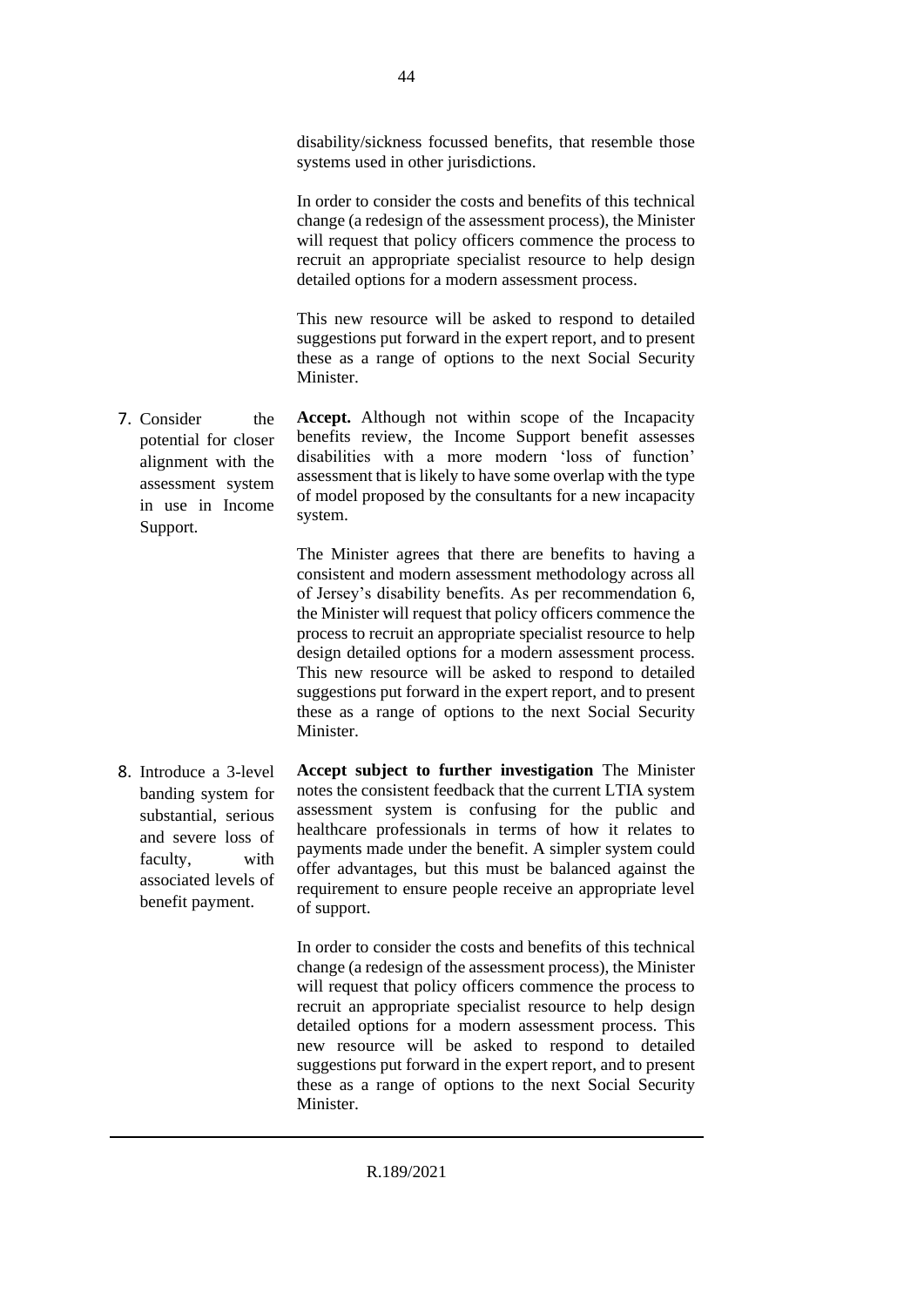9. Build a caseworker model to link more closely the benefit's assessment and operation with occupational health and employment support for claimants.

**Accept subject to further investigation.** The Minister will request that further work to explore the potential for a new system considers whether it is possible to offer Jersey workers contact with a specialist administrative team where the worker is offered support via a caseworker, as far as is practicable. The Minister notes the success of having a direct named contact in areas such as Back to Work.

Policy officers will be asked to investigate potential models for the provision of new work and health support with input from relevant local stakeholders, taking account of successful models that have been delivered elsewhere and trials of the type of model that might be most appropriate to be determined to be determined by the series of the series of the series of the series of the series of the series of the series of the series of the series of the series of the series of the series of the s

- 10. Maintain the basis of the benefit as an insurance against the impact of health-related interruption to work, rather than linked to any assessment of financial need.
- **Accept.** The Minister has carefully considered the pros and cons of introducing means-testing to incapacity benefits, and agrees that one of the key principles of a contributory fund benefit is that people who qualify under the healthrelated criteria of the system should receive payment if they have paid in, regardless of their financial circumstances.

Middle and higher earners also pay into the Social Security Fund, and somebody in this position who experiences a long-term illness or disability that results in a loss of function should qualify for support from the Fund. These people will also benefit from targeted support from any new "Work and Health" service.

11. Retain the levels of financial support for the most severe loss of faculty at the highest levels of award under the current scheme.

12. Consider the ending of the Incapacity Pension and Invalidity **Accept.** The Minister agrees that the level of financial support for the most severe loss of faculty is appropriate and should be retained under any new assessment model.

**Accept subject to further investigation.** This has been a recommendation of previous reviews into the system.

R.189/2021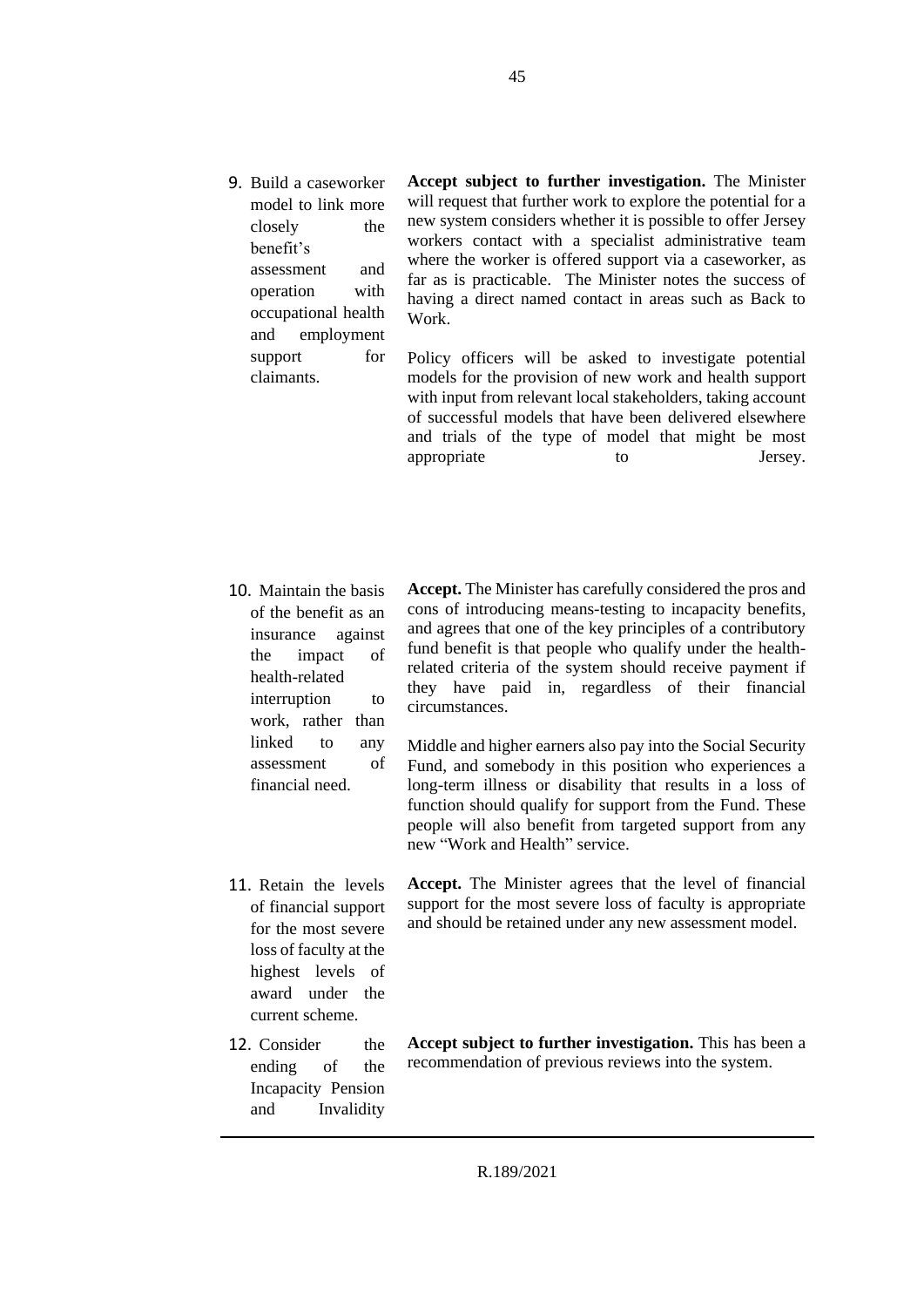Benefit schemes, with transfer of recipients onto the new scheme, where appropriate.

In order to consider the costs and benefits of this technical change (a transition of a small number of existing claimants, many of whom have claimed these benefits for many years), the Minister will request that policy officers commence the process to recruit an appropriate specialist resource to help design detailed options for a modern assessment process. This new resource will be asked to respond to detailed suggestions put forward in the expert report, and to present these as a range of options to the next Social Security Minister. These will include recommendations for any transition of existing claimants.

13. Invest in developing a new 'Work and Health Centre' model to extend and join up services and support around work retention and re-entry, to drive improvements in work and health outcomes, to provide early intervention support for those leaving work and at risk of longer-term absence and to deliver specialist, case loaded and multi-disciplinary support for those out of work and in need of more intensive help to manage a return to work.

14. Work with partners to finalise the proposed model, drawing on the learning set out above, and with a

#### **Accept subject to further investigation.** As per above.

Policy officers will be asked to investigate potential models for the provision of new work and health support with input from relevant local stakeholders, taking account of successful models that have been delivered elsewhere and trials of the type of model that might be most appropriate to Jersey.

**Accept recommendations 14, 15 and 16. These recommendations are closely related.** As per above.

Policy officers will be asked to investigate potential models for the provision of new "Work and Health" support with input from relevant local stakeholders, taking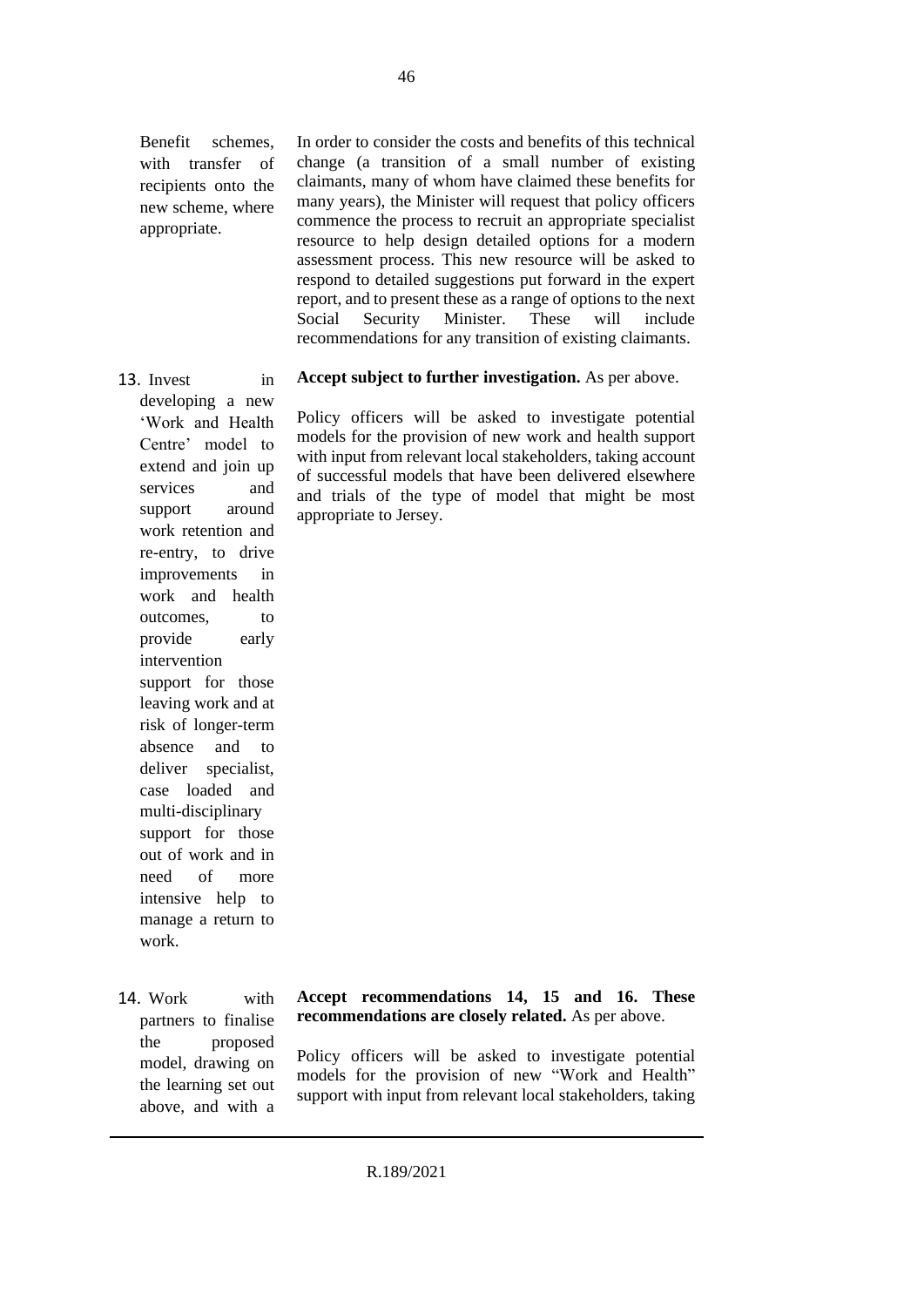view to then commissioning a consortium of organisations across health services. the voluntary and private sectors to develop and implement it.

- 15. As an initial priority, ensure that all of those reaching eligibility for the new longerterm benefit would be referred for assessment and (where appropriate) support, but that there should also be routes for early referral (via the early intervention service) for those identified as at greatest risk of long-term absence.
- 16. Ensure that the new service can work in close partnership with existing provision, in particular the Pain Management Centre, Jersey Talking Therapies and the Jersey Employment Trust, with clear referral pathways and protocols to ensure that provision is

account of successful models that have been delivered elsewhere and trials of the type of model that might be most appropriate to Jersey.

To meet these recommendations, the Minister will ask policy officers to develop options. The Minister notes the participation in the latest review from a wide range of stakeholders, and that the review has taken into account their constructive views and time shared with the project team. The Minister is confident that this process can be expanded to investigate the provision of any new "Work and Health" service.

In particular, the Minister will direct policy officers to explore a formal role in the design process for appropriate specialists from the healthcare system and the voluntary and community sector.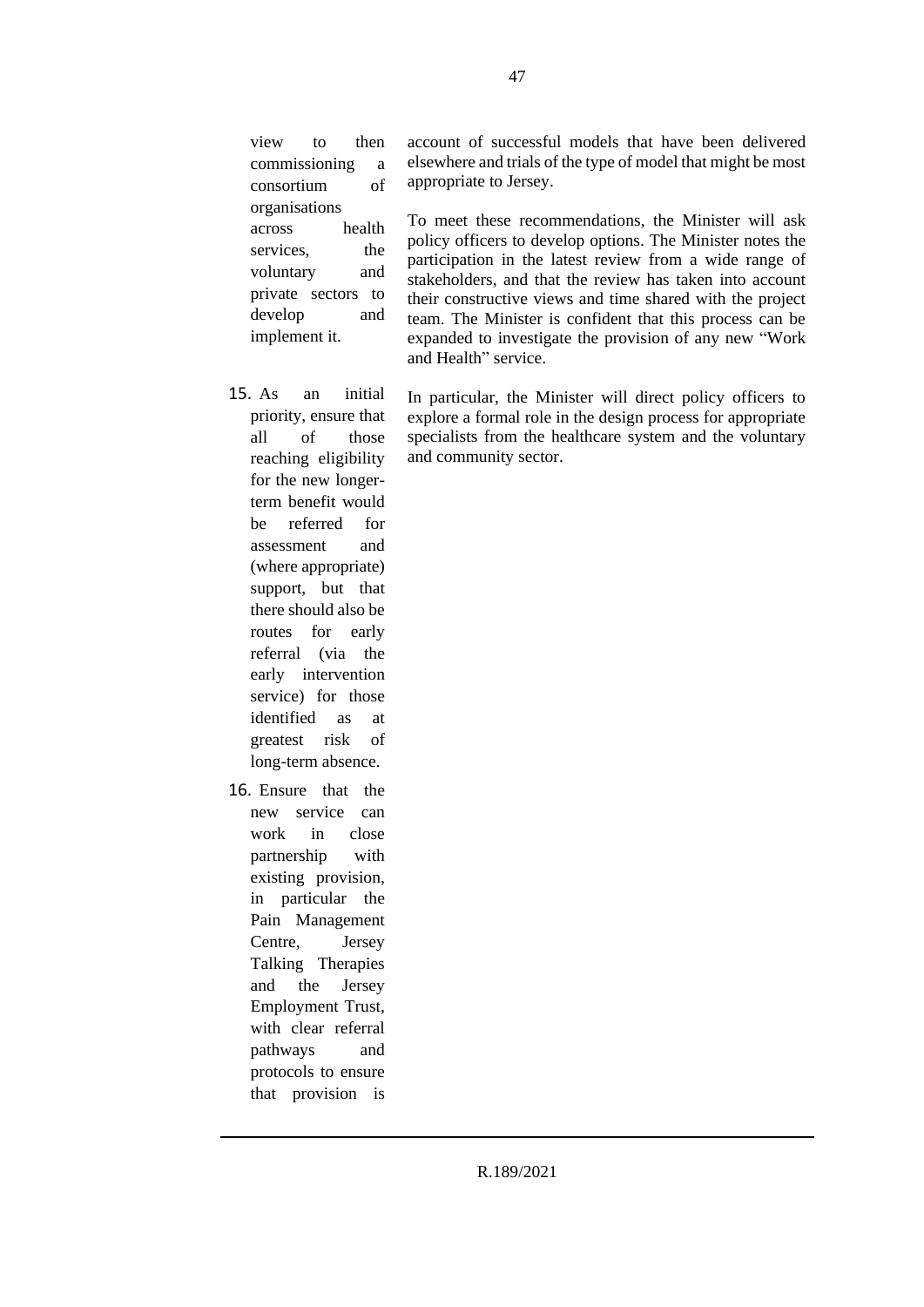complementary and additive.

- 17. Give the new Health and Work Centre a specific remit for health promotion, awareness raising and good practice sharing – building on the models in Scotland and Wales. This could include an advice service and visits; sharing of resources (much of which already exist in UK nations); and an awards scheme.
- 18. Promote the adoption by employers of NICE guidance on health management, the HSE stress management standards, and employer engagement in initiatives like the Investors in People wellbeing standard.
- 19. Consider the resourcing of the HSI, and in particular the scope to increase resourcing in order to fund a specific 'occupational health officer' post

**Accept.** The Minister agrees that health promotion and advice will benefit both employers and employees in Jersey. Policy officers will be requested to undertake specific work with Jersey's Public Health team, Health & Safety Inspectorate, and other relevant organisations.

**Accept**. As per above, the Minister agrees that health promotion and advice will benefit both employers and employees in Jersey. Policy officers will be requested to undertake specific work with Jersey's Public Health team, Health & Safety Inspectorate, and other relevant organisations.

**Accept subject to further investigation.** The Minister agrees that part of the next phase of work should consider the scope to increase resourcing in the Health & Safety Inspectorate to fund a specific role (or proportion of a role) targeted at workplace health / occupational health.

R.189/2021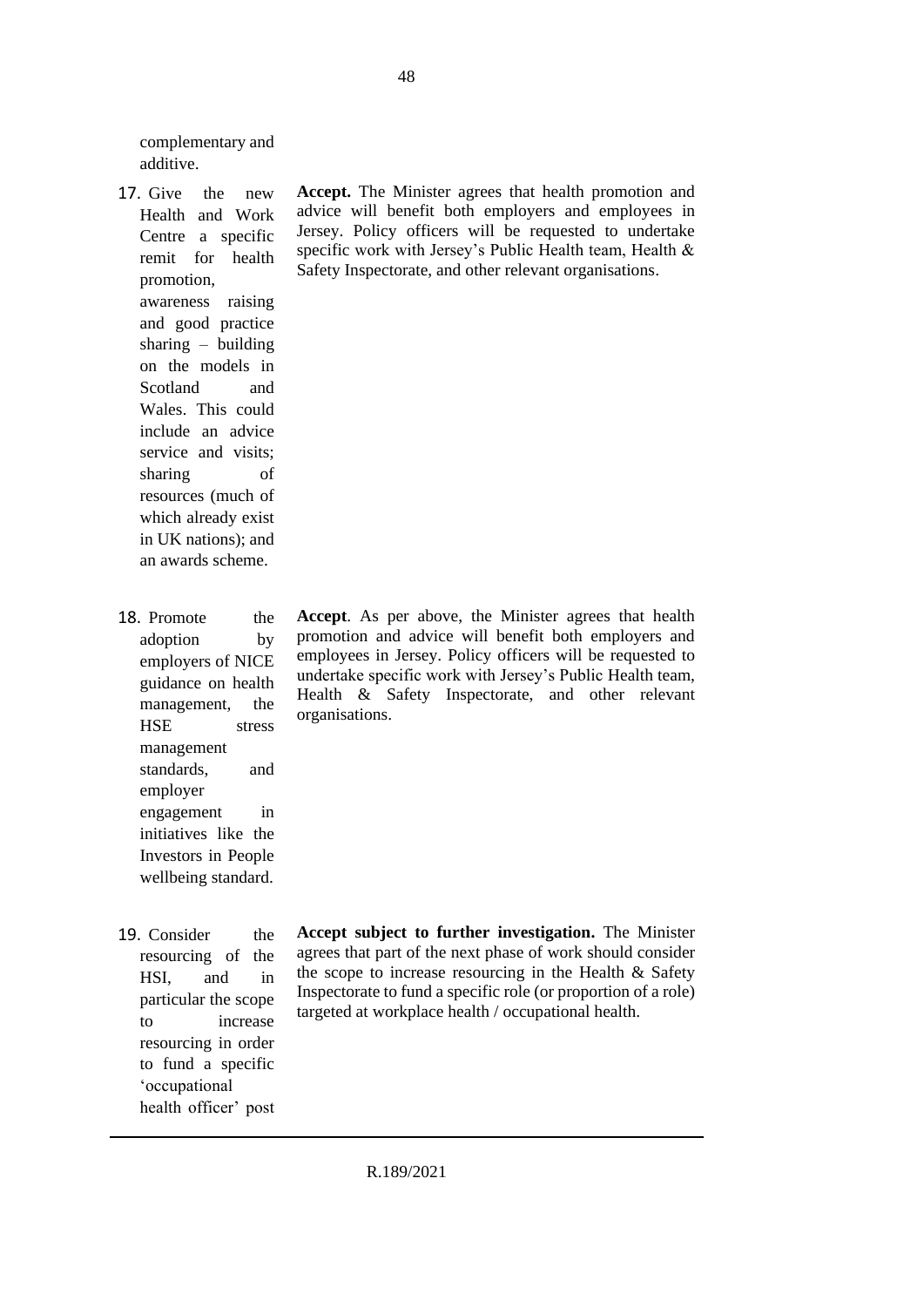that could support proactive and joined-up working with employers and the new health and work centre around improving workplace health.

20. Consider

extending its Access to Work scheme, to provide specific advice and financial support to employers around reasonable adjustments, aids, adaptations and support for disabled workers and those with health conditions.

21. If a step-change in employer practice cannot be achieved, then consider again how costs and incentives are shared between employers, employees and wider society – for example the scope for requiring employers to pay for part of any sickness absence, or for making social security contributions experience-based.

**Accept subject to further investigation.** The Minister notes that this recommendation will be considered in a later stage of the review.

**Accept subject to further investigation.** The Minister will direct policy officers, as part of the next phase, to review the purpose of the Access to Work scheme.